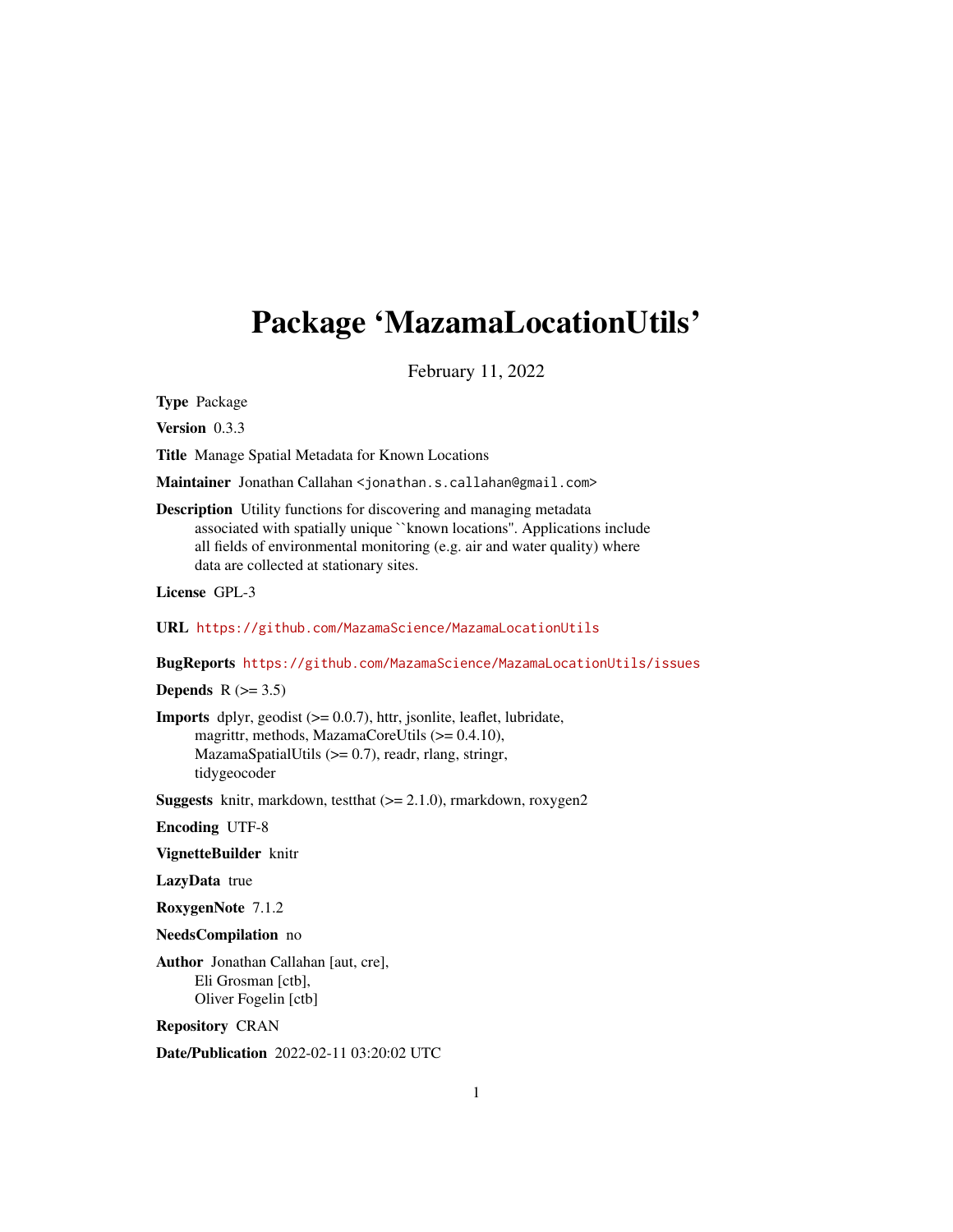# R topics documented:

|                                                                                                     | 3              |
|-----------------------------------------------------------------------------------------------------|----------------|
|                                                                                                     | 3              |
|                                                                                                     | 3              |
|                                                                                                     | $\overline{4}$ |
|                                                                                                     | 5              |
|                                                                                                     | 5              |
|                                                                                                     | 6              |
|                                                                                                     | $\overline{7}$ |
|                                                                                                     | 8              |
|                                                                                                     | 10             |
|                                                                                                     | 11             |
|                                                                                                     | 12             |
|                                                                                                     | 13             |
|                                                                                                     | 15             |
|                                                                                                     | 16             |
|                                                                                                     | 16             |
|                                                                                                     | 17             |
|                                                                                                     | 17             |
|                                                                                                     | 18             |
|                                                                                                     | 19             |
|                                                                                                     | 20             |
|                                                                                                     | 21             |
|                                                                                                     | 23             |
|                                                                                                     |                |
|                                                                                                     |                |
|                                                                                                     |                |
|                                                                                                     |                |
|                                                                                                     |                |
|                                                                                                     |                |
|                                                                                                     |                |
|                                                                                                     |                |
|                                                                                                     |                |
|                                                                                                     |                |
|                                                                                                     |                |
|                                                                                                     |                |
|                                                                                                     |                |
|                                                                                                     |                |
|                                                                                                     | 41             |
| $table\_updateColumn \dots \dots \dots \dots \dots \dots \dots \dots \dots \dots \dots \dots \dots$ | 42             |
|                                                                                                     | 43             |
|                                                                                                     | 45             |
|                                                                                                     | 45             |
|                                                                                                     | 46             |
|                                                                                                     | 46             |
|                                                                                                     |                |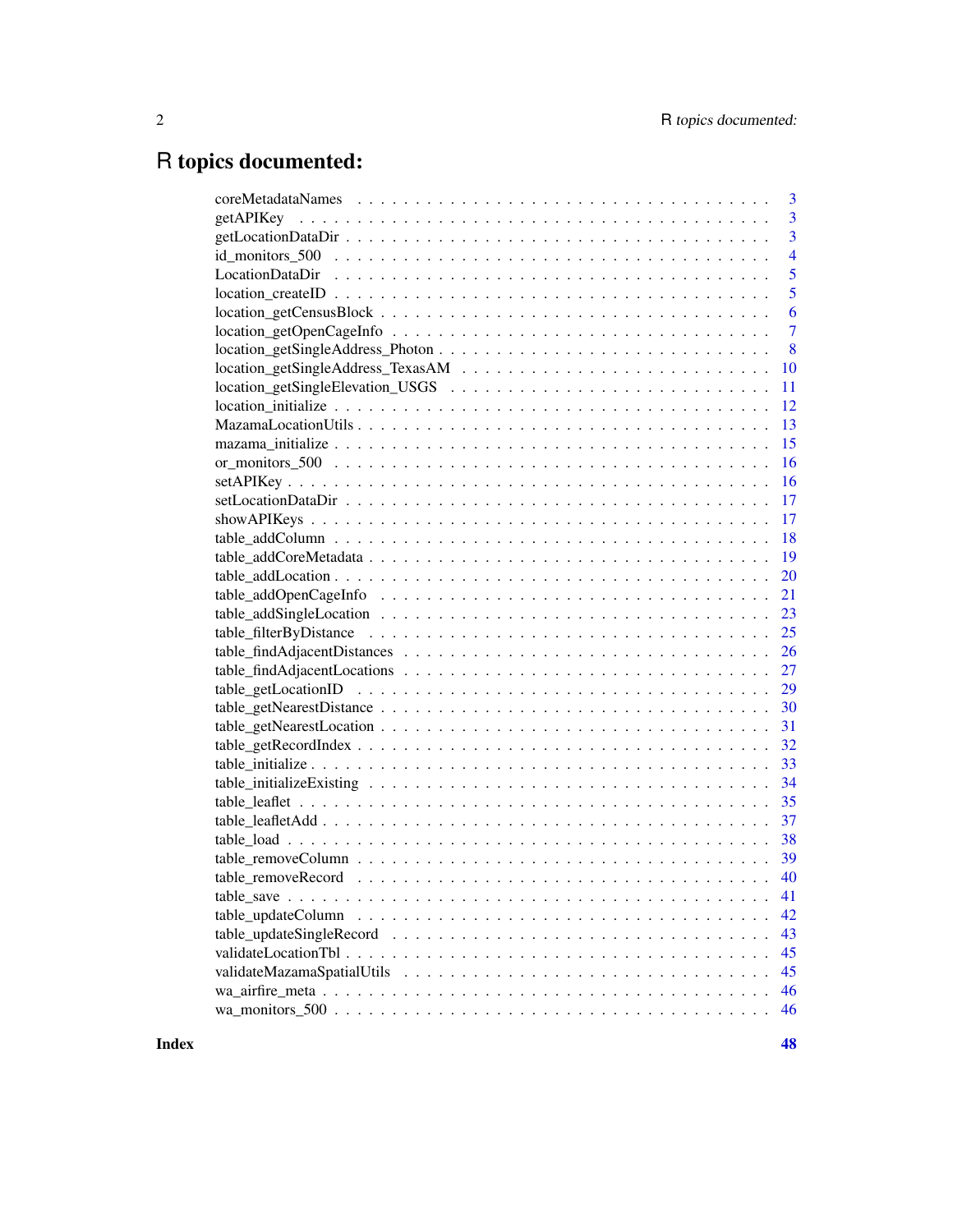<span id="page-2-0"></span>coreMetadataNames *Names of standard spatial metadata columns*

#### Description

Character string identifiers of the minimum set of fields required for a table to be considered a valid "known locations" table.

### Usage

coreMetadataNames

### Format

A vector with 3 elements

#### Details

coreMetadataNames

getAPIKey *Get API key*

#### Description

Returns the API key associated with a web service.

<span id="page-2-1"></span>getLocationDataDir *Get location data directory*

### Description

Returns the directory path where known location data tables are located.

### Usage

getLocationDataDir()

#### Value

Absolute path string.

#### See Also

[LocationDataDir](#page-4-1) [setLocationDataDir](#page-16-1)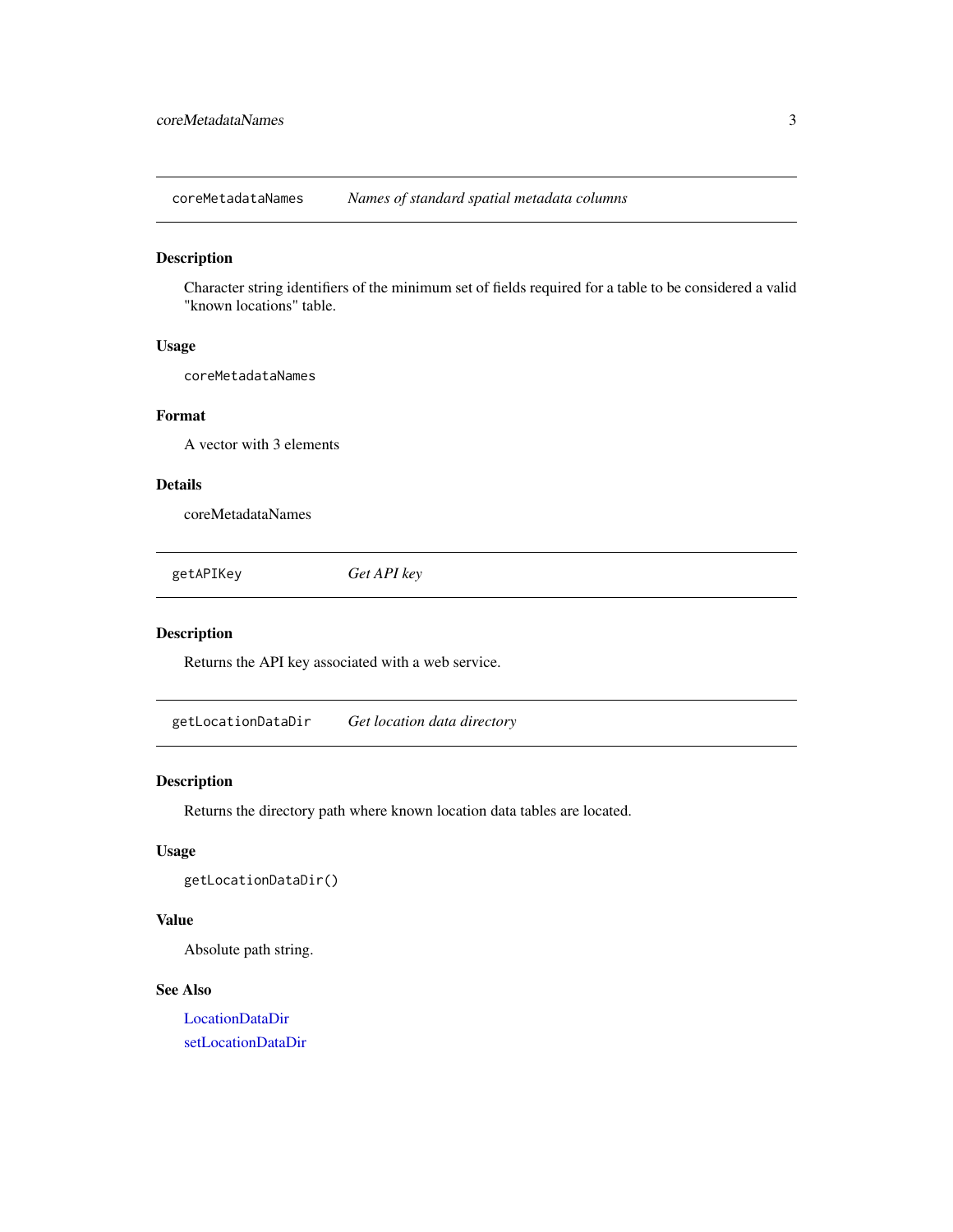<span id="page-3-1"></span><span id="page-3-0"></span>id\_monitors\_500 *Idaho monitor locations dataset*

### Description

The id\_monitor\_500 dataset provides a set of known locations associated with Idaho state air quality monitors. This dataset was generated on 2021-10-19 by running:

```
library(PWFSLSmoke)
library(MazamaLocationUtils)
mazama_initialize()
setLocationDataDir("./data")
monitor <- monitor_loadLatest()
lons <- monitor$meta$longitude
lats <- monitor$meta$latitude
table_initialize() %>%
  table_addLocation(
    lons, lats,
      distanceThreshold = 500,
      elevationService = "usgs",
      addressService = "photon"
    ) %>%
  table_save("id_monitors_500")
```
### Usage

id\_monitors\_500

### Format

A tibble with 30 rows and 13 columns of data.

#### See Also

[or\\_monitors\\_500](#page-15-1) [wa\\_monitors\\_500](#page-45-1)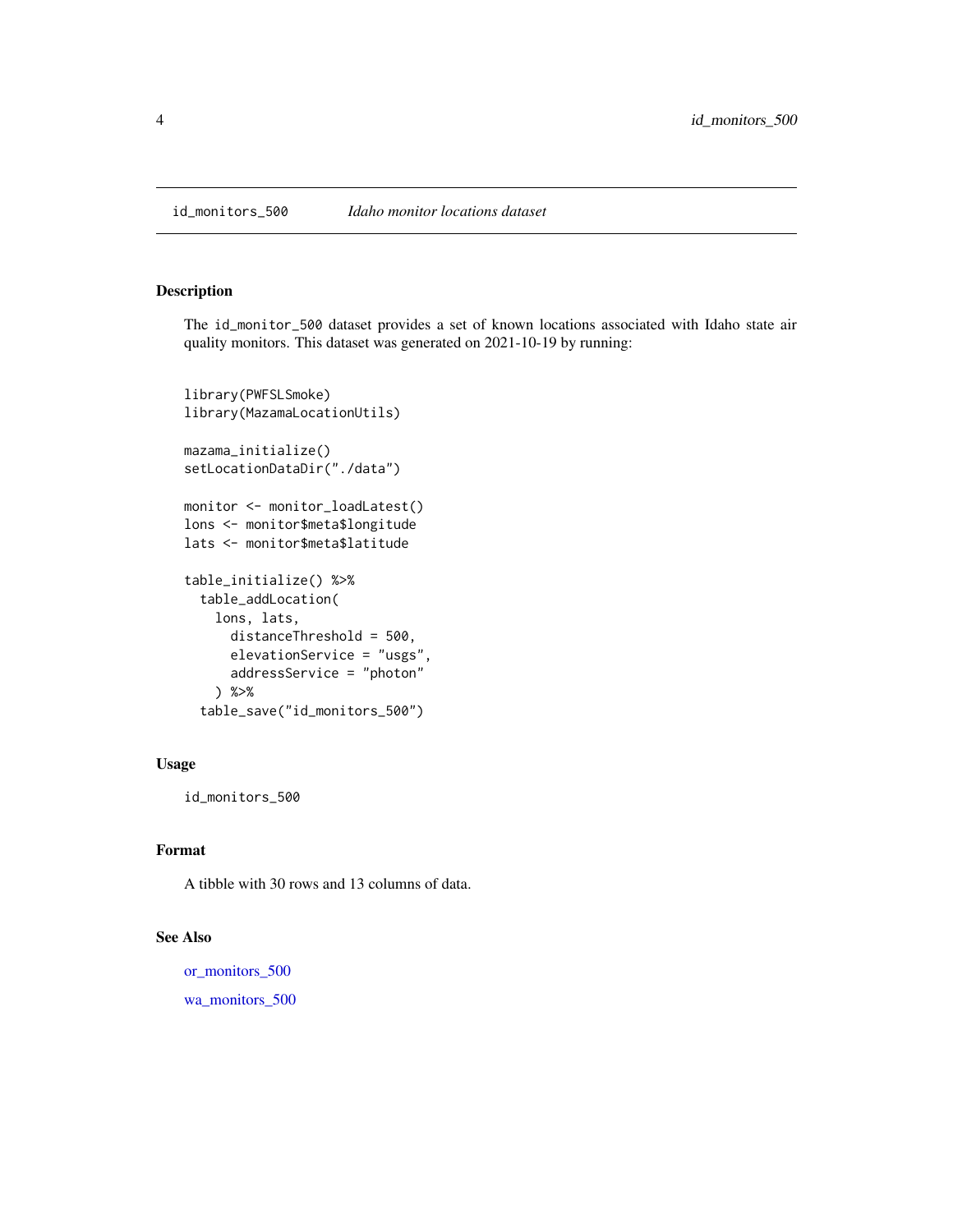<span id="page-4-1"></span><span id="page-4-0"></span>LocationDataDir *Directory for location data*

#### Description

This package maintains an internal directory path which users can set using setLocationDataDir(). All package functions use this directory whenever known location tables are accessed.

The default setting when the package is loaded is getwd().

#### Format

Absolute path string.

#### See Also

[getLocationDataDir](#page-2-1) [setLocationDataDir](#page-16-1)

location\_createID *Create one or more unique locationIDs*

### Description

A unique locationID is created for each incoming longitude and latitude. See MazamaCoreUtils:: createLocationID for details.

#### Usage

location\_createID(longitude = NULL, latitude = NULL)

#### Arguments

| longitude | Vector of longitudes in decimal degrees E. |
|-----------|--------------------------------------------|
| latitude  | Vector of latitudes in decimal degrees N.  |

### Value

Vector of character locationIDs.

#### References

[https://en.wikipedia.org/wiki/Decimal\\_degrees](https://en.wikipedia.org/wiki/Decimal_degrees) <https://www.johndcook.com/blog/2017/01/10/probability-of-secure-hash-collisions/>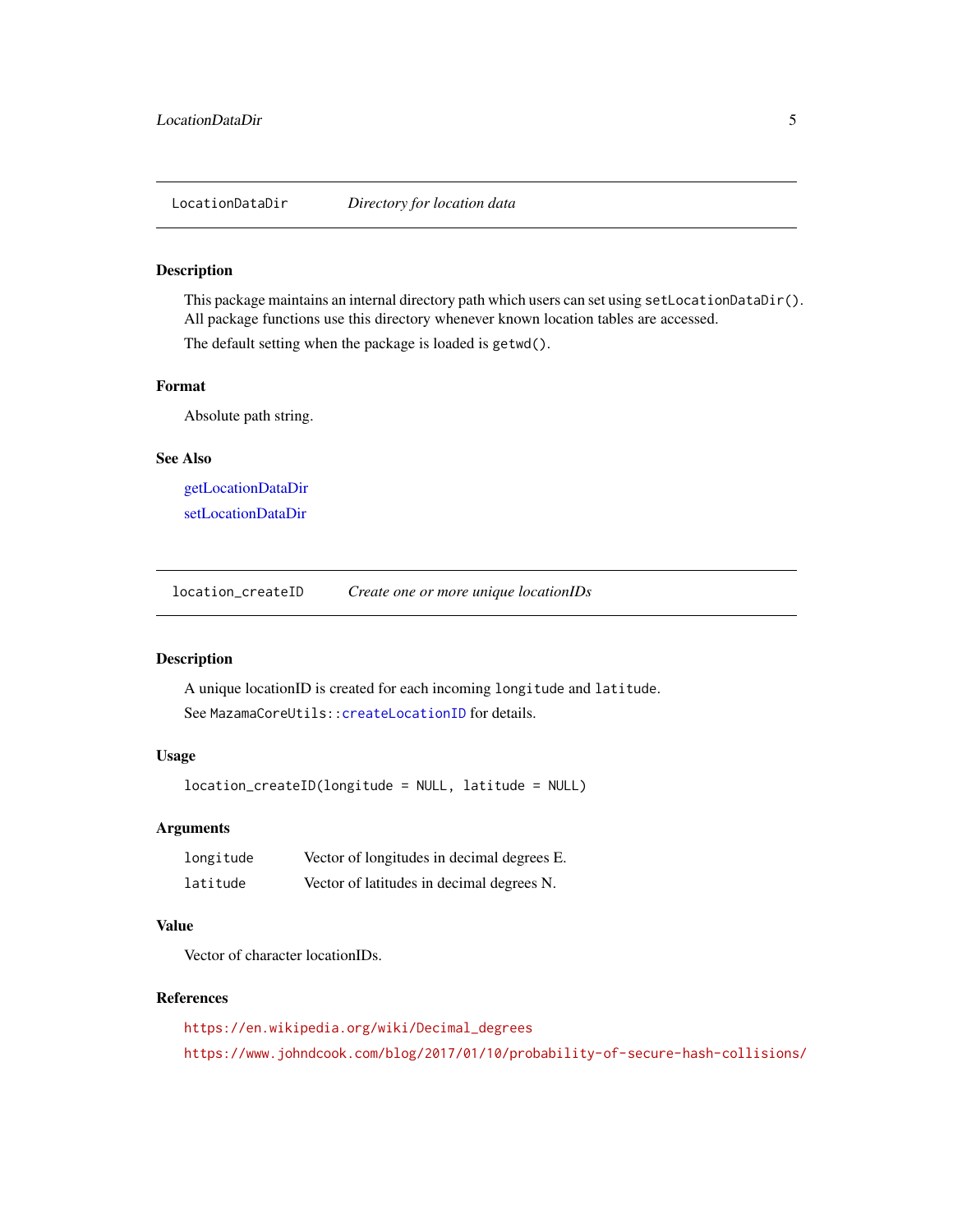### Examples

```
library(MazamaLocationUtils)
```

```
# Wenatchee
lon <- -120.325278
lat <- 47.423333
locationID <- location_createID(lon, lat)
print(locationID)
```
location\_getCensusBlock

*Get census block data from the FCC API*

### Description

The FCC Block API is used get census block, county, and state FIPS associated with the longitude and latitude. The following list of data is returned:

- stateCode
- countyName
- censusBlock

The data from this function should be considered to be the gold standard for state and county. i.e. this information could and should be used to override information we get elsewhere.

#### Usage

```
location_getCensusBlock(
  longitude = NULL,
  latitude = NULL,
 censusYear = 2010,
  verbose = TRUE
)
```
### Arguments

| longitude  | Single longitude in decimal degrees E.                   |
|------------|----------------------------------------------------------|
| latitude   | Single latitude in decimal degrees N.                    |
| censusYear | Year the census was taken.                               |
| verbose    | Logical controlling the generation of progress messages. |

### Value

List of census block/county/state data.

### References

<https://anypoint.mulesoft.com/exchange/portals/fccdomain/>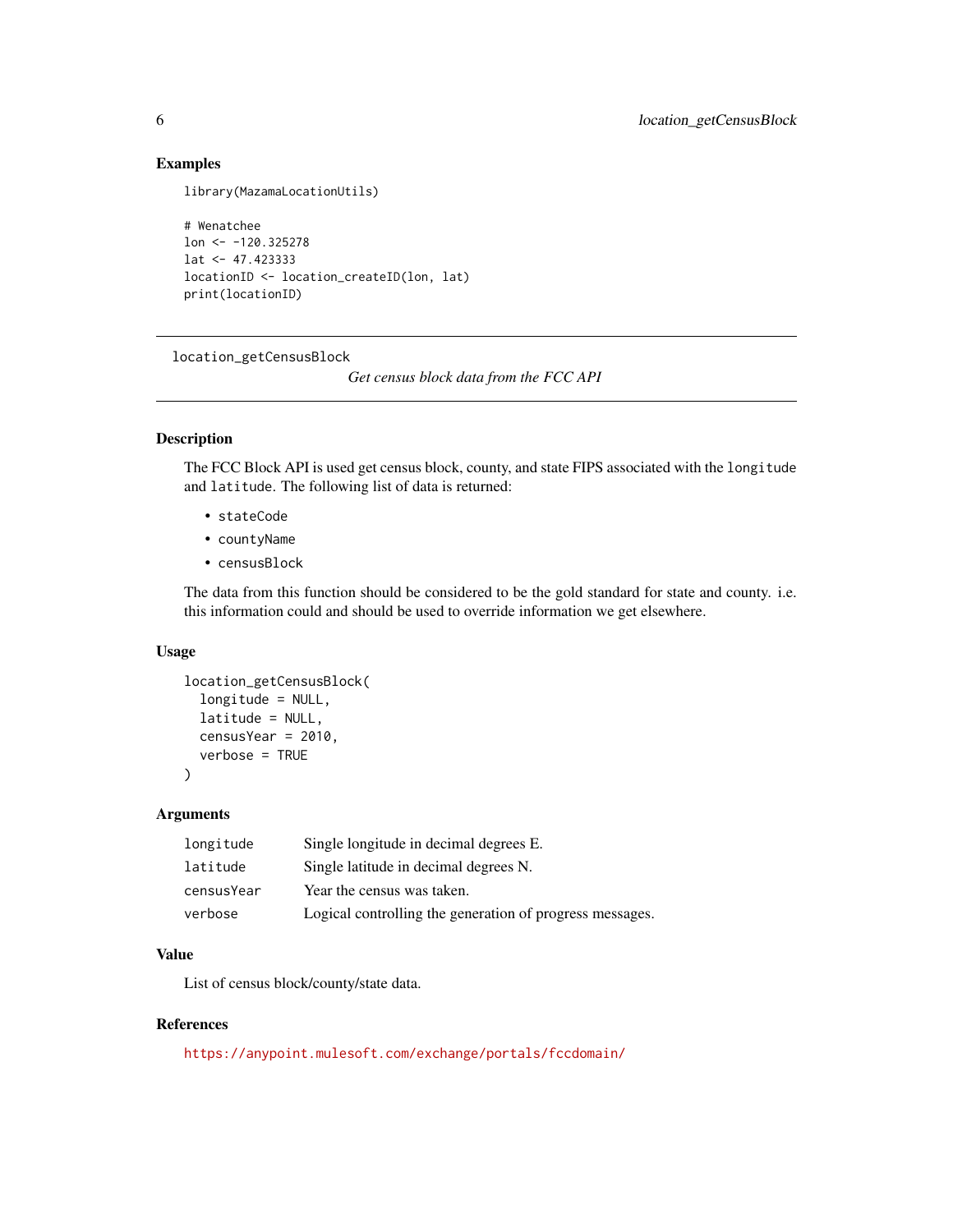### <span id="page-6-0"></span>Examples

```
library(MazamaLocationUtils)
# Fail gracefully if any resources are not available
try({
 # Wenatchee
 lon <- -120.325278
 lat <- 47.423333
 censusList <- location_getCensusBlock(lon, lat)
 str(censusList)
}, silent = FALSE)
```
location\_getOpenCageInfo

*Get location information from OpenCage*

#### Description

The OpenCage reverse geocoding service is used to obtain all available information for a specific location.

The data from OpenCage should be considered to be the gold standard for address information could and should be used to override information we get elsewhere.

#### Usage

```
location_getOpenCageInfo(longitude = NULL, latitude = NULL, verbose = FALSE)
```
### Arguments

| longitude | Single longitude in decimal degrees E.                   |
|-----------|----------------------------------------------------------|
| latitude  | Single latitude in decimal degrees N.                    |
| verbose   | Logical controlling the generation of progress messages. |

#### Value

Single-row tibble with OpenCage information.

#### Note

The OpenCage service requires an API key which can be obtained from their web site. This API key must be set as an environment variable with:

Sys.setenv("OPENCAGE\_KEY" = "<your api key>")

The OpenCage "free trial" level allows for 1 request/sec and a maximum of 2500 requests per day.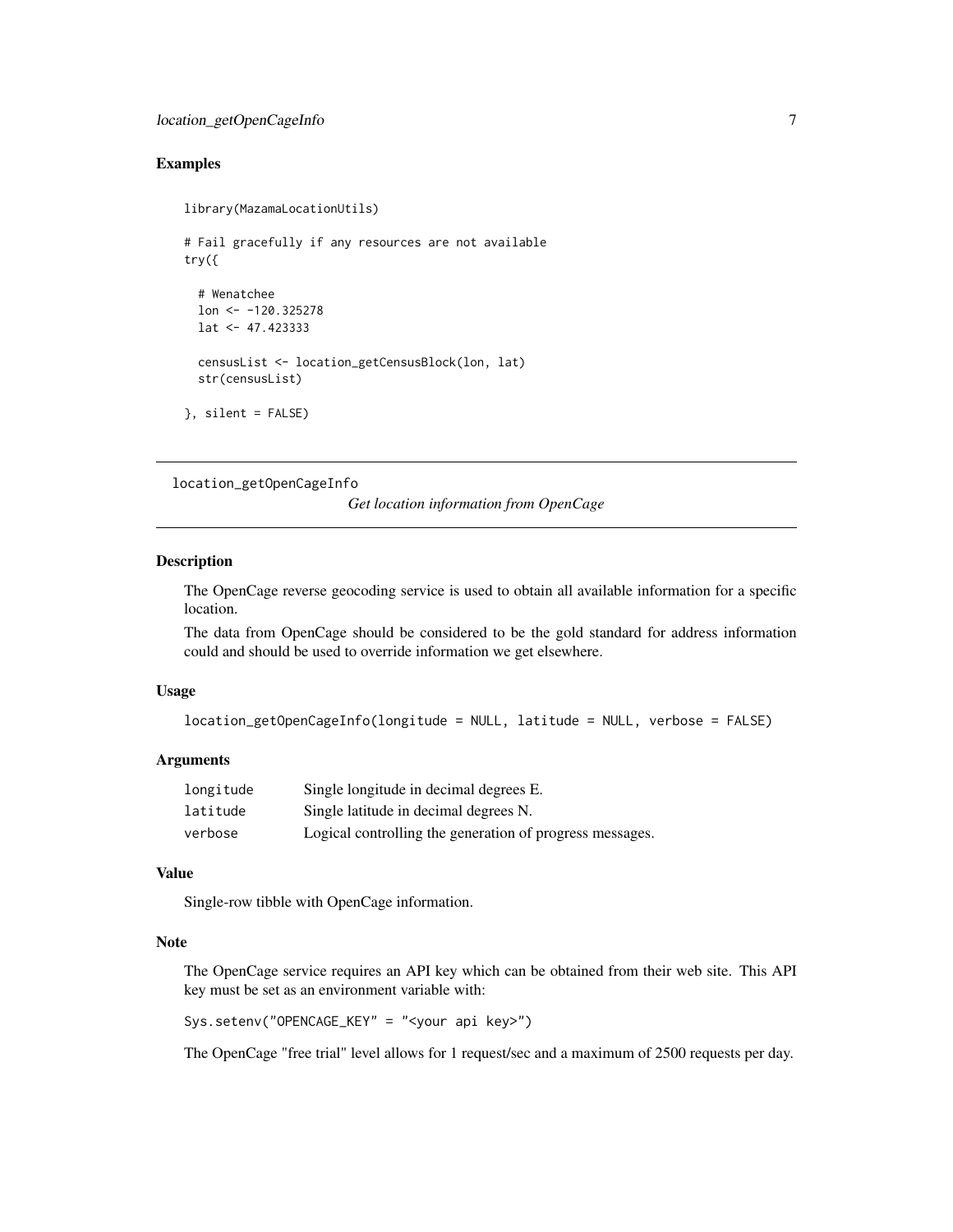### <span id="page-7-0"></span>References

<https://opencagedata.com>

### Examples

```
library(MazamaLocationUtils)
```

```
# Fail gracefully if any resources are not available
try({
 Sys.setenv("OPENCAGE_KEY" = "<YOUR_KEY>")
 # Wenatchee
 lon <- -120.325278
 lat <- 47.423333
 openCageTbl <- location_getOpenCageInfo(lon, lat)
 dplyr::glimpse(openCageTbl)
}, silent = FALSE)
```
location\_getSingleAddress\_Photon

*Get address data from the Photon API to OpenStreetMap*

### Description

The Photon API is used get address data associated with the longitude and latitude. The following list of data is returned:

- houseNumber
- street
- city
- stateCode
- stateName
- zip
- countryCode
- countryName

The function makes an effort to convert both state and country Name into Code with codes defaulting to NA. Both Name and Code are returned so that improvements can be made in the conversion algorithm.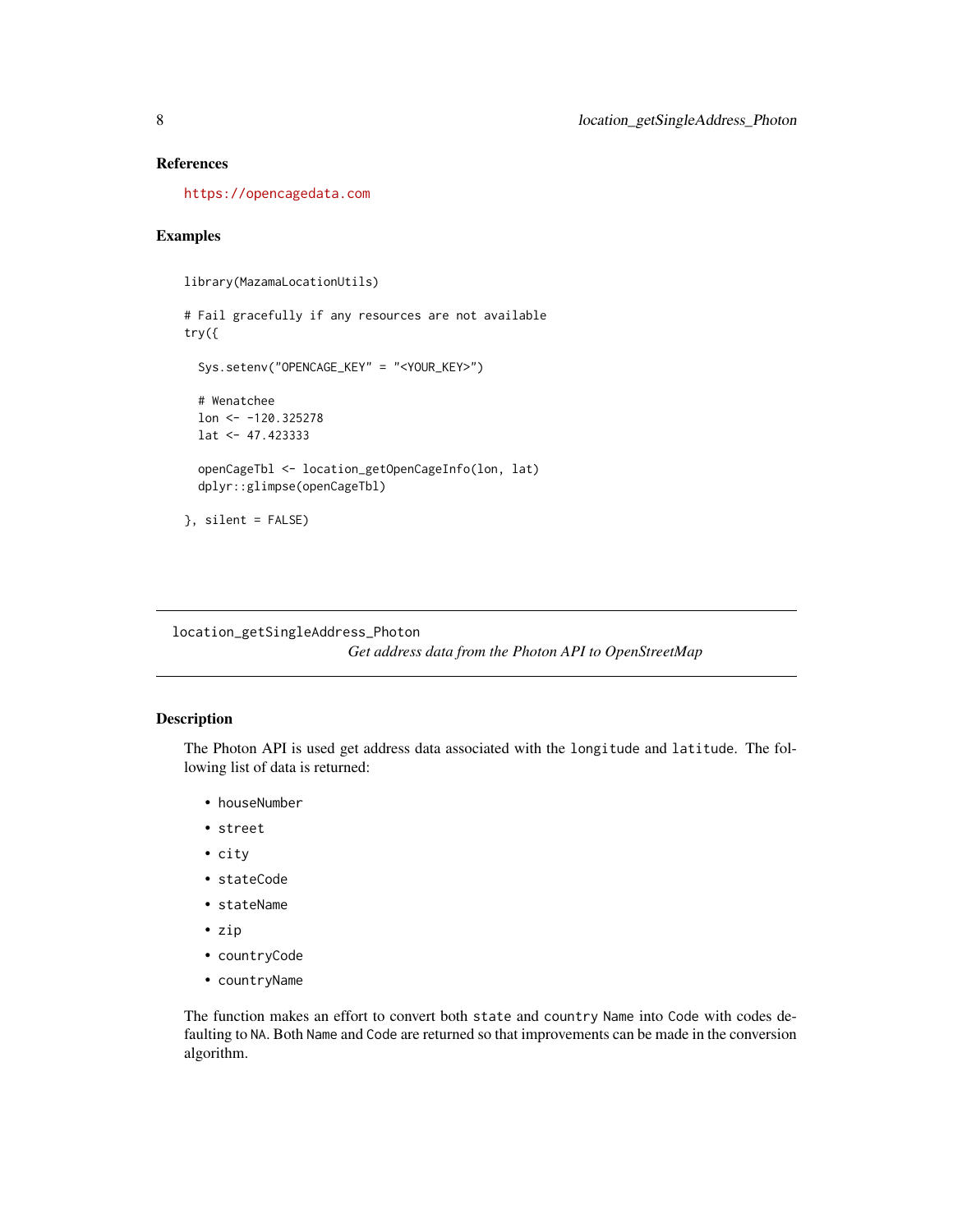### Usage

```
location_getSingleAddress_Photon(
  longitude = NULL,
  latitude = NULL,
 baseUrl = "https://photon.komoot.io/reverse",
  verbose = TRUE
\lambda
```
### Arguments

| longitude | Single longitude in decimal degrees E.                   |
|-----------|----------------------------------------------------------|
| latitude  | Single latitude in decimal degrees N.                    |
| baseUrl   | Base URL for data queries.                               |
| verbose   | Logical controlling the generation of progress messages. |
|           |                                                          |

### Value

List of address components.

#### References

<https://photon.komoot.io>

### Examples

```
library(MazamaLocationUtils)
# Fail gracefully if any resources are not available
try({
  # Set up standard directories and spatial data
  spatialDataDir <- tempdir() # typically "~/Data/Spatial"
  mazama_initialize(spatialDataDir)
  # Wenatchee
  lon <- -120.325278
  lat <- 47.423333
  addressList <- location_getSingleAddress_Photon(lon, lat)
  str(addressList)
}, silent = FALSE)
```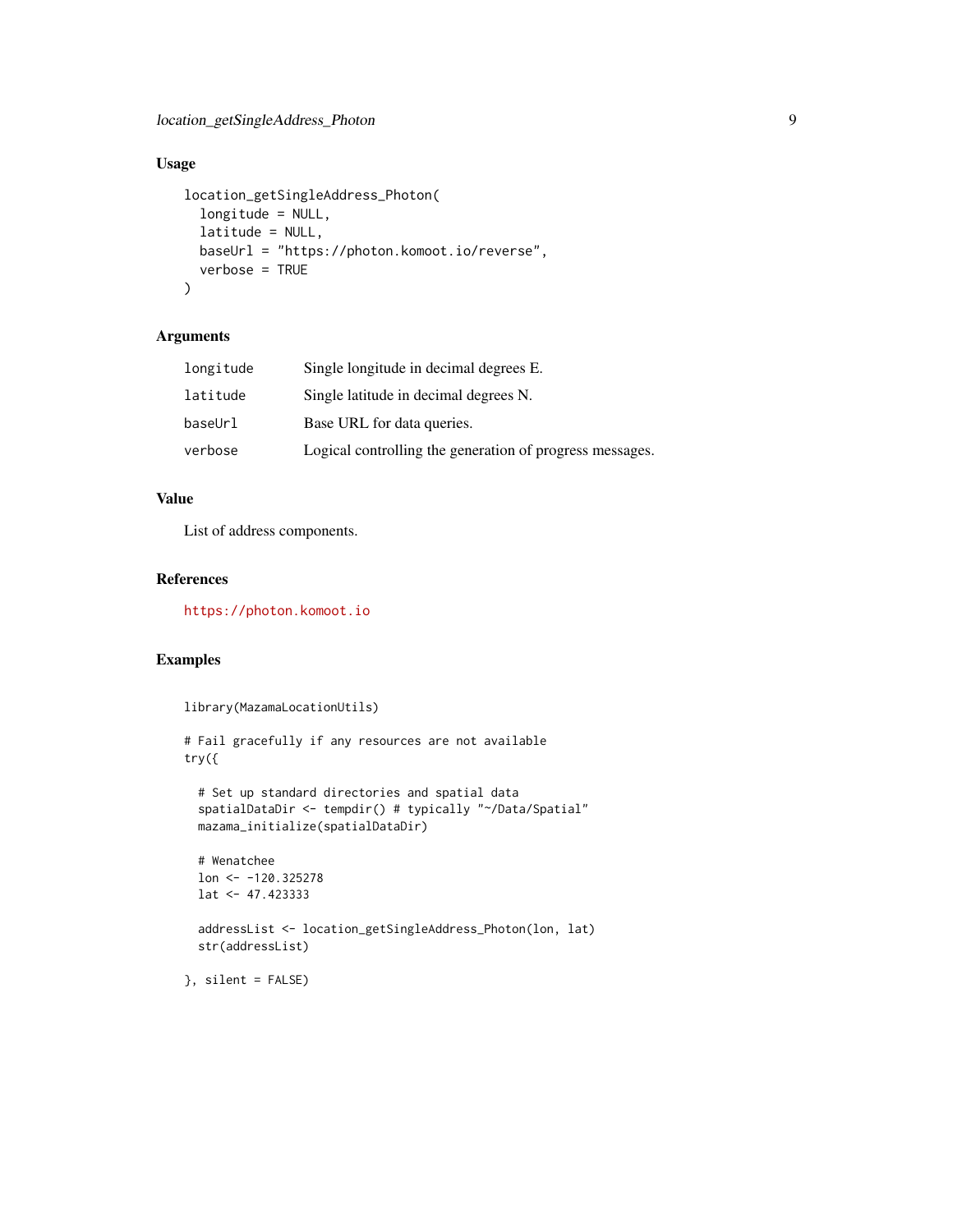<span id="page-9-0"></span>location\_getSingleAddress\_TexasAM

*Get an address from the Texas A&M reverse geocoding service*

### Description

Texas A&M APIs are used to determine the address associated with the longitude and latitude.

#### Usage

```
location_getSingleAddress_TexasAM(
  longitude = NULL,
  latitude = NULL,
 apiKey = NULL,
  verbose = TRUE
)
```
### Arguments

| longitude | Single longitude in decimal degrees E.                                                      |
|-----------|---------------------------------------------------------------------------------------------|
| latitude  | Single latitude in decimal degrees N.                                                       |
| apiKey    | Texas A&M Geocoding requires an API key. The first 2500 requests are free.<br>Default: NULL |
| verbose   | Logical controlling the generation of progress messages.                                    |

#### Value

Numeric elevation value.

#### References

[https://geoservices.tamu.edu/Services/ReverseGeocoding/WebService/v04\\_01/HTTP.aspx](https://geoservices.tamu.edu/Services/ReverseGeocoding/WebService/v04_01/HTTP.aspx)

### Examples

```
## Not run:
library(MazamaLocationUtils)
```
# Fail gracefully if any resources are not available try({

# Wenatchee longitude <- -122.47 latitude <- 47.47 apiKey <- YOUR\_PERSONAL\_API\_KEY

location\_getSingleAddress\_TexasAM(longitude, latitude, apiKey)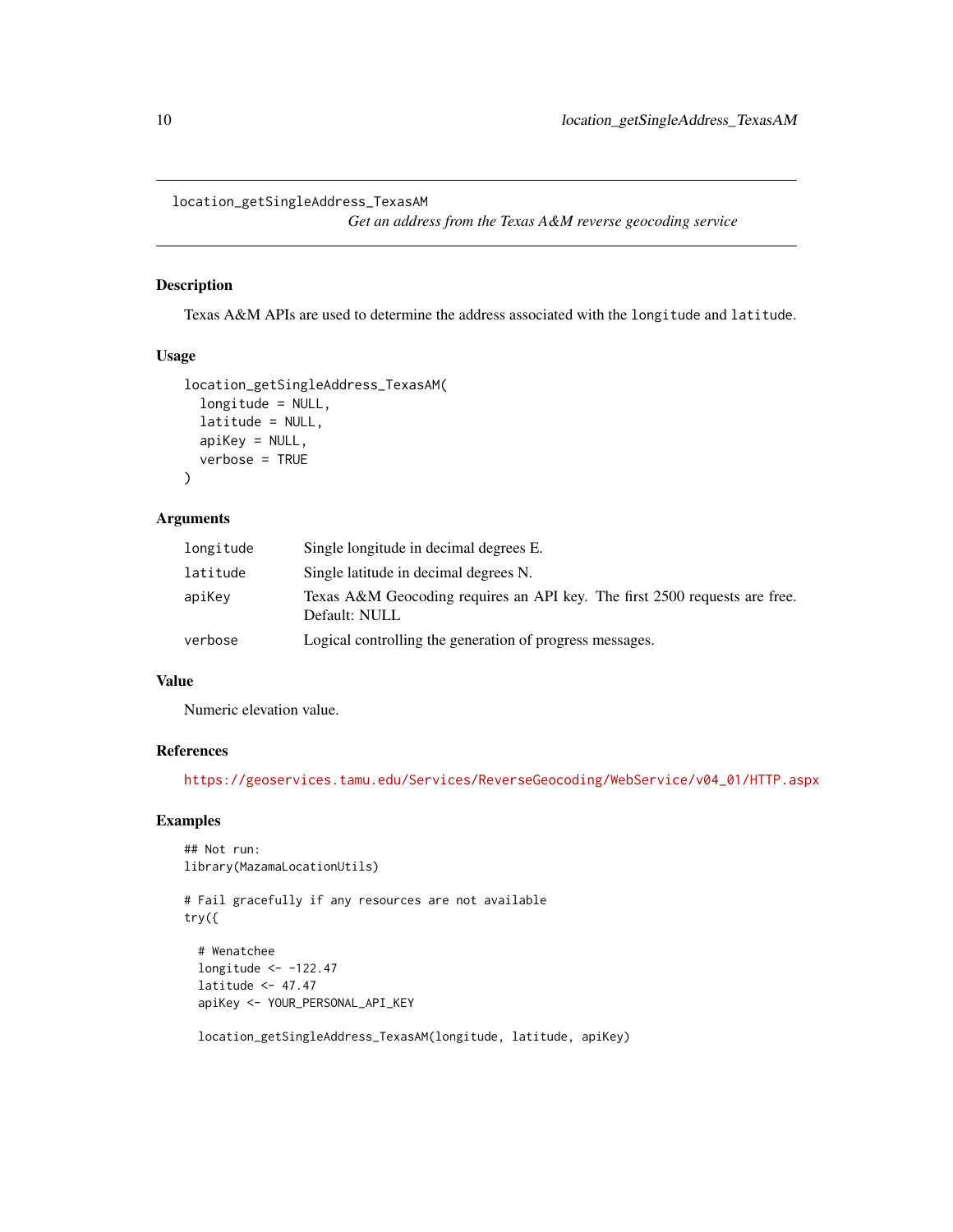```
}, silent = FALSE)
```

```
## End(Not run)
```
### location\_getSingleElevation\_USGS

*Get elevation data from a USGS web service*

### Description

USGS APIs are used to determine the elevation associated with the longitude and latitude.

### Usage

```
location_getSingleElevation_USGS(
  longitude = NULL,
  latitude = NULL,
  verbose = TRUE
\mathcal{L}
```
### Arguments

| longitude | Single longitude in decimal degrees E.                   |
|-----------|----------------------------------------------------------|
| latitude  | Single latitude in decimal degrees N.                    |
| verbose   | Logical controlling the generation of progress messages. |

### Value

Numeric elevation value.

#### References

<https://nationalmap.gov/epqs/>

### Examples

library(MazamaLocationUtils)

```
# Fail gracefully if any resources are not available
try({
 # Wenatchee
 lon <- -120.325278
 lat <- 47.423333
 location_getSingleElevation_USGS(lon, lat)
```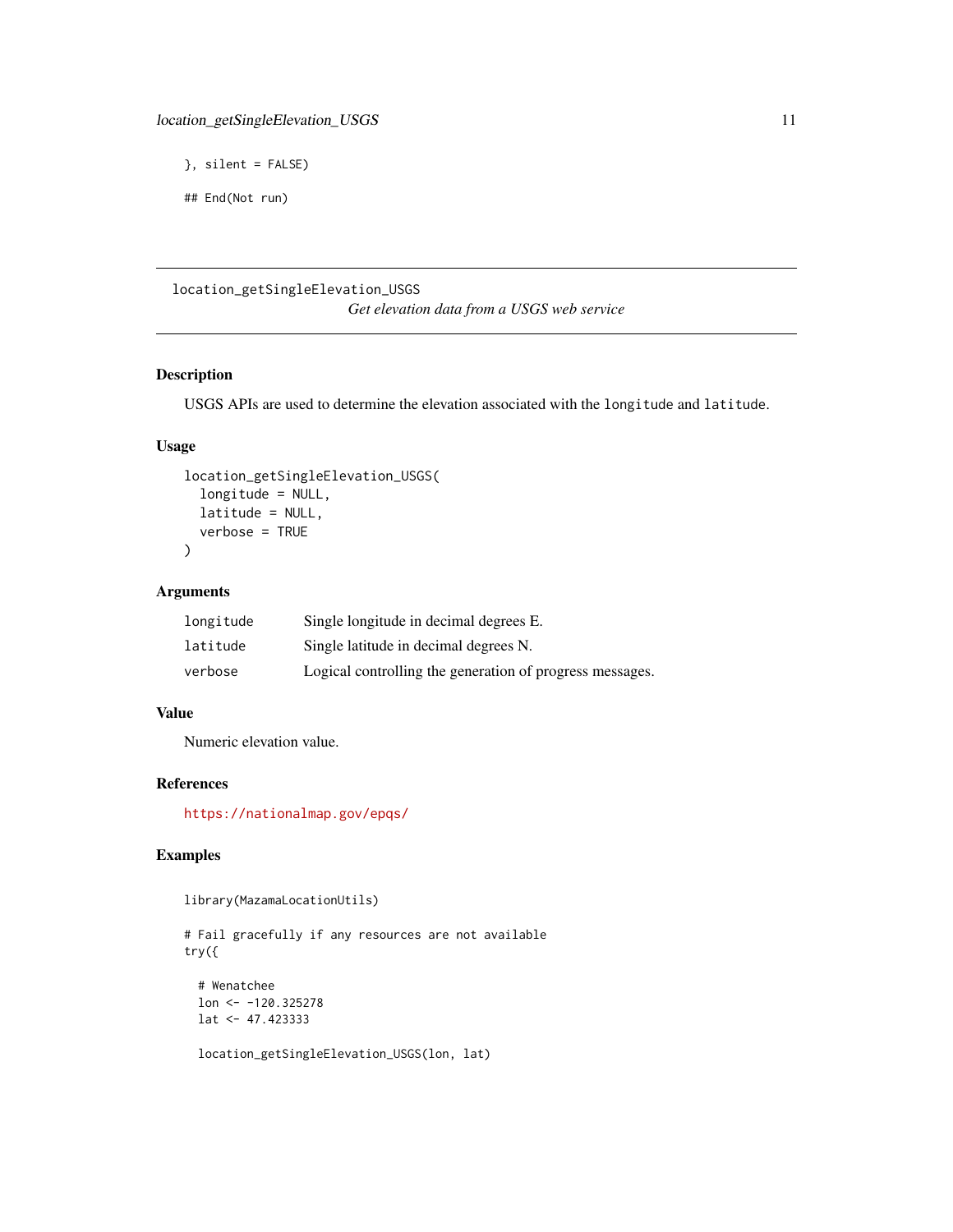```
}, silent = FALSE)
```
location\_initialize *Create known location record with core metadata*

### Description

Creates a known location record with the following columns of core metadata:

- locationID
- locationName
- longitude
- latitude
- elevation
- countryCode
- stateCode
- countyName
- timezone
- houseNumber
- street
- city
- zip

### Usage

```
location_initialize(
  longitude = NULL,
  latitude = NULL,
  stateDataset = "NaturalEarthAdm1",
  elevationService = NULL,
  addressService = NULL,
  verbose = TRUE
```

```
)
```
### Arguments

| longitude    | Single longitude in decimal degrees E.               |
|--------------|------------------------------------------------------|
| latitude     | Single latitude in decimal degrees N.                |
| stateDataset | Name of spatial dataset to use for determining state |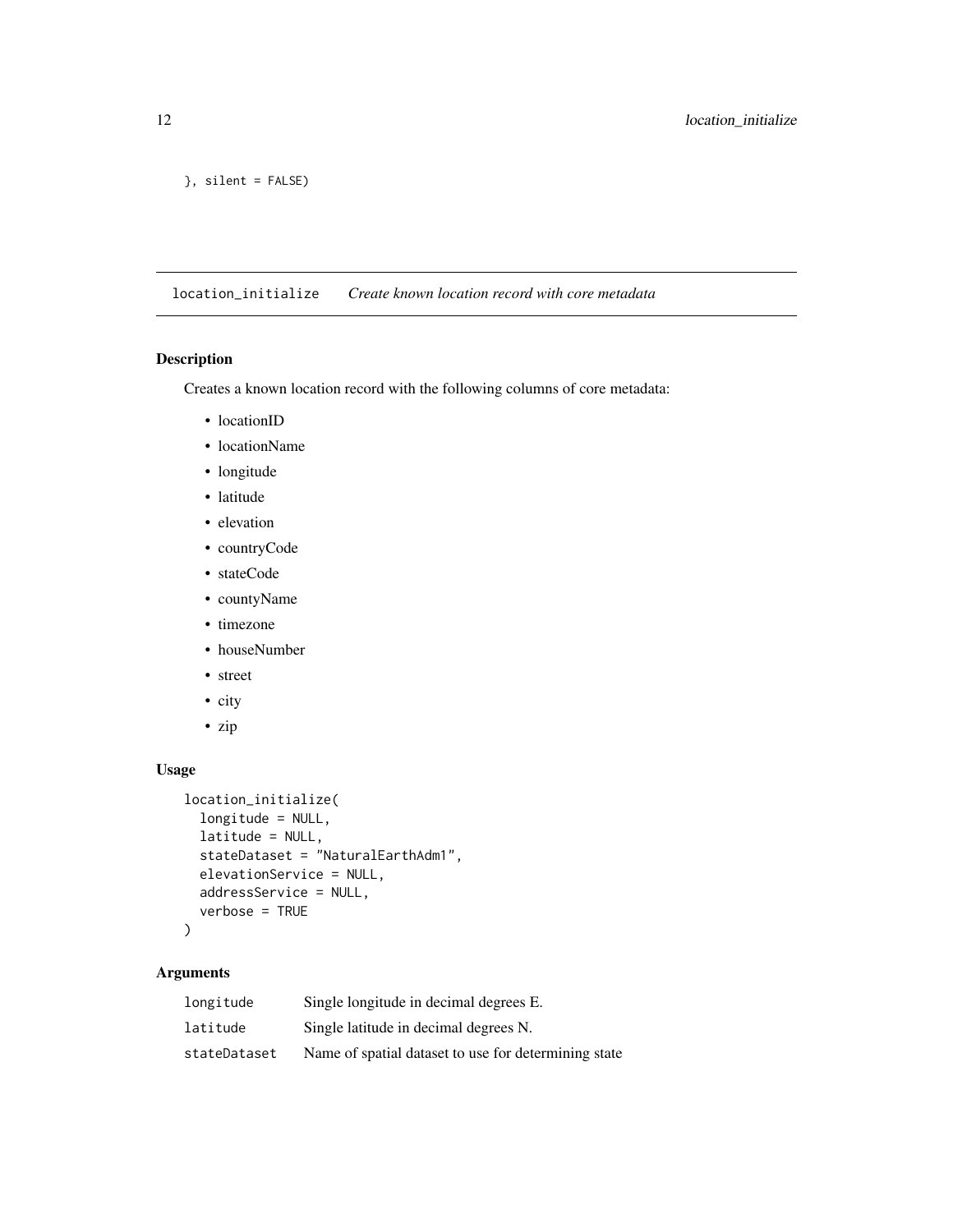<span id="page-12-0"></span>

| elevationService |                                                                                                                                                     |  |
|------------------|-----------------------------------------------------------------------------------------------------------------------------------------------------|--|
|                  | Name of the elevation service to use for determining the elevation. Default:<br>NULL skips this step. Accepted values: "usgs".                      |  |
|                  | address Service Name of the address service to use for determining the street address. Default:<br>NULL skips this step. Accepted values: "photon". |  |
| verbose          | Logical controlling the generation of progress messages.                                                                                            |  |

### Value

Tibble with a single new known location.

### Examples

library(MazamaLocationUtils)

```
# Fail gracefully if any resources are not available
try({
 # Set up standard directories and spatial data
```

```
spatialDataDir <- tempdir() # typically "~/Data/Spatial"
mazama_initialize(spatialDataDir)
```

```
# Wenatchee
lon <- -120.325278
lat <- 47.423333
locationRecord <- location_initialize(lon, lat)
str(locationRecord)
```
}, silent = FALSE)

MazamaLocationUtils *Manage Spatial Metadata for Known Locations*

#### Description

A suite of utility functions for discovering and managing metadata associated with sets of spatially unique "known locations".

This package is intended to be used in support of data management activities associated with fixed locations in space. The motivating fields include both air and water quality monitoring where fixed sensors report at regular time intervals.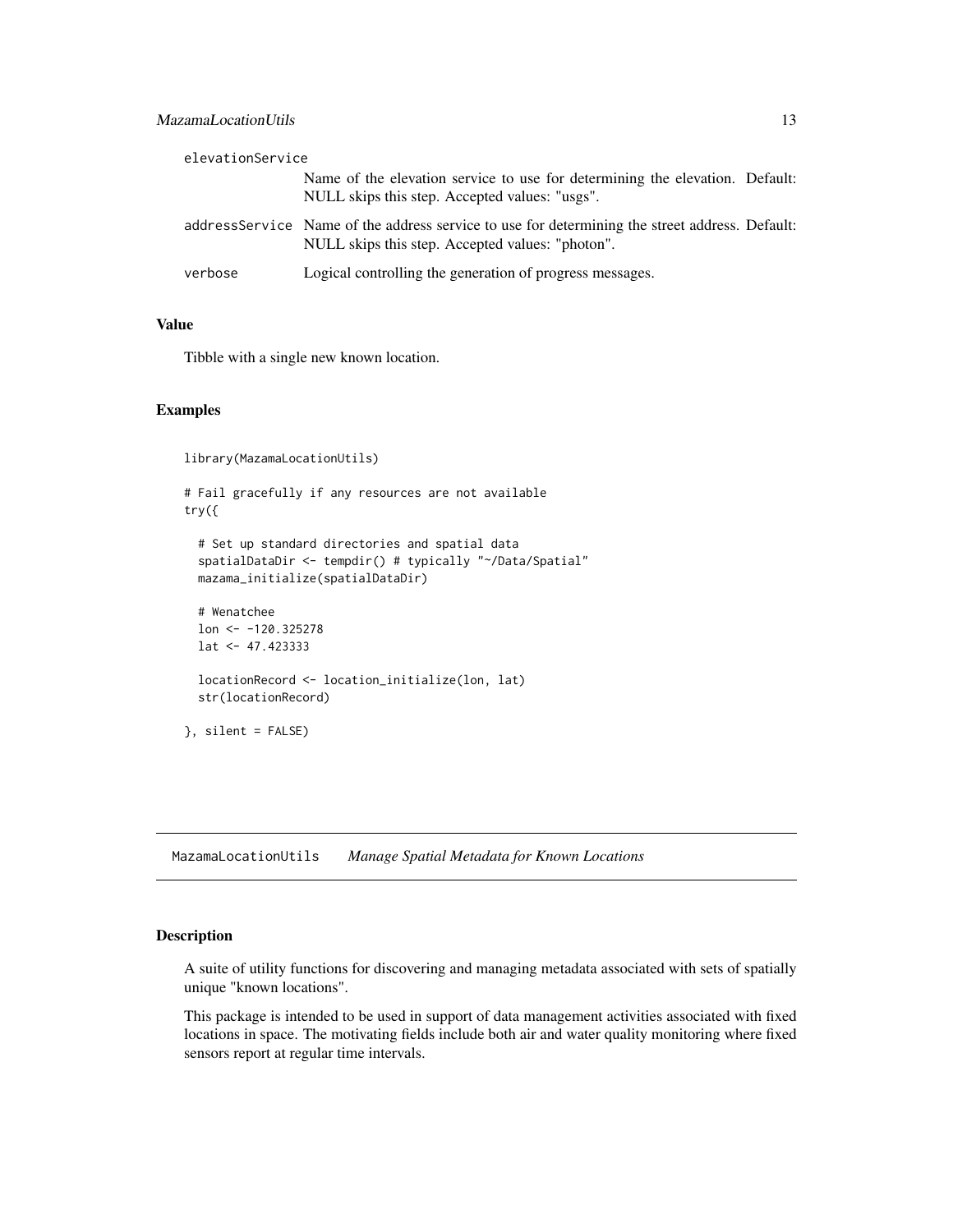### Details

When working with environmental monitoring time series, one of the first things you have to do is create unique identifiers for each individual time series. In an ideal world, each environmental time series would have both a locationID and a deviceID that uniquely identify the specific instrument making measurements and the physical location where measurements are made. A unique timeseriesID could be produced as locationID\_deviceID. Metadata associated with each timeseriesID would contain basic information needed for downstream analysis including at least:

timeseriesID, locationID, deviceID, longitude, latitude, ...

- Multiple sensors placed at a location could be be grouped by locationID.
- An extended timeservers for a mobile sensor would group by deviceID.
- Maps would be created using longitude, latitude.
- Time series would be accessed from a secondary data table with timeseriesID.

Unfortunately, we are rarely supplied with a truly unique and truly spatial locationID. Instead we often use deviceID or an associated non-spatial identifier as a standin for locationID.

Complications we have seen include:

- GPS-reported longitude and latitude can have *jitter* in the fourth or fifth decimal place making it challenging to use them to create a unique locationID.
- Sensors are sometimes *repositioned* in what the scientist considers the "same location".
- Data for a single sensor goes through different processing pipelines using different identifiers and is later brought together as two separate timeseries.
- The spatial scale of what constitutes a "single location" depends on the instrumentation and scientific question being asked.
- Deriving location-based metadata from spatial datasets is computationally intensive unless saved and identified with a unique locationID.
- Automated searches for spatial metadata occasionally produce incorrect results because of the non-infinite resolution of spatial datasets.

This package attempts to address all of these issues by maintaining a table of known locations for which CPU intensive spatial data calculations have already been performed. While requests to add new locations to the table may take some time, searches for spatial metadata associated with existing locations are simple lookups.

Working in this manner will solve the problems initially mentioned but also provides further useful functionality.

- Administrators can correct entries in the collectionName table. (*e.g.* locations in river bends that even high resolution spatial datasets mis-assign)
- Additional, non-automatable metadata can be added to collectionName. (*e.g.* commonly used location names within a community of practice)
- Different field campaigns can have separate collectionName tables.
- .csv or .rda versions of well populated tables can be downloaded from a URL and used locally, giving scientists working with known locations instant access to spatial data that otherwise requires special skills, large datasets and lots of compute cycles.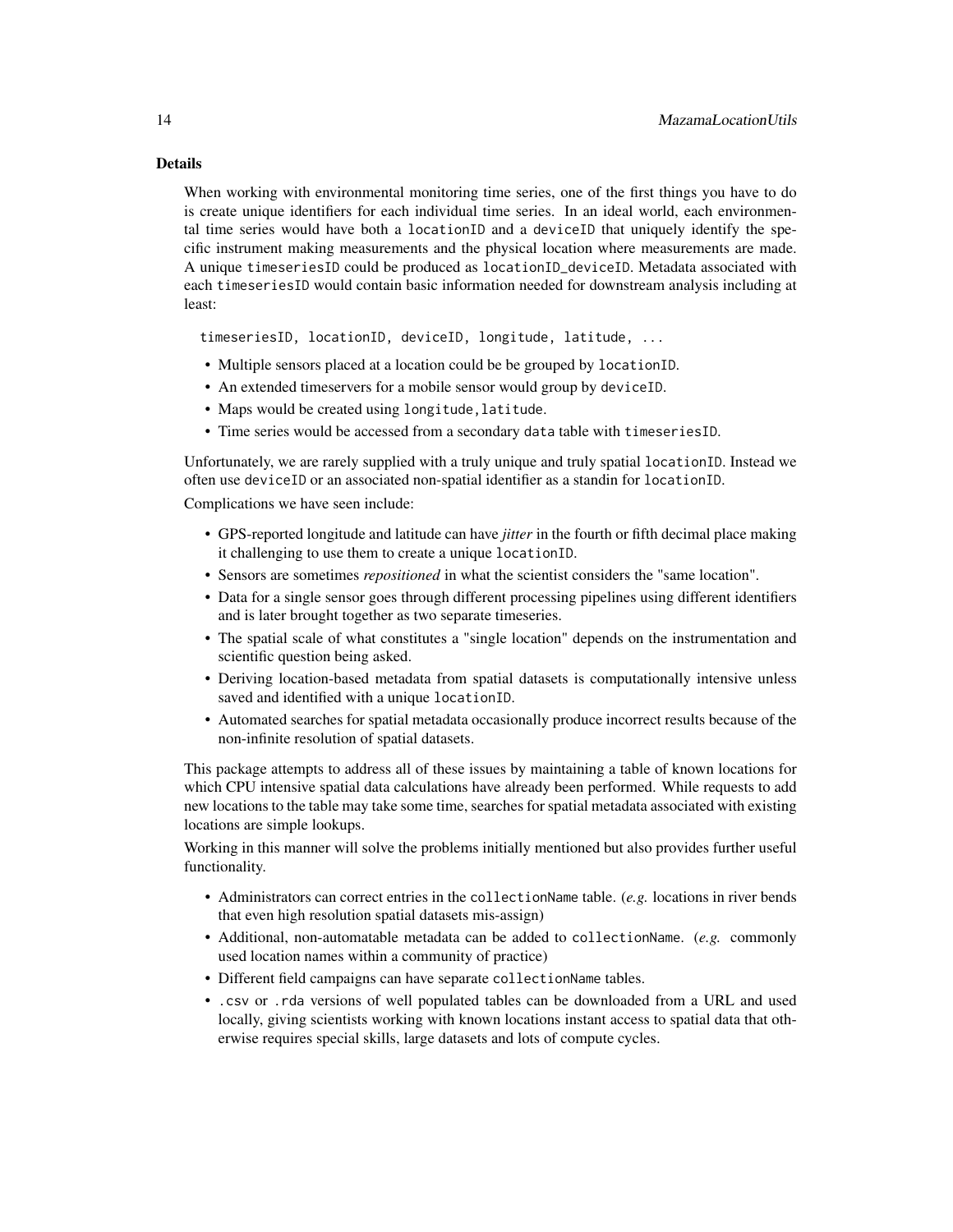<span id="page-14-0"></span>mazama\_initialize *Initialize with MazamaScience standard directories*

#### Description

Convenience function to initialize spatial data. Wraps the following setup lines:

MazamaSpatialUtils::setSpatialDataDir(spatialDataDir)

```
MazamaSpatialUtils::loadSpatialData("EEZCountries.rda")
MazamaSpatialUtils::loadSpatialData("OSMTimezones.rda")
MazamaSpatialUtils::loadSpatialData("NaturalEarthAdm1.rda")
MazamaSpatialUtils::loadSpatialData("USCensusCounties.rda")
```
### Usage

```
mazama_initialize(spatialDataDir = "~/Data/Spatial")
```
### Arguments

spatialDataDir Directory where spatial datasets are found, Default: "~/Data/Spatial"

### Value

No return value.

#### Examples

```
library(MazamaLocationUtils)
# Fail gracefully if any resources are not available
try({
  # Set up directory for spatial data
  spatialDataDir <- tempdir() # typically "~/Data/Spatial"
  MazamaSpatialUtils::setSpatialDataDir(spatialDataDir)
  exists("NaturalEarthAdm1")
  mazama_initialize(spatialDataDir)
  exists("NaturalEarthAdm1")
  class(NaturalEarthAdm1)
```
}, silent = FALSE)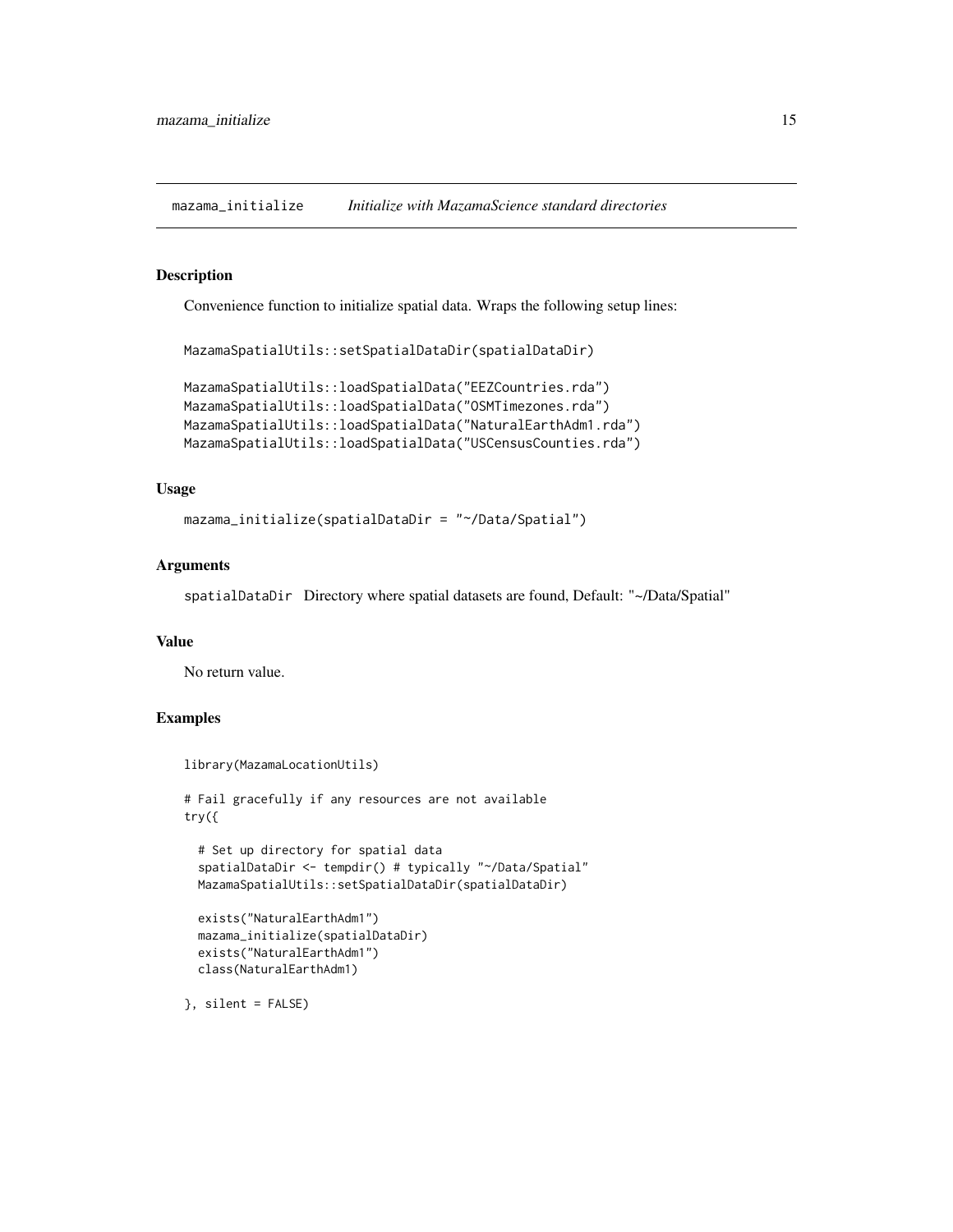<span id="page-15-1"></span><span id="page-15-0"></span>

The or\_monitor\_500 dataset provides a set of known locations associated with Oregon state air quality monitors. This dataset was generated on 2021-10-19 by running:

```
library(PWFSLSmoke)
library(MazamaLocationUtils)
mazama_initialize()
setLocationDataDir("./data")
monitor <- monitor_loadLatest()
lons <- monitor$meta$longitude
lats <- monitor$meta$latitude
table_initialize() %>%
  table_addLocation(
    lons, lats,
      distanceThreshold = 500,
      elevationService = "usgs",
      addressService = "photon"
    ) %>%
  table_save("or_monitors_500")
```
#### Usage

or\_monitors\_500

### Format

A tibble with 69 rows and 13 columns of data.

### See Also

[id\\_monitors\\_500](#page-3-1) [wa\\_monitors\\_500](#page-45-1)

setAPIKey *Set API key*

### Description

Sets the API key associated with a web service.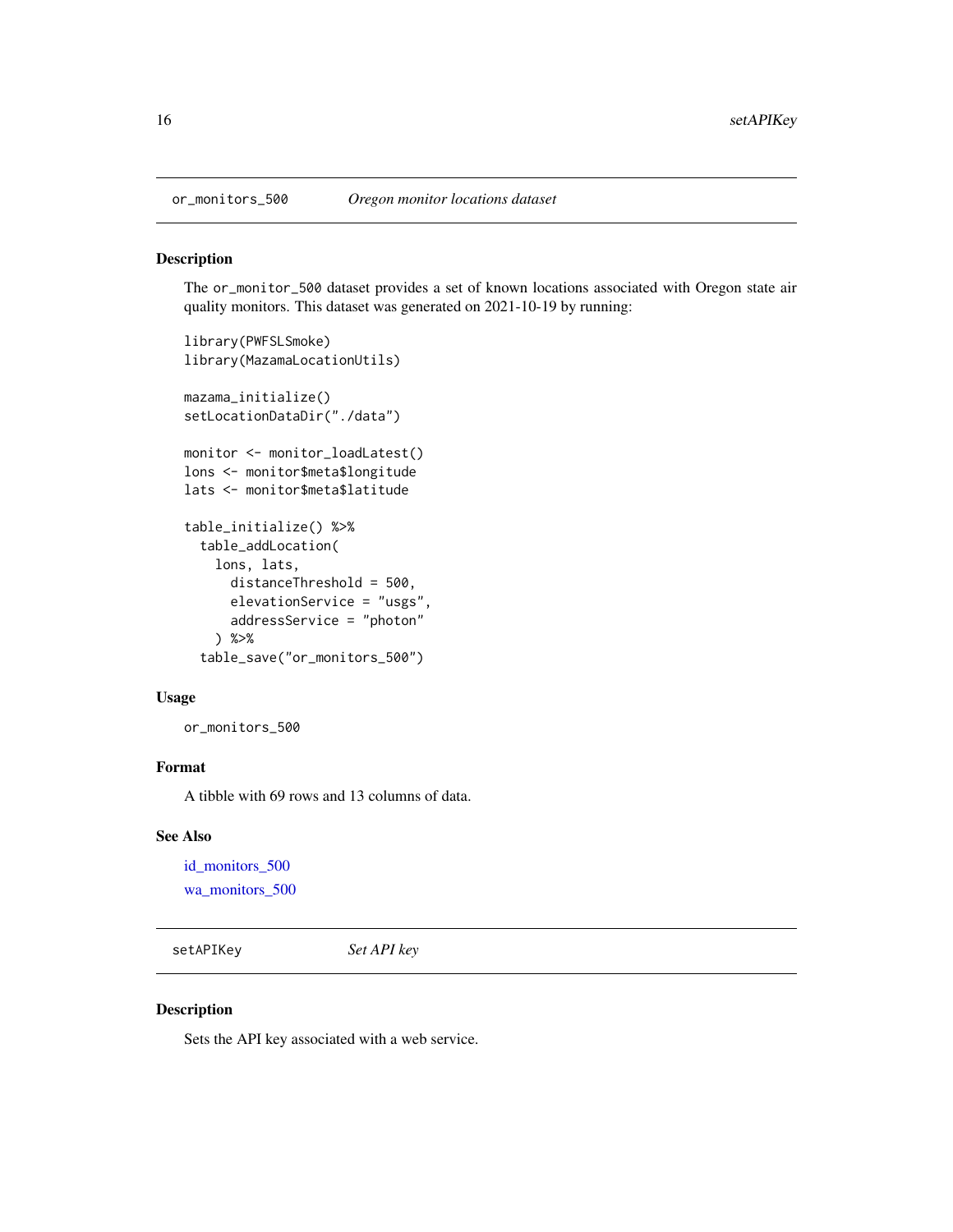<span id="page-16-1"></span><span id="page-16-0"></span>Sets the data directory where known location data tables are located. If the directory does not exist, it will be created.

### Usage

```
setLocationDataDir(dataDir)
```
### Arguments

dataDir Directory where location tables are stored.

### Value

Silently returns previous value of the data directory.

#### See Also

[LocationDataDir](#page-4-1)

[getLocationDataDir](#page-2-1)

showAPIKeys *Show API keys*

### Description

Prints a list of all currently set API keys.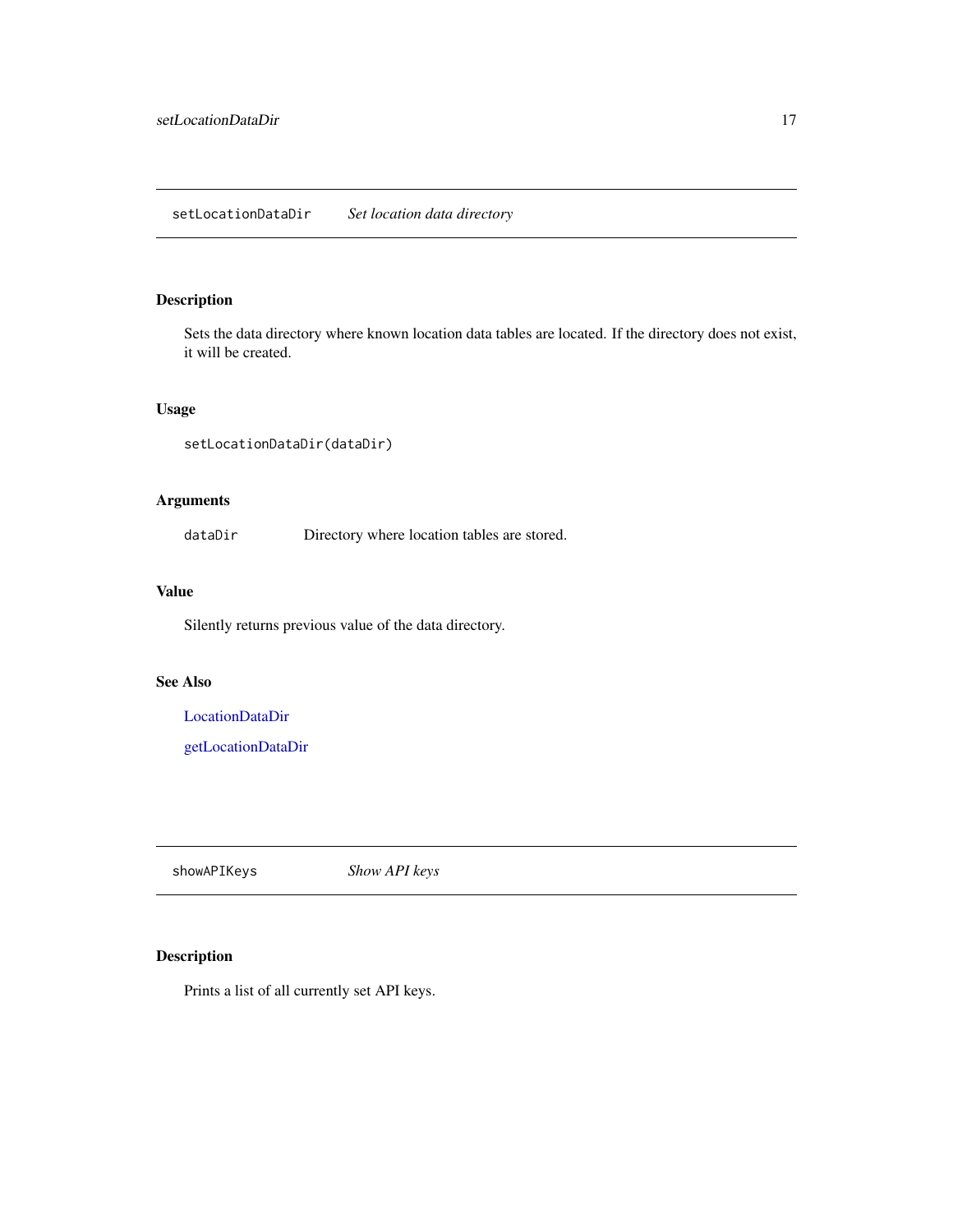<span id="page-17-1"></span><span id="page-17-0"></span>

A new metadata column is added to the locationTbl. For matching locationID records, the associated locatioData is inserted. Otherwise, the new column will be initialized with NA.

#### Usage

```
table_addColumn(
  locationTbl = NULL,
  columnName = NULL,
 locationID = NULL,
 locationData = NULL,
  verbose = TRUE
)
```
### Arguments

| locationTbl  | Tibble of known locations.                               |
|--------------|----------------------------------------------------------|
| columnName   | Name to use for the new column.                          |
| locationID   | Vector of locationID strings.                            |
| locationData | Vector of data to used at matching records.              |
| verbose      | Logical controlling the generation of progress messages. |

#### Value

Updated tibble of known locations.

### See Also

[table\\_removeColumn](#page-38-1)

[table\\_updateColumn](#page-41-1)

### Examples

library(MazamaLocationUtils)

```
# Starting table
locationTbl <- get(data("wa_monitors_500"))
names(locationTbl)
```

```
# Add an empty column
locationTbl <-
 locationTbl %>%
 table_addColumn("siteName")
```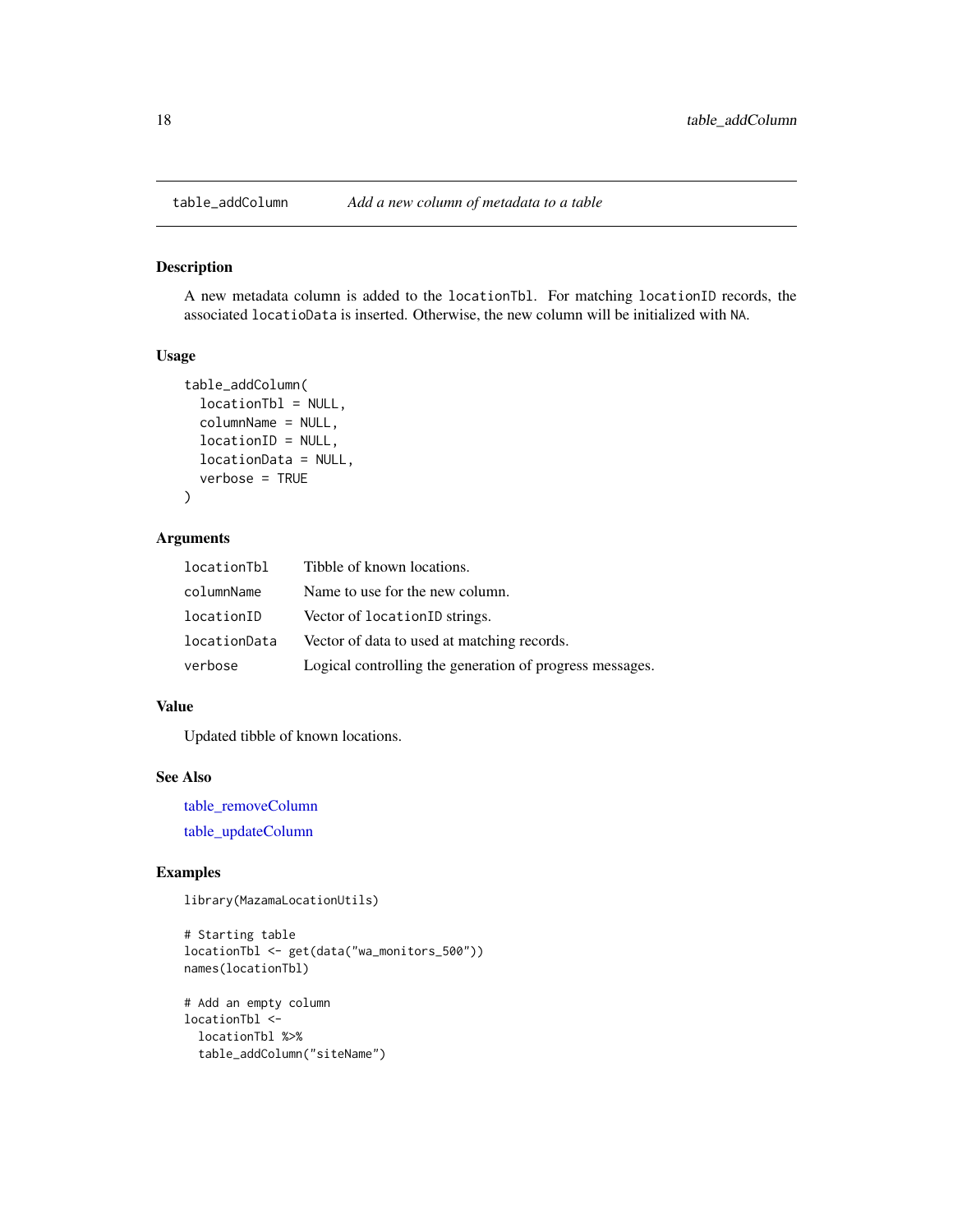<span id="page-18-0"></span>names(locationTbl)

table\_addCoreMetadata *Add missing core metadata columns to a known location table*

#### Description

An existing table will be amended to guarantee that it includes the following core metadata columns.

- locationID
- locationName
- longitude
- latitude
- elevation
- countryCode
- stateCode
- countyName
- timezone
- houseNumber
- street
- city
- zip

The longitude and latitude columns are required to exist in the incoming tibble but all others are optional.

If any of these core metadata columns are found, they will be retained.

The locationID will be generated (anew if already found) from existing longitude and latitude data.

Other core metadata columns will be filled with NA values of the proper type.

The result is a tibble with all of the core metadata columns. Theses columns must then be filled in to create a usable "known locations" table.

### Usage

```
table_addCoreMetadata(locationTbl = NULL)
```
#### Arguments

locationTbl Tibble of known locations. This input tibble need not be a standardized "known location" with all required columns. They will be added.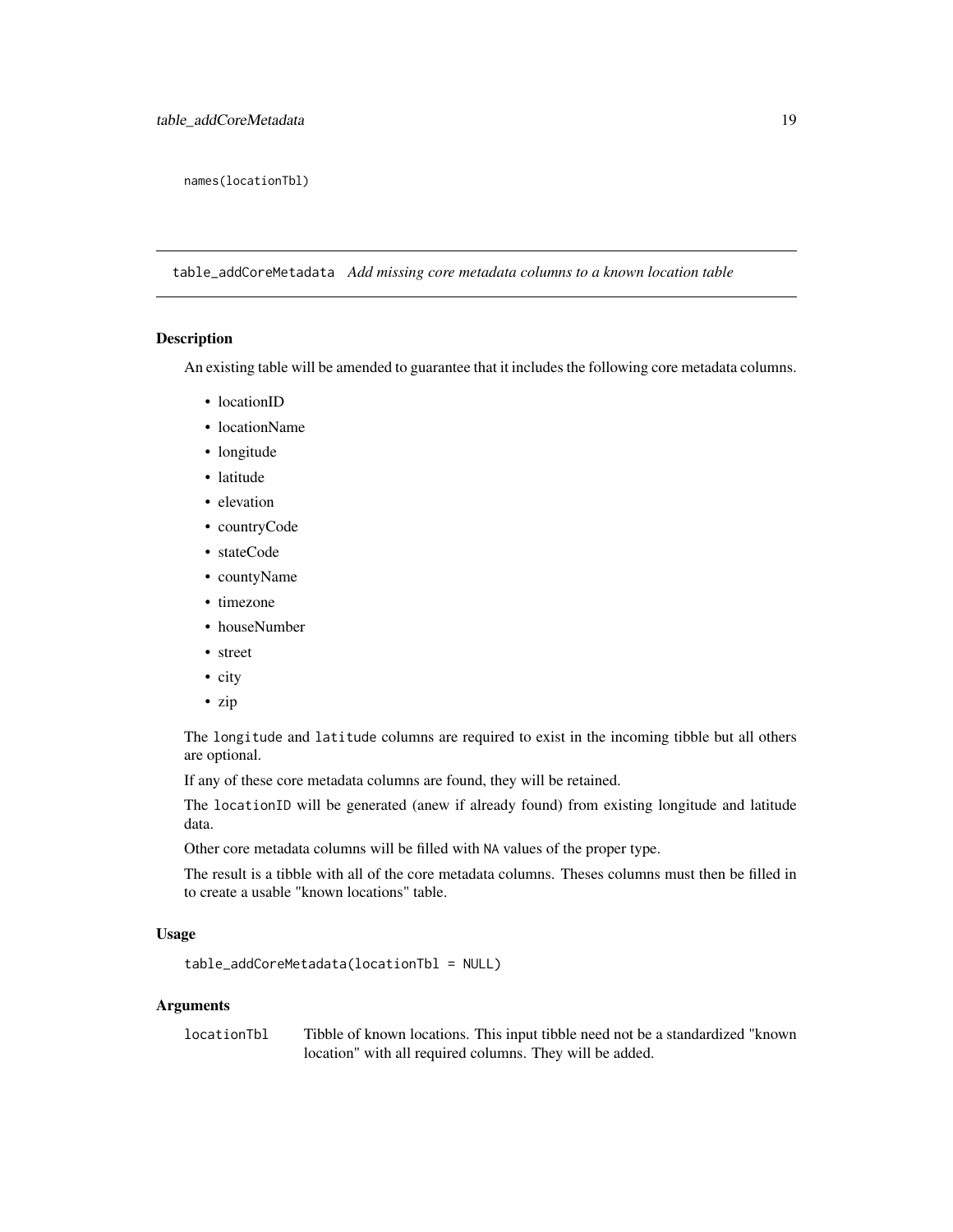#### <span id="page-19-0"></span>Value

Tibble with the metadata columns required in a "known locations" table.

#### Note

No check is performed for overlapping locations. The returned tibble has the structure of a "known locations" table and is a good starting place for investigation. But further work is required to produce a valid table of "known locations" associated with a specific spatial scale.

<span id="page-19-1"></span>table\_addLocation *Add new known location records to a table*

### Description

Incoming longitude and latitude values are compared against the incoming locationTbl to see if they are already within distanceThreshold meters of an existing entry. A new record is created for each location that is not already found in locationTbl.

#### Usage

```
table_addLocation(
  locationTbl = NULL,
  longitude = NULL,
  latitude = NULL,
  distanceThreshold = NULL,
  stateDataset = "NaturalEarthAdm1",
  elevationService = NULL,
  addressService = NULL,
  verbose = TRUE
)
```
#### Arguments

| locationTbl       | Tibble of known locations.                                                                                                                          |
|-------------------|-----------------------------------------------------------------------------------------------------------------------------------------------------|
| longitude         | Vector of longitudes in decimal degrees E.                                                                                                          |
| latitude          | Vector of latitudes in decimal degrees N.                                                                                                           |
| distanceThreshold |                                                                                                                                                     |
|                   | Distance in meters.                                                                                                                                 |
| stateDataset      | Name of spatial dataset to use for determining state codes, Default: 'Natu-<br>ralEarthAdm1'                                                        |
| elevationService  |                                                                                                                                                     |
|                   | Name of the elevation service to use for determining the elevation. Default:<br>NULL skips this step. Accepted values: "usgs".                      |
|                   | address Service Name of the address service to use for determining the street address. Default:<br>NULL skips this step. Accepted values: "photon". |
| verbose           | Logical controlling the generation of progress messages.                                                                                            |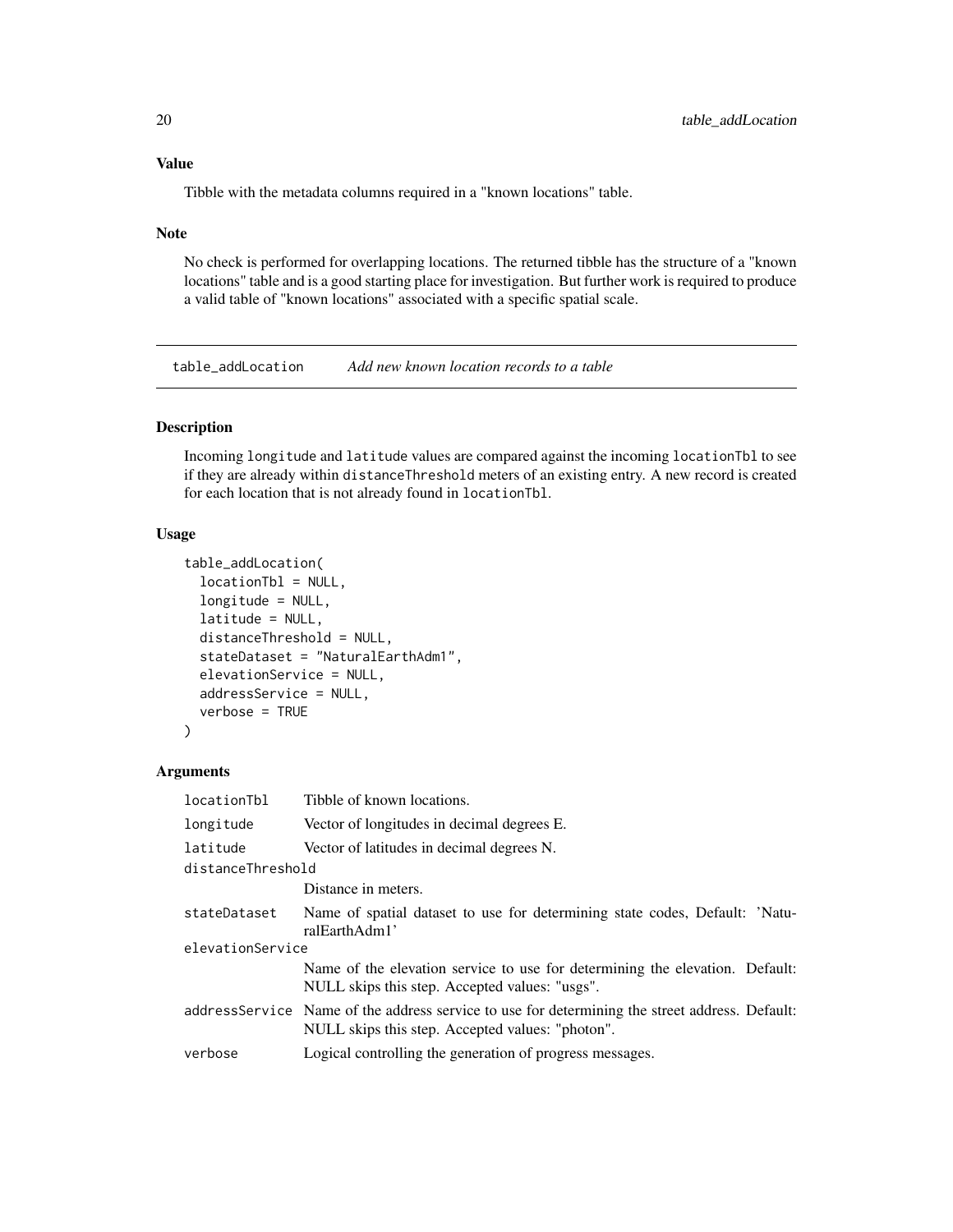### <span id="page-20-0"></span>Value

Updated tibble of known locations.

### Note

This function is a vectorized version of table\_addSingleLocation().

### See Also

[table\\_addSingleLocation](#page-22-1) [table\\_removeRecord](#page-39-1) [table\\_updateSingleRecord](#page-42-1)

### Examples

library(MazamaLocationUtils)

```
# Fail gracefully if any resources are not available
try({
 # Set up standard directories and spatial data
 spatialDataDir <- tempdir() # typically "~/Data/Spatial"
 mazama_initialize(spatialDataDir)
 locationTbl <- get(data("wa_monitors_500"))
 # Coulee City, WA
 lon <- -119.290904
 lat < -47.611942locationTbl <-
   locationTbl %>%
   table_addLocation(lon, lat, distanceThreshold = 500)
 dplyr::glimpse(locationTbl)
}, silent = FALSE)
```
table\_addOpenCageInfo *Add address fields to a known location table*

### Description

The OpenCage reverse geocoding service is used to update an existing table. Updated columns include:

• countryCode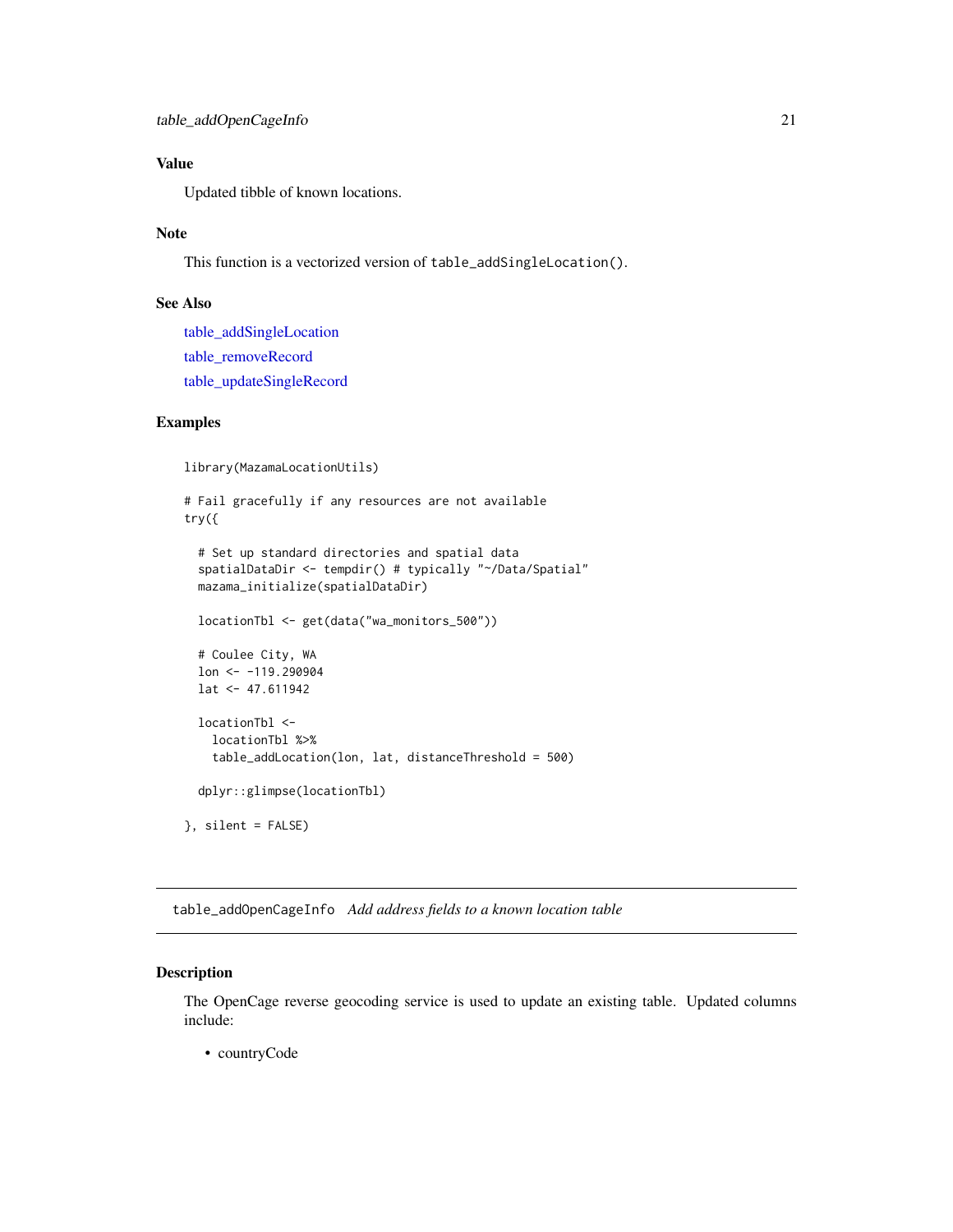- stateCode
- countyName
- timezone
- houseNumber
- street
- city
- zip
- address

When replaceExisting = TRUE, all existing address fields are discarded in favor of the OpenCage versions. To only fill in missing values in locationTbl, use replaceExisting = FALSE.

The OpenCage service returns a large number of fields, some of which may be useful. To add all OpenCage fields to a location table, use retainOpenCage = TRUE. This will append 78+ fields of information, each each named with a prefix of "opencage\_".

### Usage

```
table_addOpenCageInfo(
  locationTbl = NULL,
  replaceExisting = FALSE,
  retainOpenCage = FALSE,
  verbose = FALSE
\lambda
```
### Arguments

| locationTbl     | Tibble of known locations.                                                                                                     |
|-----------------|--------------------------------------------------------------------------------------------------------------------------------|
| replaceExisting |                                                                                                                                |
|                 | Logical specifying whether to replace existing data with data obtained from<br>OpenCage.                                       |
|                 | retainOpenCage Logical specifying whether to retain all fields obtained from OpenCage, each<br>named with a prefix of opencage |
| verbose         | Logical controlling the generation of progress messages.                                                                       |

### Value

Tibble of "known locations" enhanced with information from the OpenCage reverse geocoding service.

### Note

The OpenCage service requires an API key which can be obtained from their web site. This API key must be set as an environment variable with:

Sys.setenv("OPENCAGE\_KEY" = "<your api key>")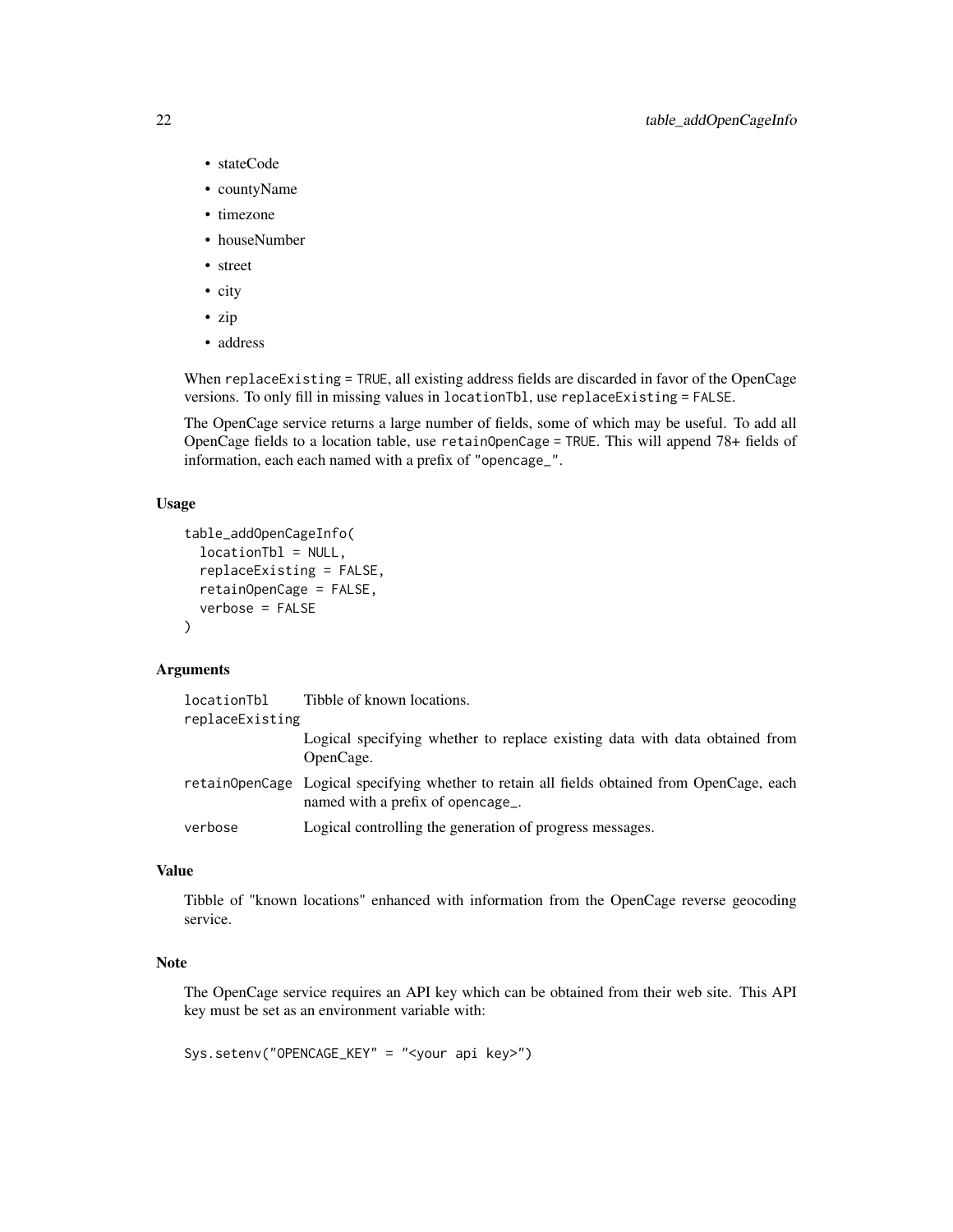<span id="page-22-0"></span>Parameters are set for use at the OpenCage "free trial" level which allows for 1 request/sec and a maximum of 2500 requests per day.

Because of the 1 request/sec default, it is recommended that table\_addOpenCageInfo() only be used in an interactive session when updating a table with a large number of records.

#### References

<https://opencagedata.com>

### Examples

```
library(MazamaLocationUtils)
# Fail gracefully if any resources are not available
try({
 myTbl <- id_monitors_500[1:3,]
 myTbl$countryCode[1] <- NA
 myTbl$countryCode[2] <- "WRONG"
 myTbl$countyName[3] <- "WRONG"
 myTbl$timezone <- NA
 dplyr::glimpse(myTbl)
 Sys.setenv("OPENCAGE_KEY" = "<YOUR_KEY>")
 table_addOpenCageInfo(myTbl) %>%
   dplyr::glimpse()
  table_addOpenCageInfo(myTbl, replaceExisting = TRUE) %>%
    dplyr::glimpse()
  table_addOpenCageInfo(myTbl, replaceExisting = TRUE, retainOpenCage = TRUE) %>%
    dplyr::glimpse()
}, silent = FALSE)
```
<span id="page-22-1"></span>table\_addSingleLocation

*Add a single new known location record to a table*

### Description

Incoming longitude and latitude values are compared against the incoming locationTbl to see if they are already within distanceThreshold meters of an existing entry. A new record is created for if the location is not already found in locationTbl.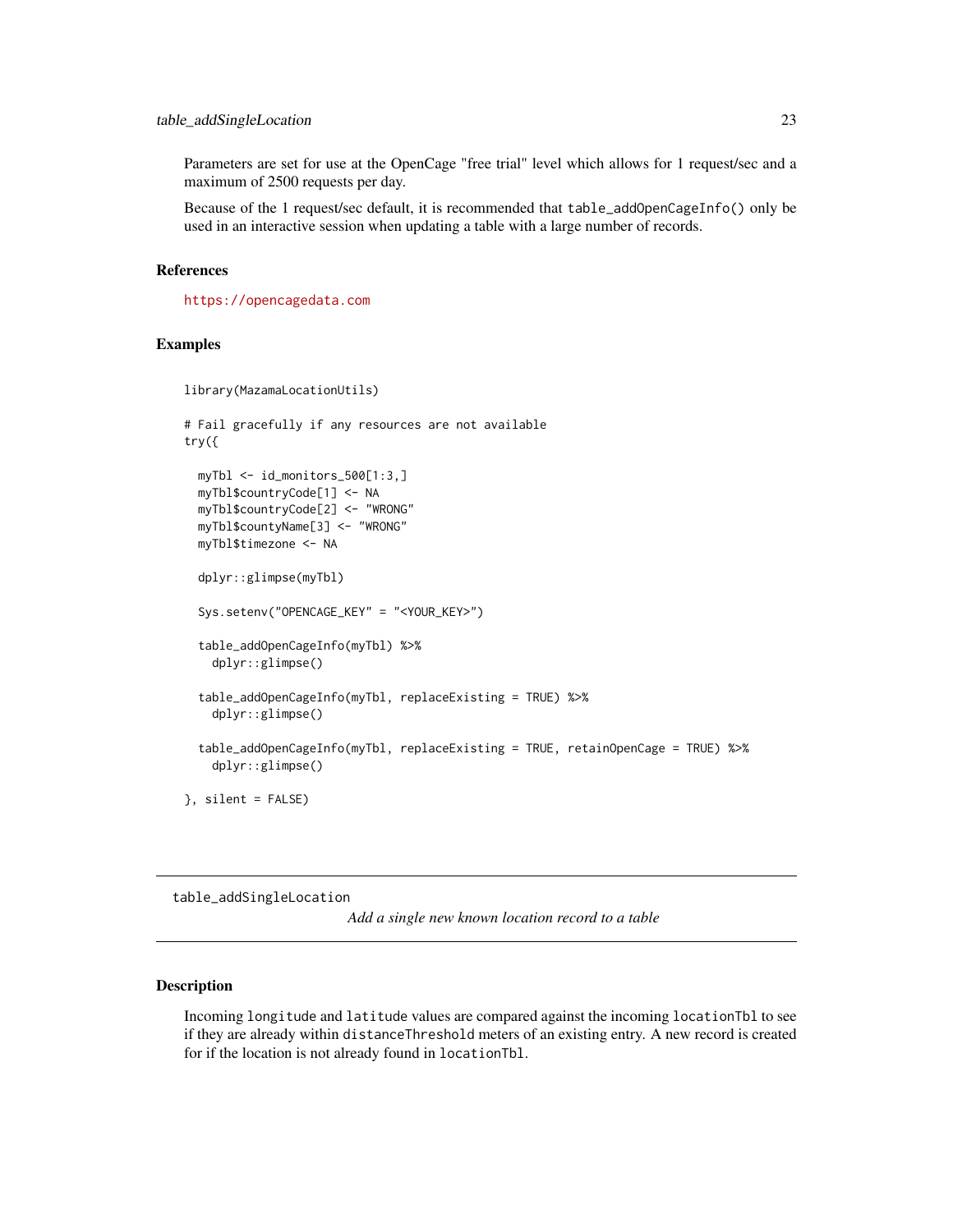### <span id="page-23-0"></span>Usage

```
table_addSingleLocation(
  locationTbl = NULL,
  longitude = NULL,
  latitude = NULL,
  distanceThreshold = NULL,
  stateDataset = "NaturalEarthAdm1",
  elevationService = NULL,
  addressService = NULL,
 verbose = TRUE
)
```
### Arguments

| locationTbl       | Tibble of known locations.                                                                                                          |  |
|-------------------|-------------------------------------------------------------------------------------------------------------------------------------|--|
| longitude         | Single longitude in decimal degrees E.                                                                                              |  |
| latitude          | Single latitude in decimal degrees N.                                                                                               |  |
| distanceThreshold |                                                                                                                                     |  |
|                   | Distance in meters.                                                                                                                 |  |
| stateDataset      | Name of spatial dataset to use for determining state codes, Default: "Natu-<br>ralEarthAdm1".                                       |  |
| elevationService  |                                                                                                                                     |  |
|                   | Name of the elevation service to use for determining the elevation. Default:<br>NULL. Accepted values: "usgs".                      |  |
|                   | address Service Name of the address service to use for determining the street address. Default:<br>NULL. Accepted values: "photon". |  |
| verbose           | Logical controlling the generation of progress messages.                                                                            |  |
|                   |                                                                                                                                     |  |

### Value

Updated tibble of known locations.

### See Also

[table\\_addLocation](#page-19-1) [table\\_removeRecord](#page-39-1) [table\\_updateSingleRecord](#page-42-1)

### Examples

library(MazamaLocationUtils)

# Fail gracefully if any resources are not available try({

# Set up standard directories and spatial data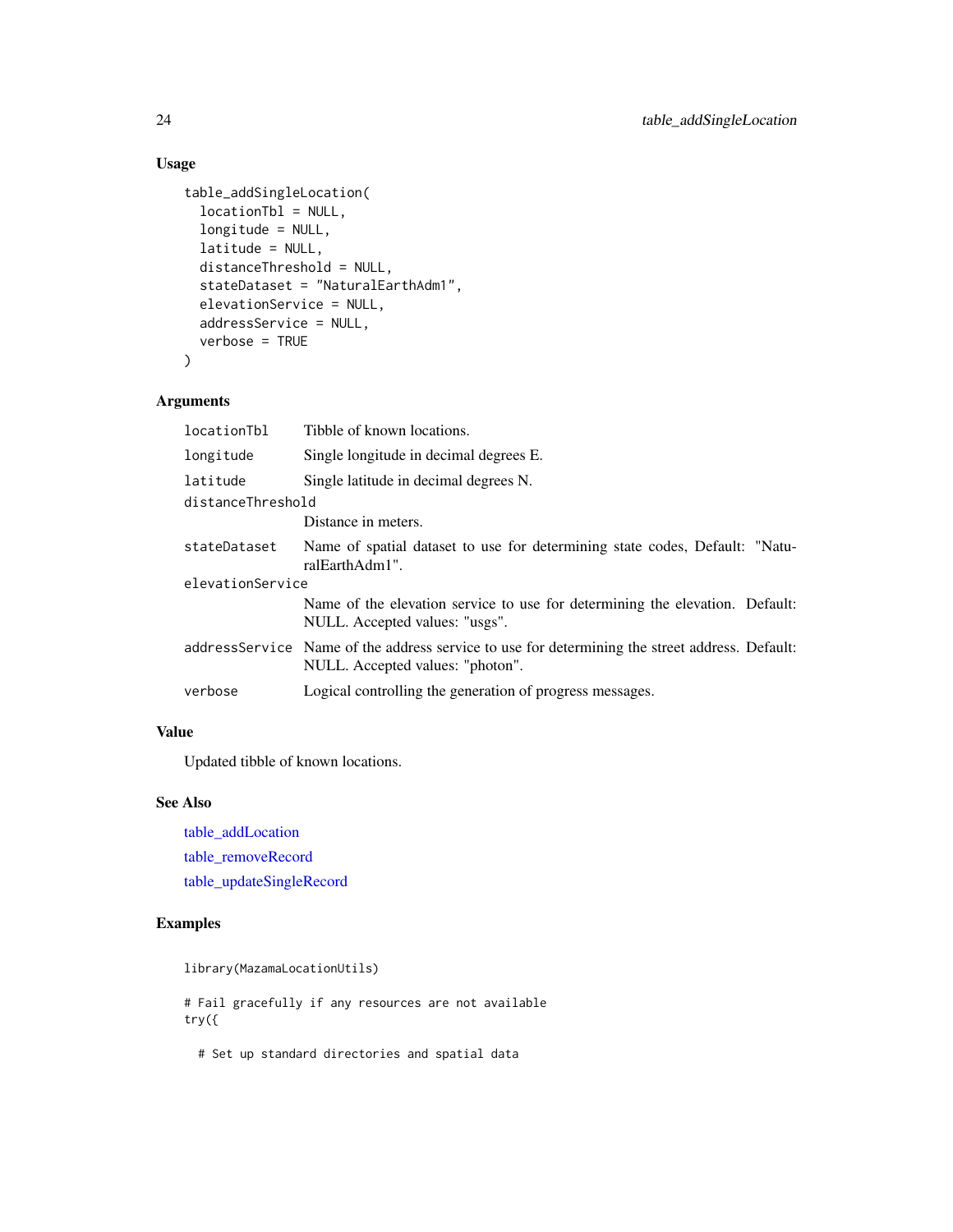```
spatialDataDir <- tempdir() # typically "~/Data/Spatial"
 mazama_initialize(spatialDataDir)
 locationTbl <- get(data("wa_monitors_500"))
 # Coulee City, WA
 lon <- -119.290904
 lat <- 47.611942
 locationTbl <-
   locationTbl %>%
    table_addSingleLocation(lon, lat, distanceThreshold = 500)
}, silent = FALSE)
```
table\_filterByDistance

*Return known locations near a target location*

### Description

Returns a tibble of the known locations from locationTbl that are within distanceThreshold meters of the target location specified by longitude and latitude.

### Usage

```
table_filterByDistance(
  locationTbl = NULL,
  longitude = NULL,
  latitude = NULL,
  distanceThreshold = NULL,
 measure = c("geodesic", "haversine", "vincenty", "cheap")
)
```
### Arguments

| locationTbl       | Tibble of known locations.                                                                                           |  |
|-------------------|----------------------------------------------------------------------------------------------------------------------|--|
| longitude         | Target longitude in decimal degrees E.                                                                               |  |
| latitude          | Target latitude in decimal degrees N.                                                                                |  |
| distanceThreshold |                                                                                                                      |  |
|                   | Distance in meters.                                                                                                  |  |
| measure           | One of "haversine" "vincenty", "geodesic", or "cheap" specifying desired method<br>of geodesic distance calculation. |  |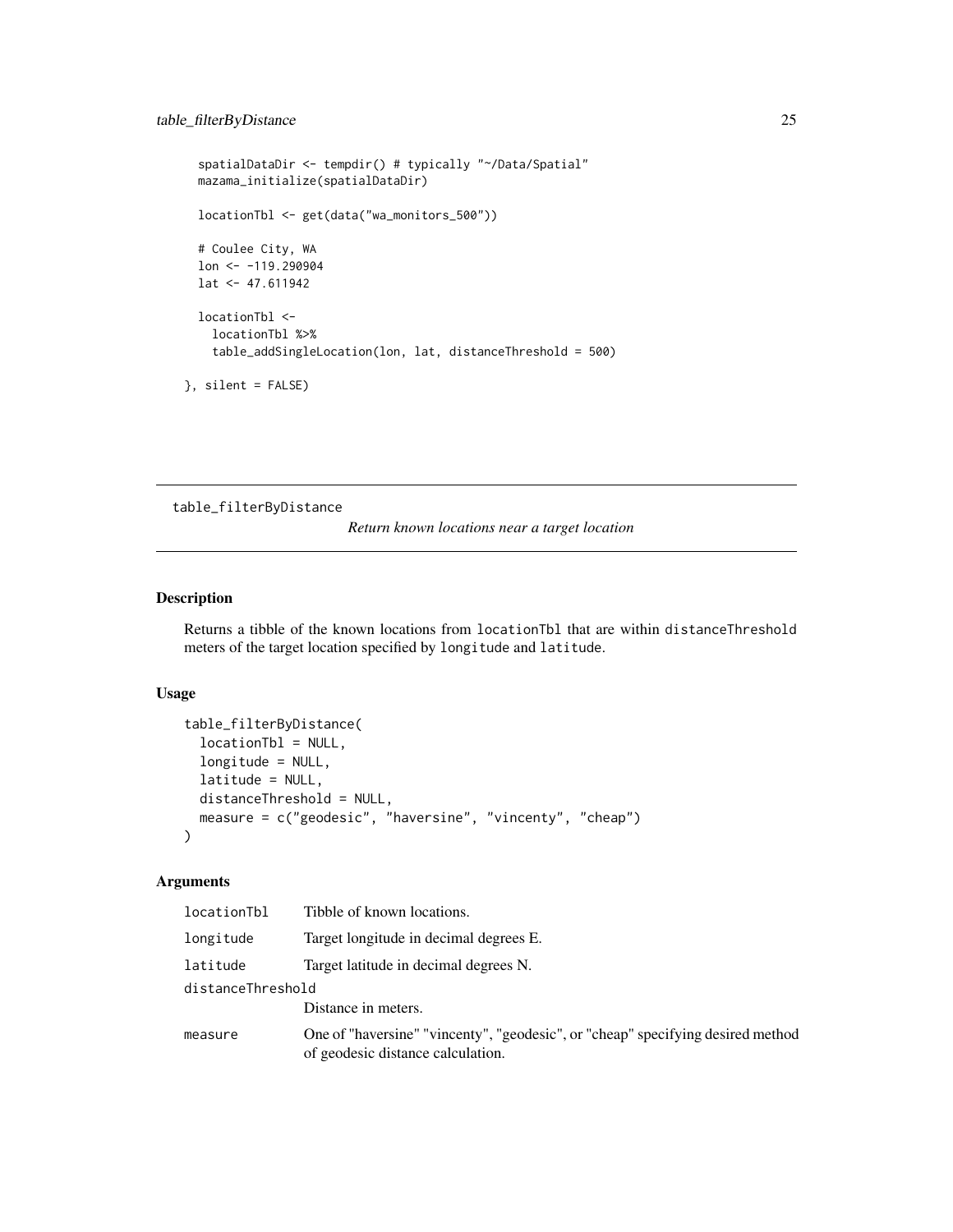### Value

Tibble of known locations.

### Note

Only a single target location is allowed.

### Examples

library(MazamaLocationUtils)

```
locationTbl <- get(data("wa_monitors_500"))
# Too small a distanceThreshold will not find a match
locationTbl %>%
 table_filterByDistance(
   longitude = -117.3647,
   latitude = 47.6725,
   distanceThreshold = 10
 ) %>%
 dplyr::glimpse()
# Expanding the distanceThreshold will find several
locationTbl %>%
 table_filterByDistance(
   longitude = -117.3647,
   latitude = 47.6725,
   distanceThreshold = 10000
 ) %>%
 dplyr::glimpse()
```
table\_findAdjacentDistances

*Find distances between adjacent locations in a known locations table*

#### Description

Calculate distances between all locations within a known locations table and return a tibble with the row indices and separation distances of those records separated by less than distanceThreshold meters. Records are returned in order of distance.

It is useful when working with new metadata tables to identify adjacent locations early on so that decisions can be made about the appropriateness of the specified distanceThreshold.

### Usage

```
table_findAdjacentDistances(
 locationTbl = NULL,
 distanceThreshold = NULL,
 measure = c("geodesic", "haversine", "vincenty", "cheap")
)
```
<span id="page-25-0"></span>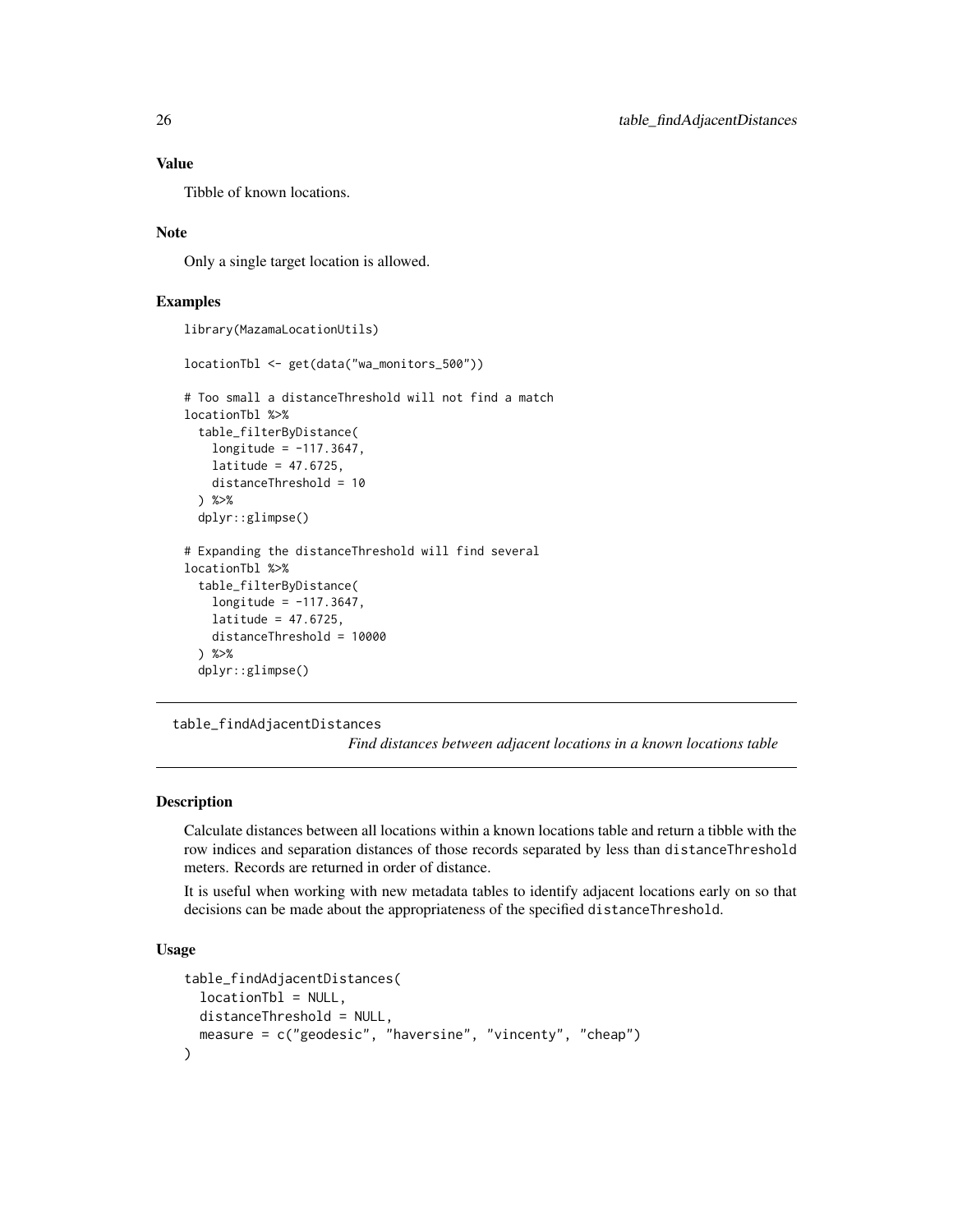#### <span id="page-26-0"></span>**Arguments**

|                   | location Theory Tibble of known locations.                                                                           |
|-------------------|----------------------------------------------------------------------------------------------------------------------|
| distanceThreshold |                                                                                                                      |
|                   | Distance in meters.                                                                                                  |
| measure           | One of "haversine" "vincenty", "geodesic", or "cheap" specifying desired method<br>of geodesic distance calculation. |
|                   | See geodist:: geodist for details.                                                                                   |

### Value

Tibble of row indices and distances for those locations separated by less than distanceThreshold meters.

### Note

The measure "cheap" may be used to speed things up depending on the spatial scale being considered. Distances calculated with measure = "cheap" will vary by a few meters compared with those calculated using measure = "geodesic".

#### Examples

```
library(MazamaLocationUtils)
meta <- wa_airfire_meta
# Any locations closer than 2 km?
table_findAdjacentDistances(meta, distanceThreshold = 2000)
# How about 4 km?
table_findAdjacentDistances(meta, distanceThreshold = 4000)
```
table\_findAdjacentLocations

*Finds adjacent locations in a known locations table.*

### **Description**

Calculate distances between all locations within a known locations table and return a tibble containing all records that have an adjacent location separated by less than distanceThreshold meters. The return tibble is ordered by separation distance.

It is useful when working with new metadata tables to identify adjacent locations early on so that decisions can be made about the appropriateness of the specified distanceThreshold.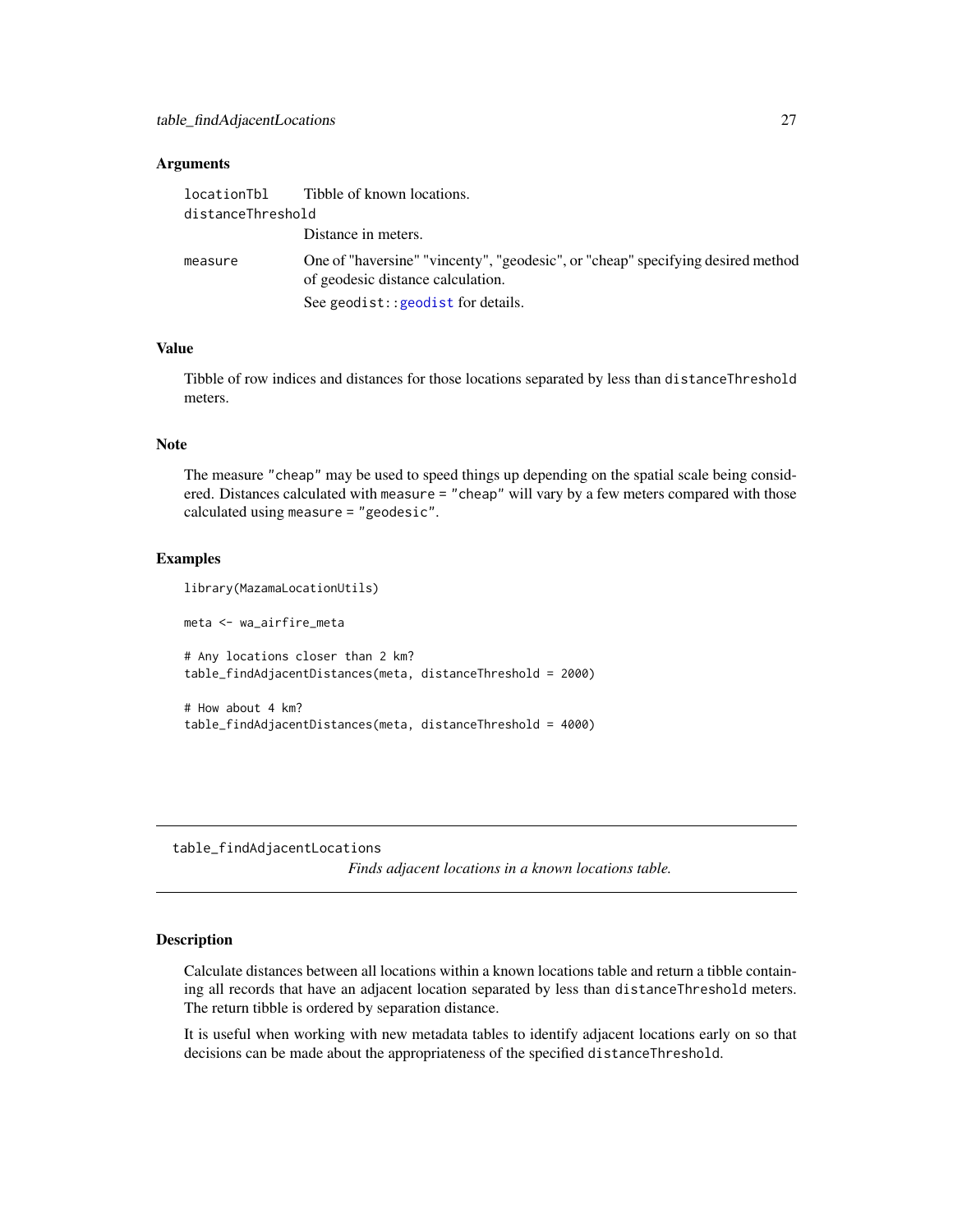### Usage

```
table_findAdjacentLocations(
  locationTbl = NULL,
 distanceThreshold = NULL,
 measure = c("geodesic", "haversine", "vincenty", "cheap")
)
```
### Arguments

| locationTbl       | Tibble of known locations.                                                                                           |  |
|-------------------|----------------------------------------------------------------------------------------------------------------------|--|
| distanceThreshold |                                                                                                                      |  |
|                   | Distance in meters.                                                                                                  |  |
| measure           | One of "haversine" "vincenty", "geodesic", or "cheap" specifying desired method<br>of geodesic distance calculation. |  |
|                   | See geodist:: geodist for details.                                                                                   |  |

### Value

Tibble of known locations separated by less than distanceThreshold meters.

### Note

The measure "cheap" may be used to speed things up depending on the spatial scale being considered. Distances calculated with measure = "cheap" will vary by a few meters compared with those calculated using measure = "geodesic".

### Examples

```
library(MazamaLocationUtils)
meta <- wa_airfire_meta
# Any locations closer than 2 km?
meta %>%
  table_findAdjacentLocations(distanceThreshold = 2000) %>%
  dplyr::select(siteName, timezone)
# How about 4 km?
meta %>%
  table_findAdjacentLocations(distanceThreshold = 4000) %>%
  dplyr::select(siteName, timezone)
```
<span id="page-27-0"></span>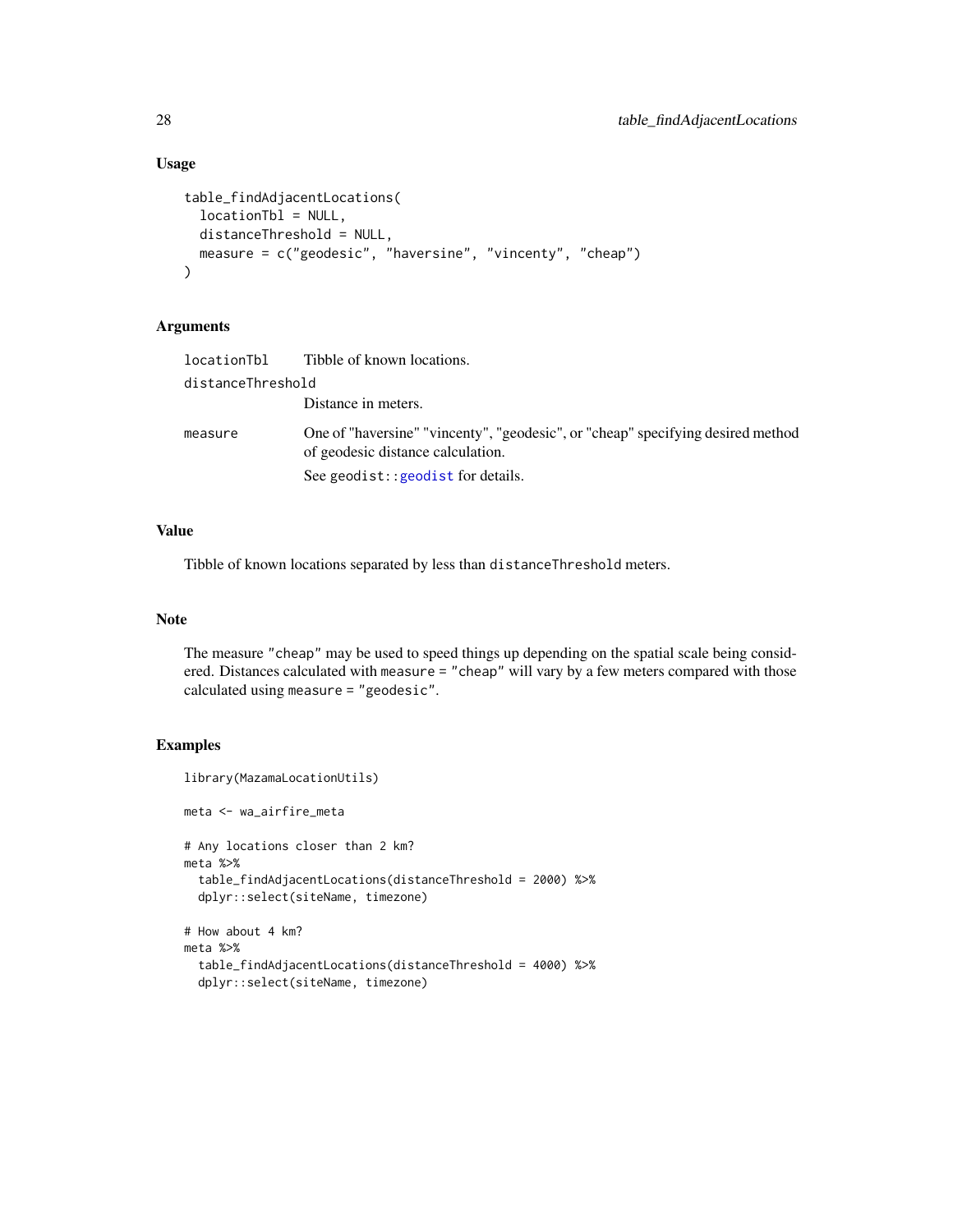<span id="page-28-0"></span>table\_getLocationID *Return IDs of known locations*

#### Description

Returns a vector of locationIDs for the known locations that each incoming location will be assigned to within the given. If more than one known location exists within the given distanceThreshold, the closest will be assigned. NA will be returned for each incoming that cannot be assigned to a known location in locationTbl.

### Usage

```
table_getLocationID(
  locationTbl = NULL,
  longitude = NULL,
  latitude = NULL,
 distanceThreshold = NULL,
 measure = c("geodesic", "haversine", "vincenty", "cheap")
)
```
### **Arguments**

| locationTbl       | Tibble of known locations.                                                                                                                   |
|-------------------|----------------------------------------------------------------------------------------------------------------------------------------------|
| longitude         | Vector of longitudes in decimal degrees E.                                                                                                   |
| latitude          | Vector of latitudes in decimal degrees N.                                                                                                    |
| distanceThreshold |                                                                                                                                              |
|                   | Distance in meters.                                                                                                                          |
| measure           | One of "haversine" "vincenty", "geodesic", or "cheap" specifying desired method<br>of geodesic distance calculation. See ?geodist:: geodist. |

#### Value

Vector of known locationIDs.

#### Note

The measure "cheap" may be used to speed things up depending on the spatial scale being considered. Distances calculated with measure = "cheap" will vary by a few meters compared with those calculated using measure = "geodesic".

### Examples

locationTbl <- get(data("wa\_monitors\_500"))

```
# Wenatchee
lon <- -120.325278
lat <- 47.423333
```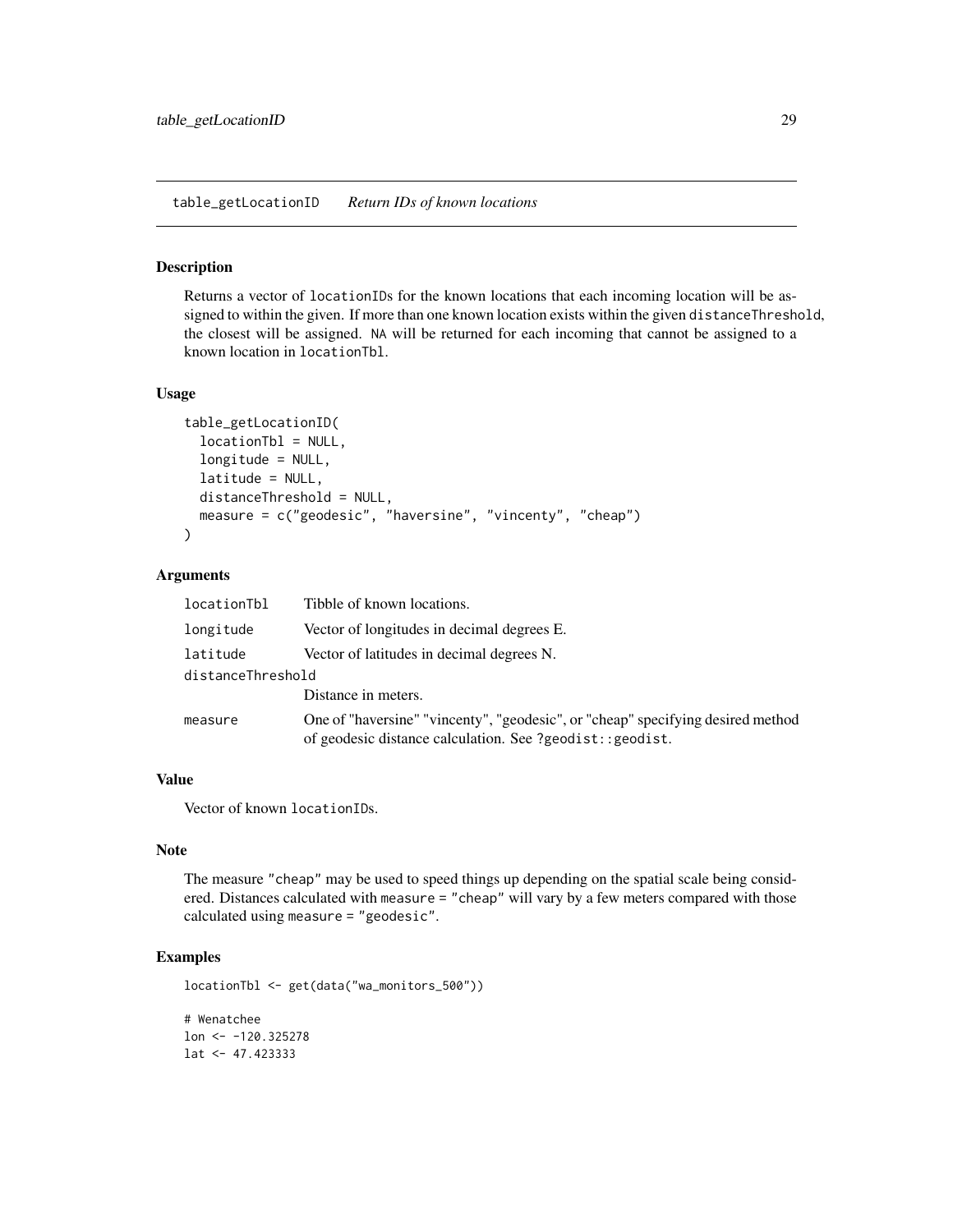```
# Too small a distanceThreshold will not find a match
table_getLocationID(locationTbl, lon, lat, distanceThreshold = 50)
```

```
# Expanding the distanceThreshold will find one
table_getLocationID(locationTbl, lon, lat, distanceThreshold = 5000)
```
table\_getNearestDistance

*Return distances to nearest known locations*

### Description

Returns distances between known locations in locationTbl, and a vector of target locations specified by longitude and latitude. Only a single distance to the closest known location is returned for each incoming target location. If no known location is found within distanceThreshold meters for a particular incoming location, that distance in the vector will be NA.

#### Usage

```
table_getNearestDistance(
  locationTbl = NULL,
  longitude = NULL,
  latitude = NULL,
 distanceThreshold = NULL,
 measure = c("geodesic", "haversine", "vincenty", "cheap")
)
```
#### Arguments

| locationTbl       | Tibble of known locations.                                                                                           |  |
|-------------------|----------------------------------------------------------------------------------------------------------------------|--|
| longitude         | Vector of longitudes in decimal degrees E.                                                                           |  |
| latitude          | Vector of latitudes in decimal degrees N.                                                                            |  |
| distanceThreshold |                                                                                                                      |  |
|                   | Distance in meters.                                                                                                  |  |
| measure           | One of "haversine" "vincenty", "geodesic", or "cheap" specifying desired method<br>of geodesic distance calculation. |  |
|                   | See geodist:: geodist for details.                                                                                   |  |

#### Value

Vector of distances from known locations.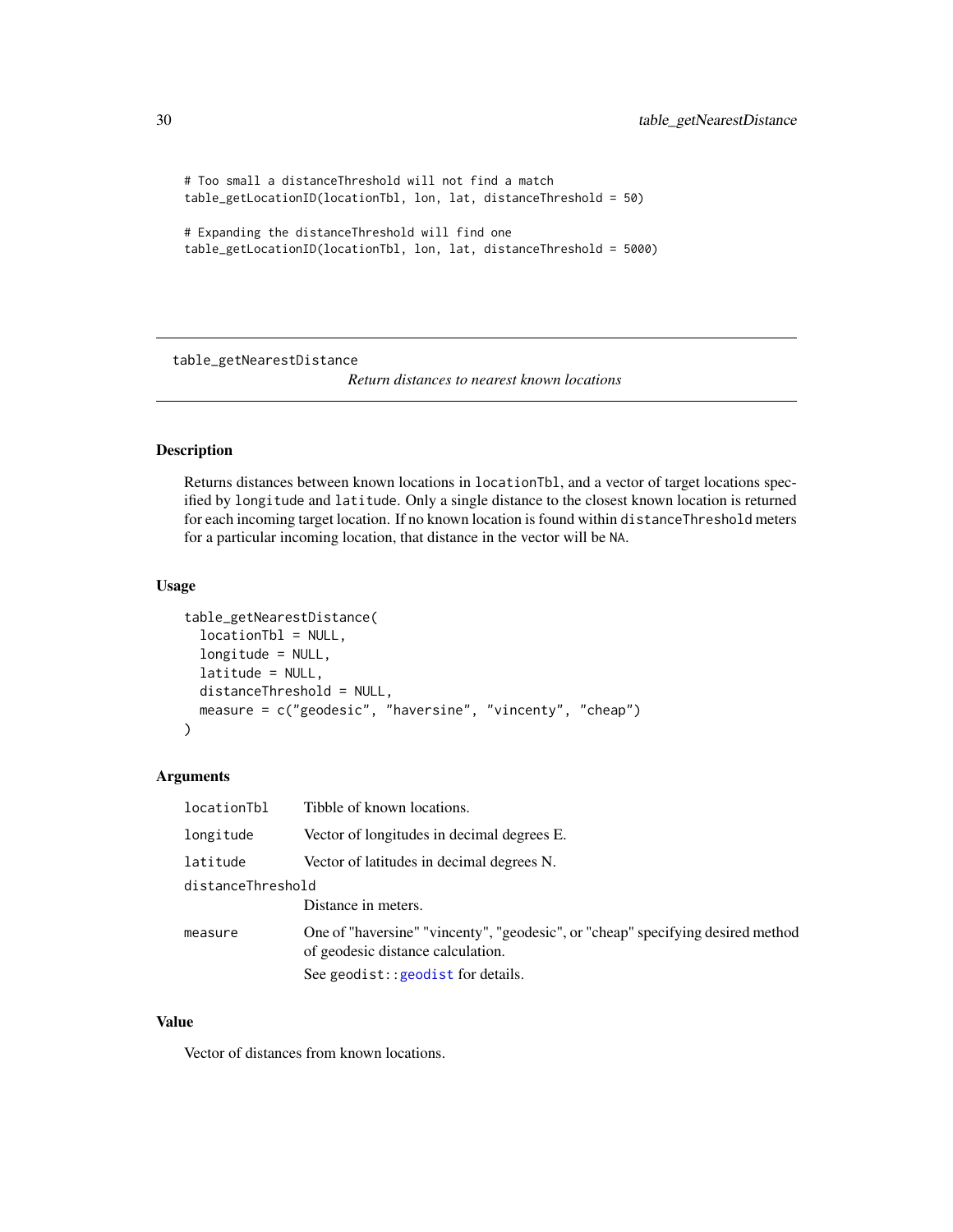### <span id="page-30-0"></span>Note

The measure "cheap" may be used to speed things up depending on the spatial scale being considered. Distances calculated with measure = "cheap" will vary by a few meters compared with those calculated using measure = "geodesic".

#### Examples

```
library(MazamaLocationUtils)
locationTbl <- get(data("wa_monitors_500"))
# Wenatchee
lon < -120.325278lat <- 47.423333
# Too small a distanceThreshold will not find a match
table_getNearestDistance(locationTbl, lon, lat, distanceThreshold = 50)
# Expanding the distanceThreshold will find one
table_getNearestDistance(locationTbl, lon, lat, distanceThreshold = 5000)
```
table\_getNearestLocation

*Return known locations*

### Description

Returns a tibble of the known locations from locationTbl that are closest to the vector of target locations specified by longitude and latitude. Only a single known location is returned for each incoming target location. If no known location is found for a particular incoming location, that record in the tibble will contain all NA.

### Usage

```
table_getNearestLocation(
  locationTbl = NULL,
  longitude = NULL,
  latitude = NULL,
  distanceThreshold = NULL
\mathcal{L}
```
#### Arguments

| locationTbl       | Tibble of known locations.                 |
|-------------------|--------------------------------------------|
| longitude         | Vector of longitudes in decimal degrees E. |
| latitude          | Vector of latitudes in decimal degrees N.  |
| distanceThreshold |                                            |
|                   | Distance in meters.                        |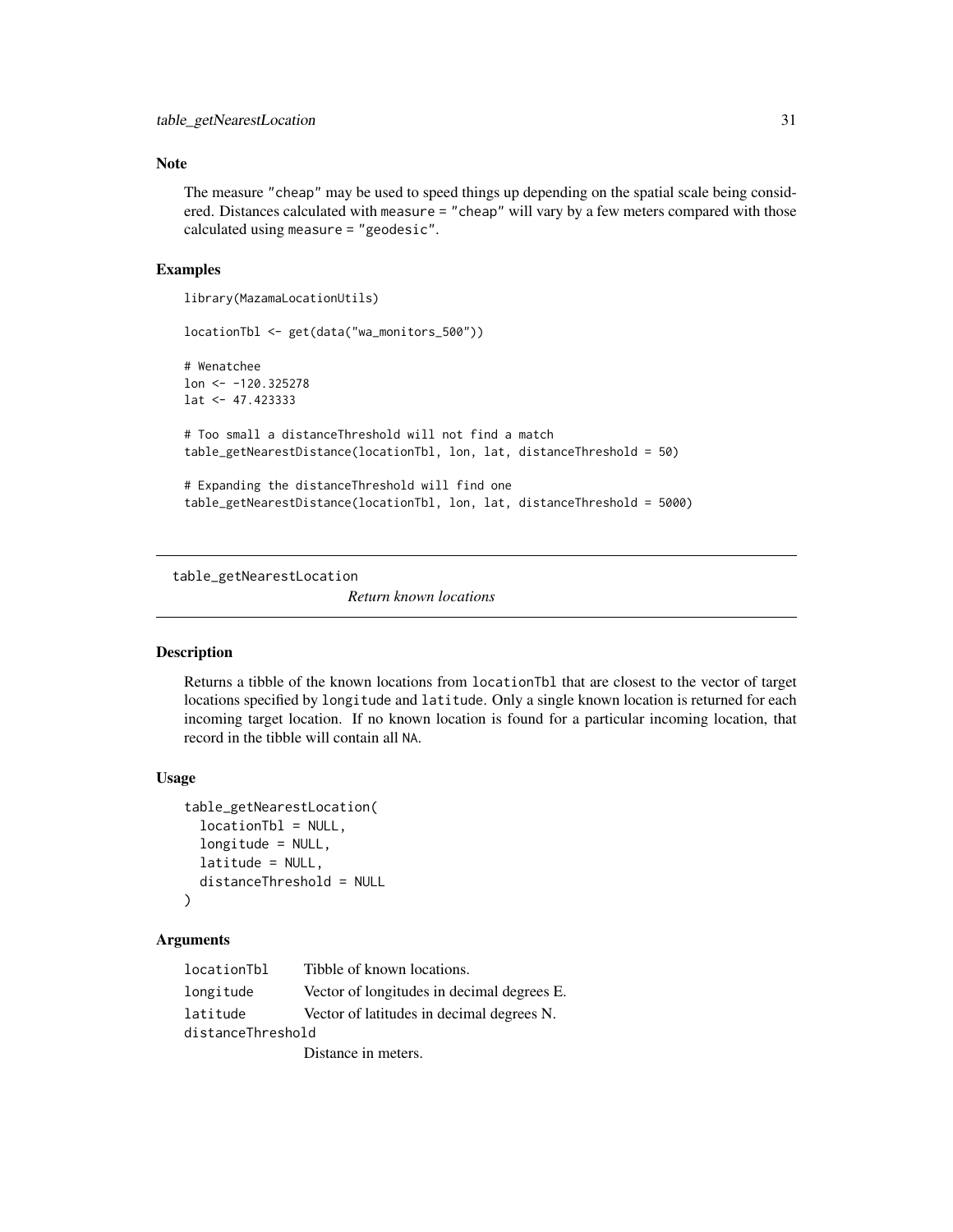### Value

Tibble of known locations.

### Examples

```
library(MazamaLocationUtils)
```

```
locationTbl <- get(data("wa_monitors_500"))
```

```
# Wenatchee
lon <- -120.325278
lat <- 47.423333
```

```
# Too small a distanceThreshold will not find a match
table_getNearestLocation(locationTbl, lon, lat, distanceThreshold = 50) %>% str()
```

```
# Expanding the distanceThreshold will find one
table_getNearestLocation(locationTbl, lon, lat, distanceThreshold = 5000) %>% str()
```
table\_getRecordIndex *Return indexes of known location records*

#### Description

Returns a vector of locationTbl row indexes for the locations associated with each locationID.

#### Usage

```
table_getRecordIndex(locationTbl = NULL, locationID = NULL, verbose = TRUE)
```
#### Arguments

| locationTbl | Tibble of known locations.                               |
|-------------|----------------------------------------------------------|
| locationID  | Vector of locationID strings.                            |
| verbose     | Logical controlling the generation of progress messages. |

#### Value

Vector of locationTbl row indexes.

#### Examples

```
library(MazamaLocationUtils)
```
locationTbl <- get(data("wa\_monitors\_500"))

# Wenatchee lon <- -120.325278

<span id="page-31-0"></span>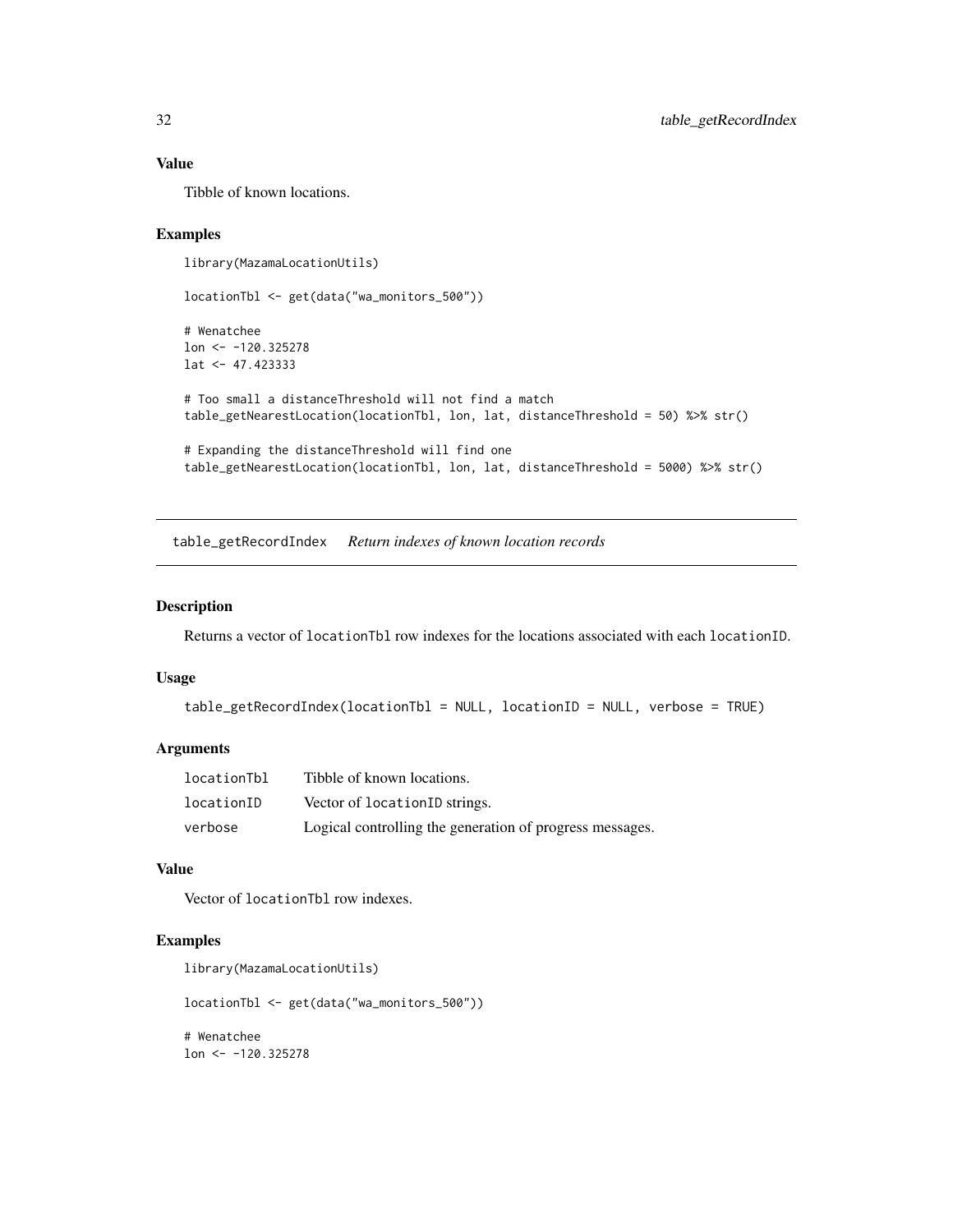### <span id="page-32-0"></span>table\_initialize 33

```
lat <- 47.423333
# Get the locationID first
locationID <- table_getLocationID(locationTbl, lon, lat, distanceThreshold = 5000)
# Now find the row associated with this ID
recordIndex <- table_getRecordIndex(locationTbl, locationID)
str(locationTbl[recordIndex,])
```
table\_initialize *Create an empty known location table*

#### Description

Creates an empty known location tibble with the following columns of core metadata:

- locationID
- locationName
- longitude
- latitude
- elevation
- countryCode
- stateCode
- countyName
- timezone
- houseNumber
- street
- city
- zip

### Usage

table\_initialize()

#### Value

Empty known location tibble with the specified metadata columns.

### Examples

```
library(MazamaLocationUtils)
```

```
# Create an empty Tbl
emptyTbl <- table_initialize()
dplyr::glimpse(emptyTbl)
```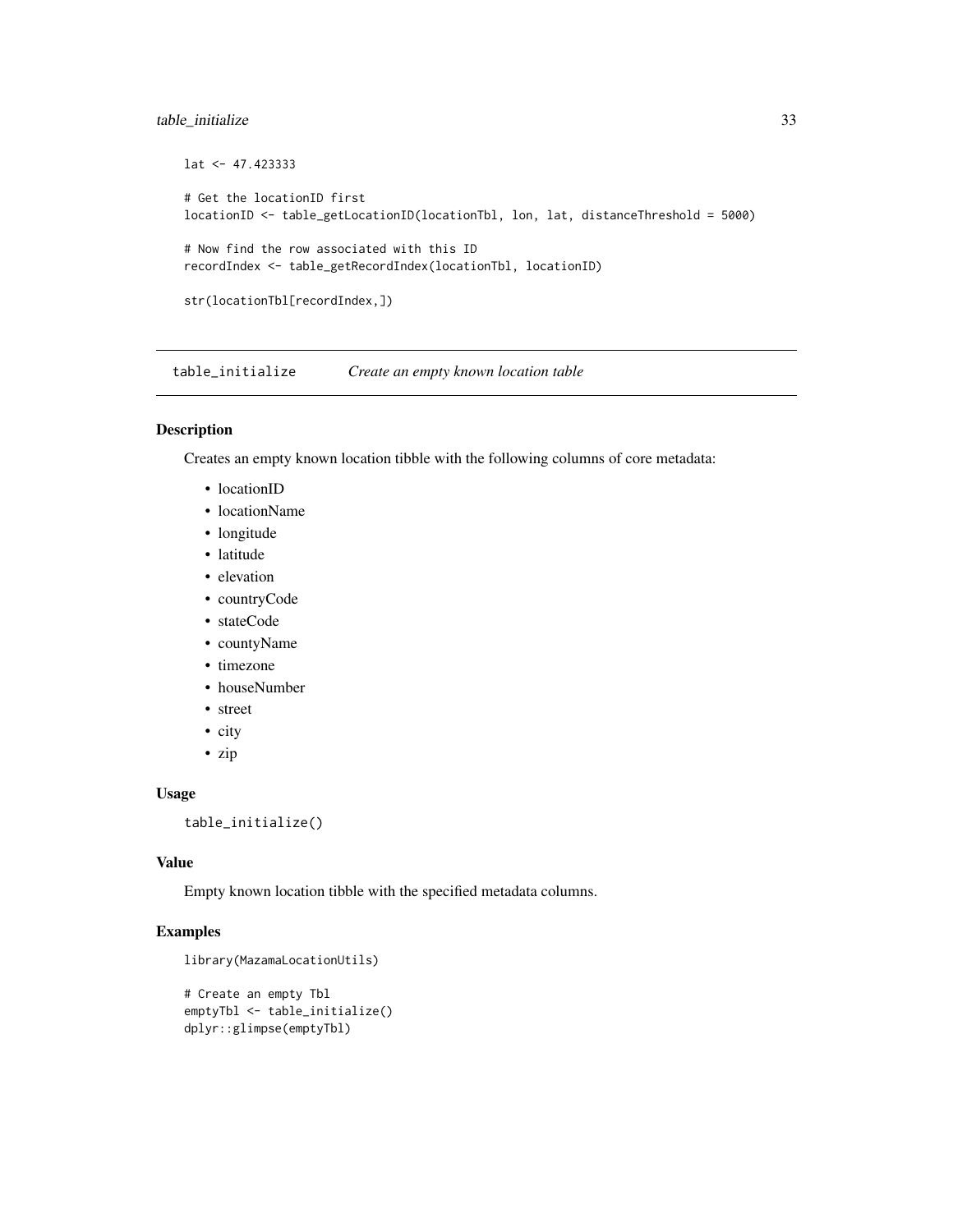#### <span id="page-33-0"></span>table\_initializeExisting

*Converts an existing table into a known location table*

### **Description**

An existing table may have much of the data that is needed for a known location table. This function accepts an incoming table and searches for required columns:

- locationID
- locationName
- longitude
- latitude
- elevation
- countryCode
- stateCode
- countyName
- timezone
- houseNumber
- street
- city
- zip

The longitude and latitude columns are required but all others are optional.

If any of these optional columns are found, they will be used and the often slow and sometimes slightly inaccurate steps to generate that information will be skipped for locations that have nonmissing data. Any additional columns of information that are not part of the required core metadata will be retained.

This method skips the assignment of columns like elevation and all address related fields that require web service requests.

Compared to initializing a brand new table and populating it one record at a time, this is a much faster way of creating a known location table from a pre-existing table of metadata.

### Usage

```
table_initializeExisting(
  locationTbl = NULL,
  stateDataset = "NaturalEarthAdm1",
  countryCodes = NULL,
  distanceThreshold = NULL,
 measure = c("geodesic", "haversine", "vincenty", "cheap"),
  verbose = TRUE
)
```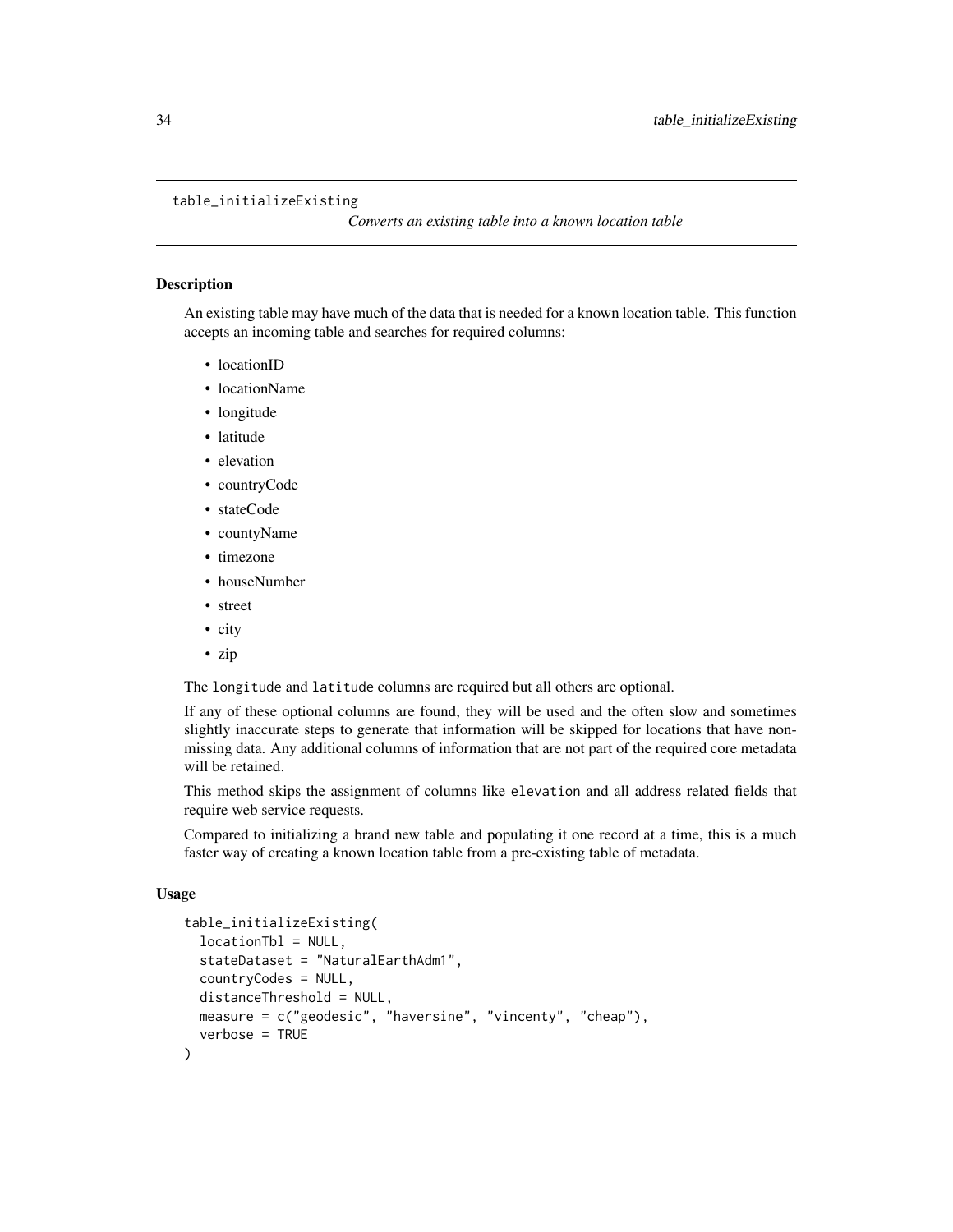### <span id="page-34-0"></span>table\_leaflet 35

#### **Arguments**

| locationTbl       | Tibble of known locations. This input tibble need not be a standardized "known"<br>location" table with all required columns. Missing columns will be added. |  |
|-------------------|--------------------------------------------------------------------------------------------------------------------------------------------------------------|--|
| stateDataset      | Name of spatial dataset to use for determining state codes, Default: 'Natu-<br>ralEarthAdm1'                                                                 |  |
| countryCodes      | Vector of country codes used to optimize spatial searching. (See ?MazamaSpa-<br>tialUtils::getStateCode())                                                   |  |
| distanceThreshold |                                                                                                                                                              |  |
|                   | Distance in meters.                                                                                                                                          |  |
| measure           | One of "haversine" "vincenty", "geodesic", or "cheap" specifying desired method<br>of geodesic distance calculation. See ?geodist:: geodist.                 |  |
| verbose           | Logical controlling the generation of progress messages.                                                                                                     |  |

#### Value

Known location tibble with the specified metadata columns. Any locations whose circles (as defined by distanceThreshold) overlap will generate warning messages.

It is incumbent upon the user to address overlapping locations by one of:

- 1. reduce the distanceThreshold until no overlaps occur
- 2. assign one of the overlapping locations to the other location

#### Note

The measure "cheap" may be used to speed things up depending on the spatial scale being considered. Distances calculated with measure = "cheap" will vary by a few meters compared with those calculated using measure = "geodesic".

table\_leaflet *Leaflet interactive map for known locations*

### Description

This function creates interactive maps that will be displayed in RStudio's 'Viewer' tab. The default setting of jitter will move locations randomly within an ~50 meter radius so that overlapping locations can be identified. Set jitter = 0 to see precise locations.

#### Usage

```
table_leaflet(
  locationTbl = NULL,
 maptype = c("terrain", "roadmap", "satellite", "toner"),
 extraVars = NULL,
  jitter = 5e-04,...
)
```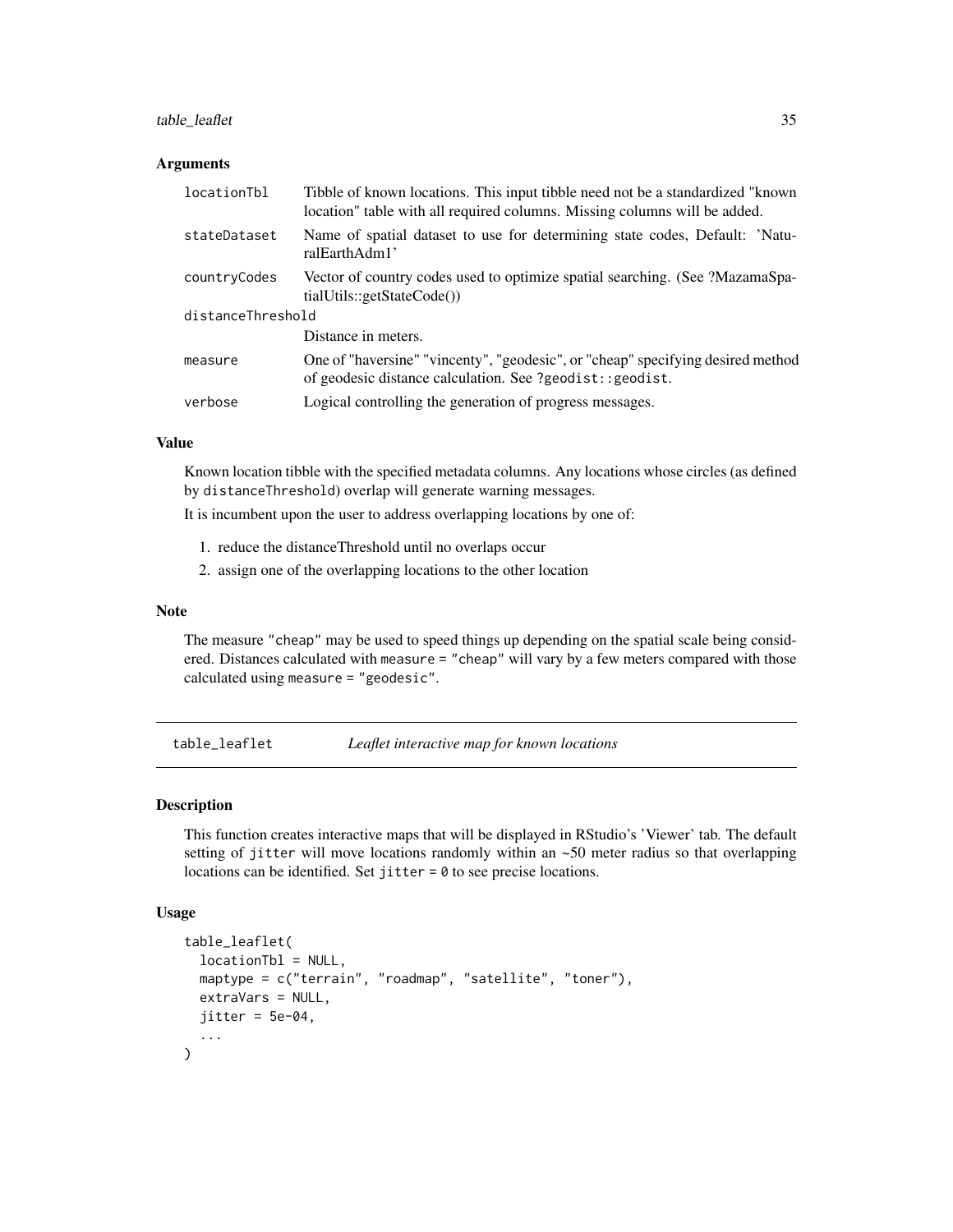#### Arguments

| locationTbl | Tibble of known locations.                                                                                                                         |
|-------------|----------------------------------------------------------------------------------------------------------------------------------------------------|
| maptype     | Optional name of leaflet ProviderTiles to use, e.g. terrain.                                                                                       |
| extraVars   | Character vector of addition location Tbl column names to be shown in leaflet<br>popups.                                                           |
| jitter      | Amount to use to slightly adjust locations so that multiple monitors at the same<br>location can be seen. Use zero or NA to see precise locations. |
| $\ddotsc$   | Additional arguments passed to leaflet::addCircleMarker().                                                                                         |

### Details

The maptype argument is mapped onto leaflet "ProviderTile" names. Current mappings include:

- 1. "roadmap" "OpenStreetMap"
- 2. "satellite" "Esri.WorldImagery"
- 3. "terrain" "Esri.WorldTopoMap"
- 4. "toner" "Stamen.Toner"

If a character string not listed above is provided, it will be used as the underlying map tile if available. See <https://leaflet-extras.github.io/leaflet-providers/> for a list of "provider tiles" to use as the background map.

### Value

A leaflet "plot" object which, if not assigned, is rendered in Rstudio's 'Viewer' tab.

### Examples

```
## Not run:
library(MazamaLocationUtils)
# A table with all core metadata
table_leaflet(wa_monitors_500)
# A table missing some core metadata
table_leaflet(
  wa_airfire_meta,
  extraVars = c("stateCode", "countyName", "msaName")
\lambda# Customizing the map
table_leaflet(
  wa_airfire_meta,
  extraVars = c("stateCode", "countyName", "msaName"),
  radius = 6,
  color = "black",
  weight = 2,
  fillColor = "red",
  fillOpacity = 0.3
```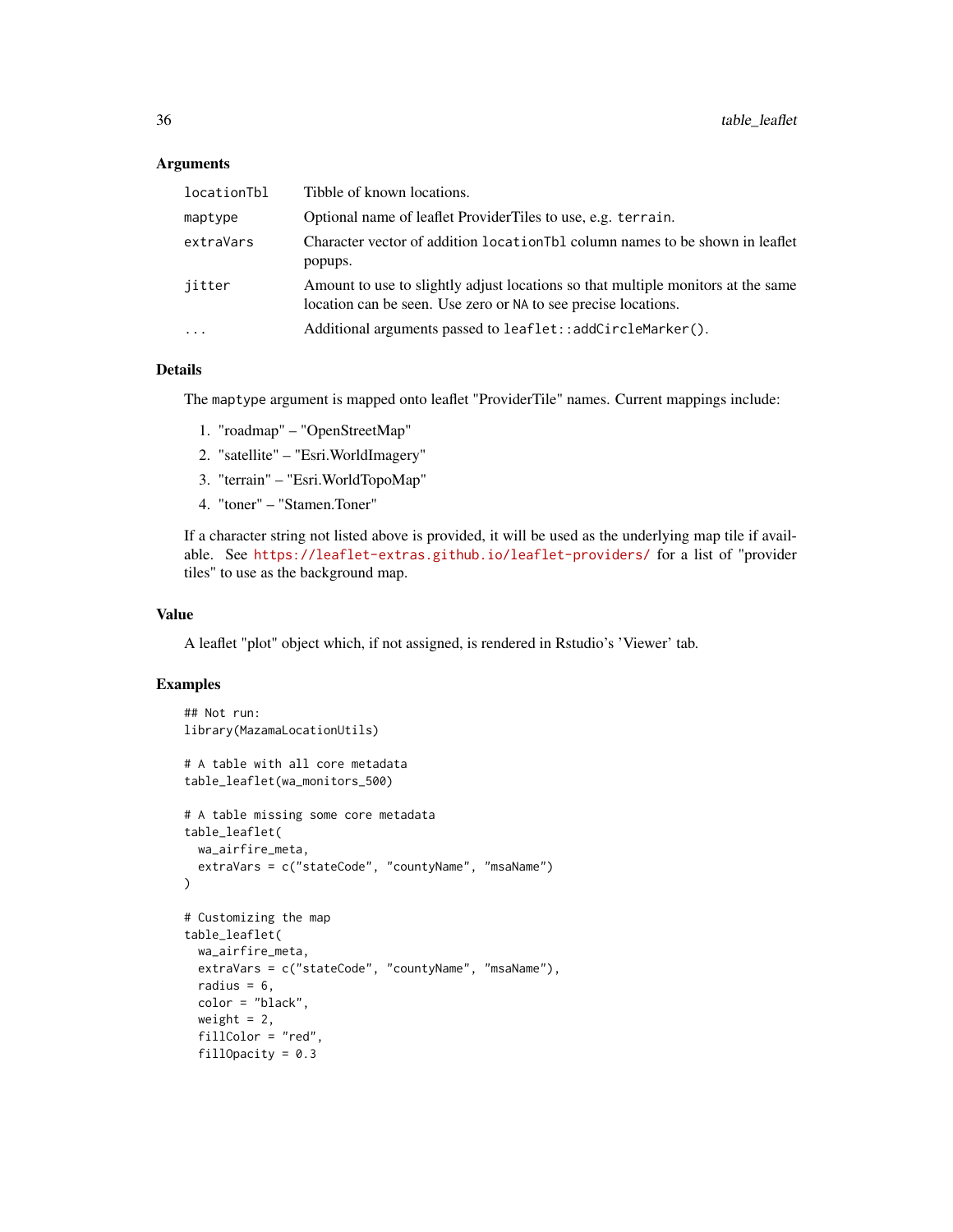### <span id="page-36-0"></span>table\_leafletAdd 37

 $\mathcal{L}$ 

```
## End(Not run)
```
table\_leafletAdd *Add to a leaflet interactive map for known locations*

### Description

This function adds a layer to an interactive map displayed in RStudio's 'Viewer' tab. The default setting of jitter will move locations randomly within an ~50 meter radius so that overlapping locations can be identified. Set jitter = 0 to see precise locations.

### Usage

```
table_leafletAdd(
 map = NULL,locationTbl = NULL,
 extraVars = NULL,
 jitter = 5e-04,...
)
```
### Arguments

| map         | Leaflet map.                                                                                                                                       |
|-------------|----------------------------------------------------------------------------------------------------------------------------------------------------|
| locationTbl | Tibble of known locations.                                                                                                                         |
| extraVars   | Character vector of addition location Tbl column names to be shown in leaflet<br>popups.                                                           |
| jitter      | Amount to use to slightly adjust locations so that multiple monitors at the same<br>location can be seen. Use zero or NA to see precise locations. |
| $\ddotsc$   | Additional arguments passed to leaflet::addCircleMarkers().                                                                                        |

### Value

A leaflet "plot" object which, if not assigned, is rendered in Rstudio's 'Viewer' tab.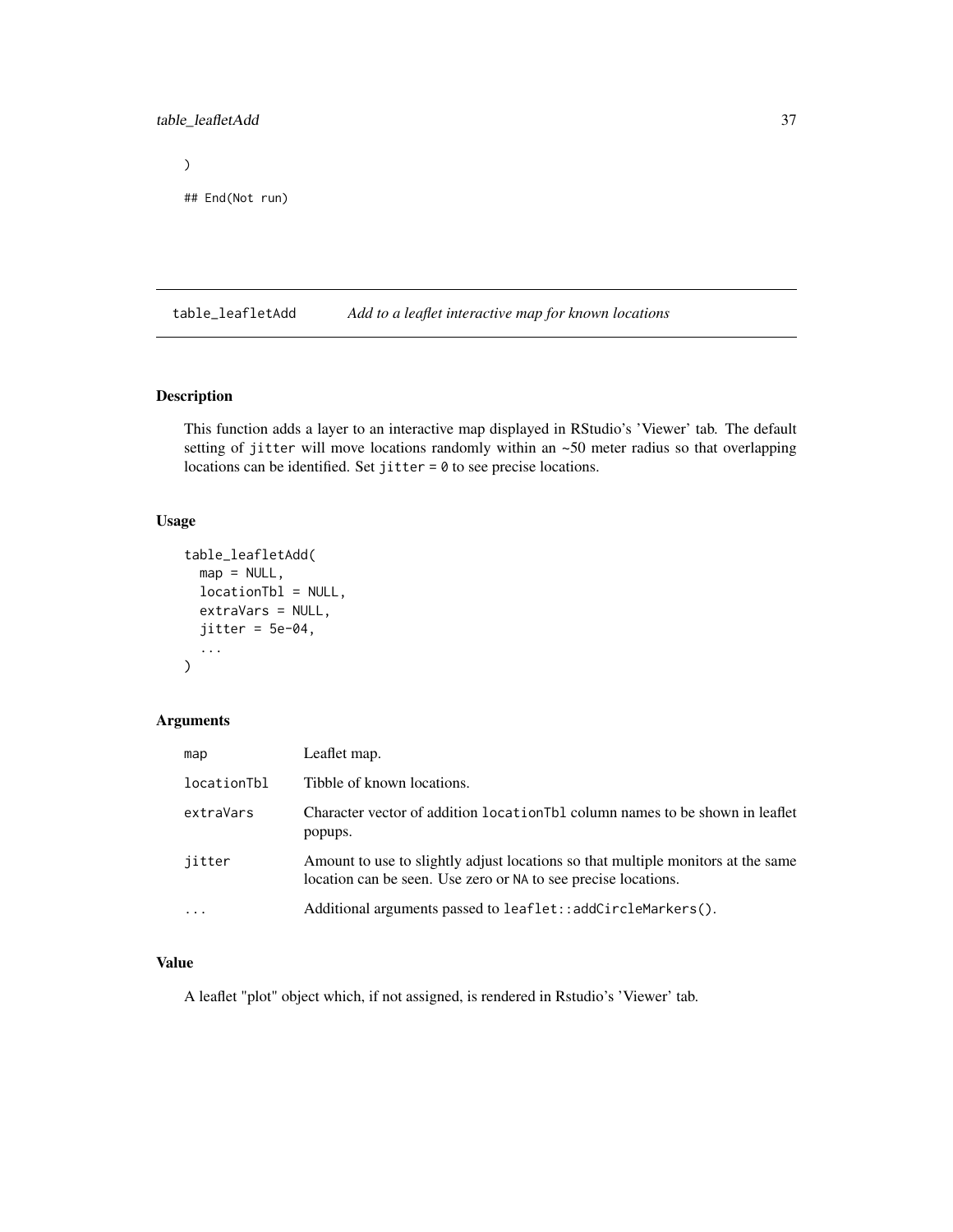<span id="page-37-0"></span>

Load a tibble of known locations from the preferred directory.

The known location table must be named either <collectionName>.rda or <collectionName>.csv. If both are found, only <collectionName>.rda will be loaded to ensure that columns will have the proper type assigned.

#### Usage

table\_load(collectionName = NULL)

#### Arguments

collectionName Character identifier for this table.

#### Value

Tibble of known locations.

### See Also

[setLocationDataDir](#page-16-1)

#### Examples

```
library(MazamaLocationUtils)
```

```
# Set the directory for saving location tables
setLocationDataDir(tempdir())
```

```
# Load an example table and check the dimensions
locationTbl <- get(data("wa_monitors_500"))
dim(locationTbl)
```

```
# Save it as "table_load_example"
table_save(locationTbl, "table_load_example")
```

```
# Load it and check the dimensions
my_table <- table_load("table_load_example")
dim(my_table)
```

```
# Check the locationDataDir
list.files(getLocationDataDir(), pattern = "table_load_example")
```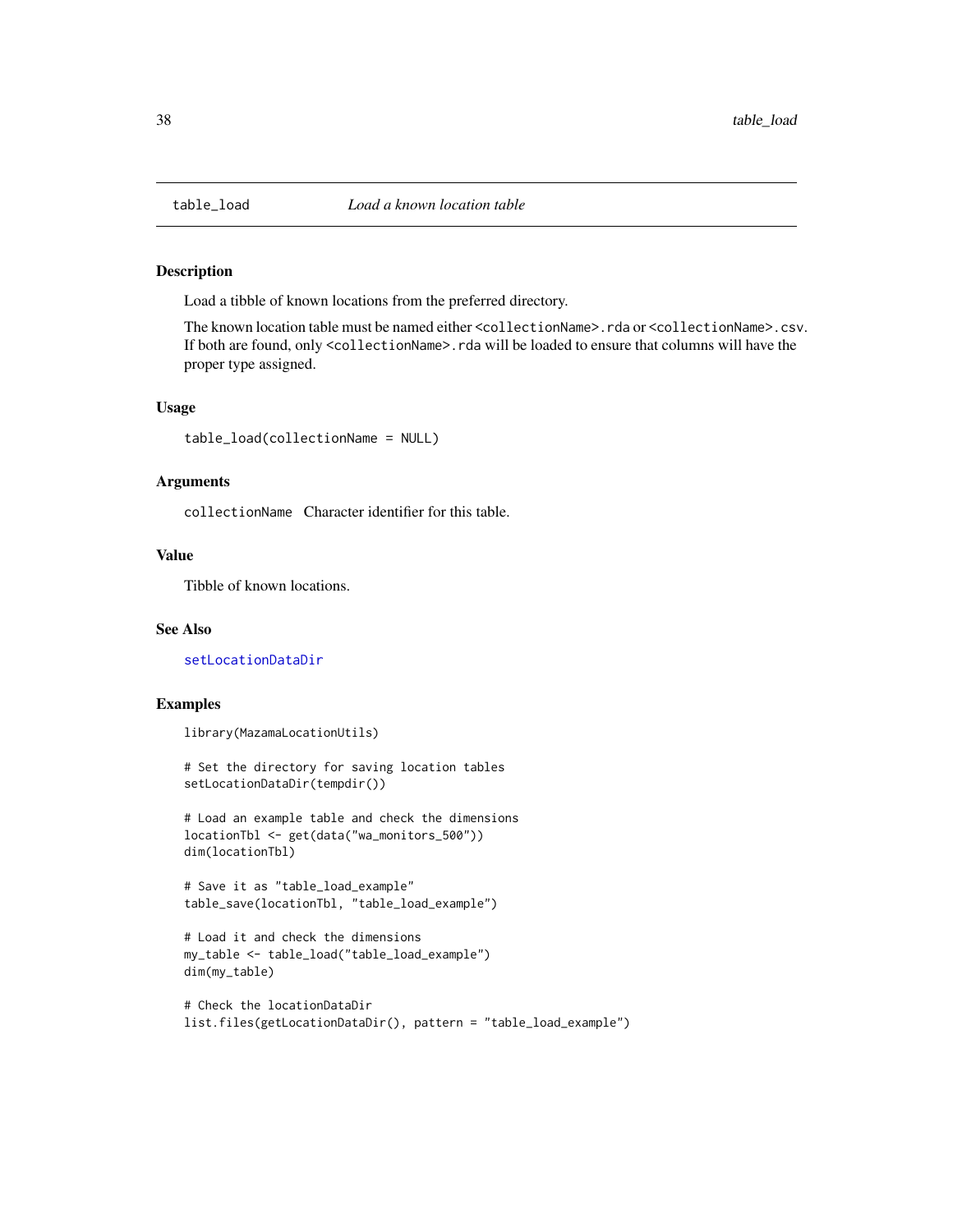<span id="page-38-1"></span><span id="page-38-0"></span>table\_removeColumn *Remove a column of metadata in a table*

### Description

Remove the column matching columnName. This function can be used in pipelines.

### Usage

```
table_removeColumn(locationTbl = NULL, columnName = NULL, verbose = TRUE)
```
### Arguments

| locationTbl | Tibble of known locations.                               |
|-------------|----------------------------------------------------------|
| columnName  | Name of the colun to be removed.                         |
| verbose     | Logical controlling the generation of progress messages. |

### Value

Updated tibble of known locations.

### See Also

[table\\_addColumn](#page-17-1)

[table\\_removeColumn](#page-38-1)

### Examples

library(MazamaLocationUtils)

```
# Starting table
locationTbl <- get(data("wa_monitors_500"))
names(locationTbl)
```

```
# Add a new column
locationTbl <-
 locationTbl %>%
 table_addColumn("siteName")
```

```
names(locationTbl)
```

```
# Now remove it
locationTbl <-
 locationTbl %>%
 table_removeColumn("siteName")
```
names(locationTbl)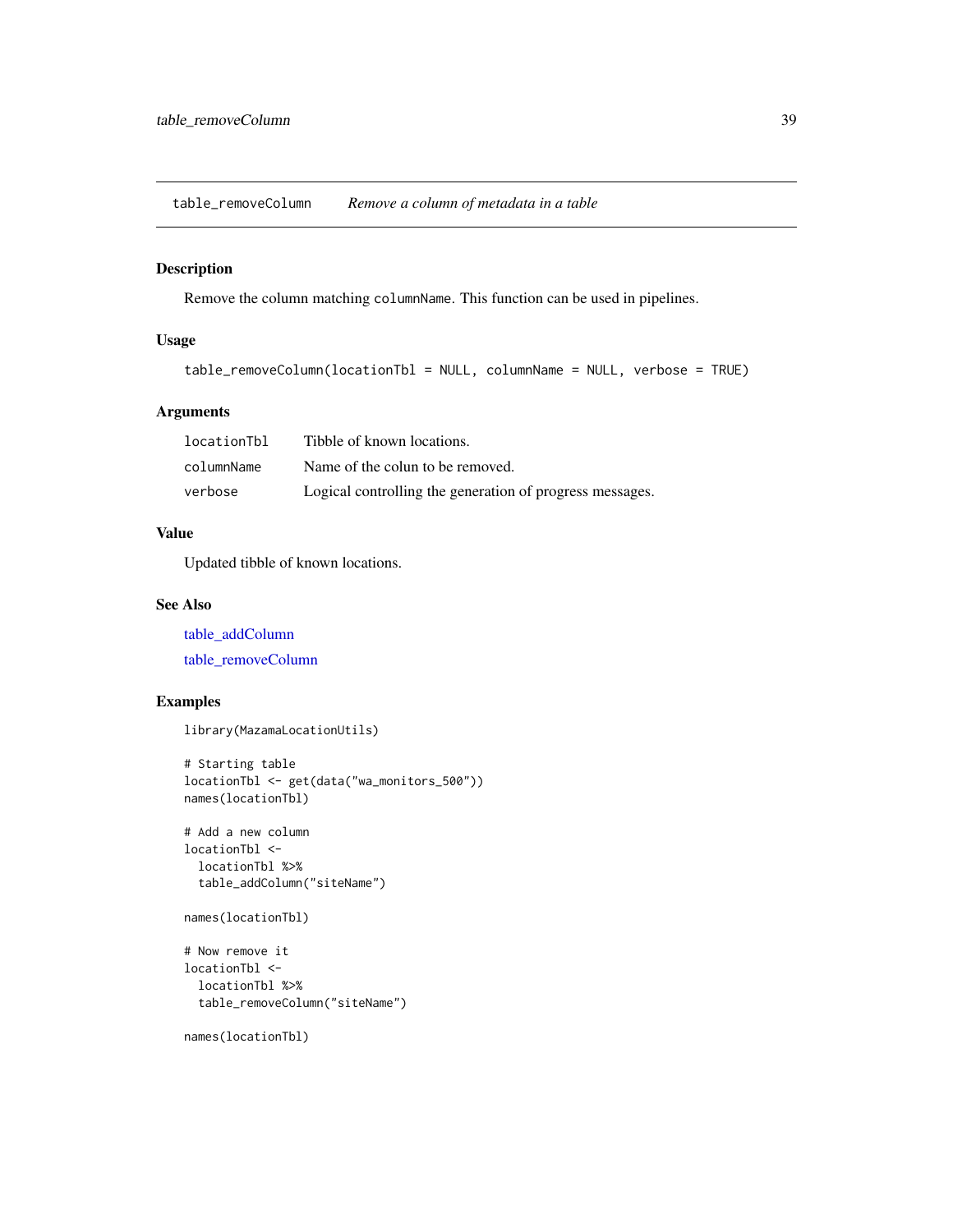```
try({
  # Cannot remove "core" metadata
 locationTbl <-
   locationTbl %>%
    table_removeColumn("zip")
}, silent = FALSE)
```
<span id="page-39-1"></span>table\_removeRecord *Remove location records from a table*

### Description

Incoming locationID values are compared against the incoming locationTbl and any matches are removed.

#### Usage

```
table_removeRecord(locationTbl = NULL, locationID = NULL, verbose = TRUE)
```
#### Arguments

| locationTbl | Tibble of known locations.                               |
|-------------|----------------------------------------------------------|
| locationID  | Vector of locationID strings.                            |
| verbose     | Logical controlling the generation of progress messages. |

#### Value

Updated tibble of known locations.

### See Also

[table\\_addLocation](#page-19-1) [table\\_addSingleLocation](#page-22-1) [table\\_updateSingleRecord](#page-42-1)

### Examples

library(MazamaLocationUtils)

locationTbl <- get(data("wa\_monitors\_500")) dim(locationTbl)

# Wenatchee lon <- -120.325278 lat <- 47.423333

# Get the locationID first

<span id="page-39-0"></span>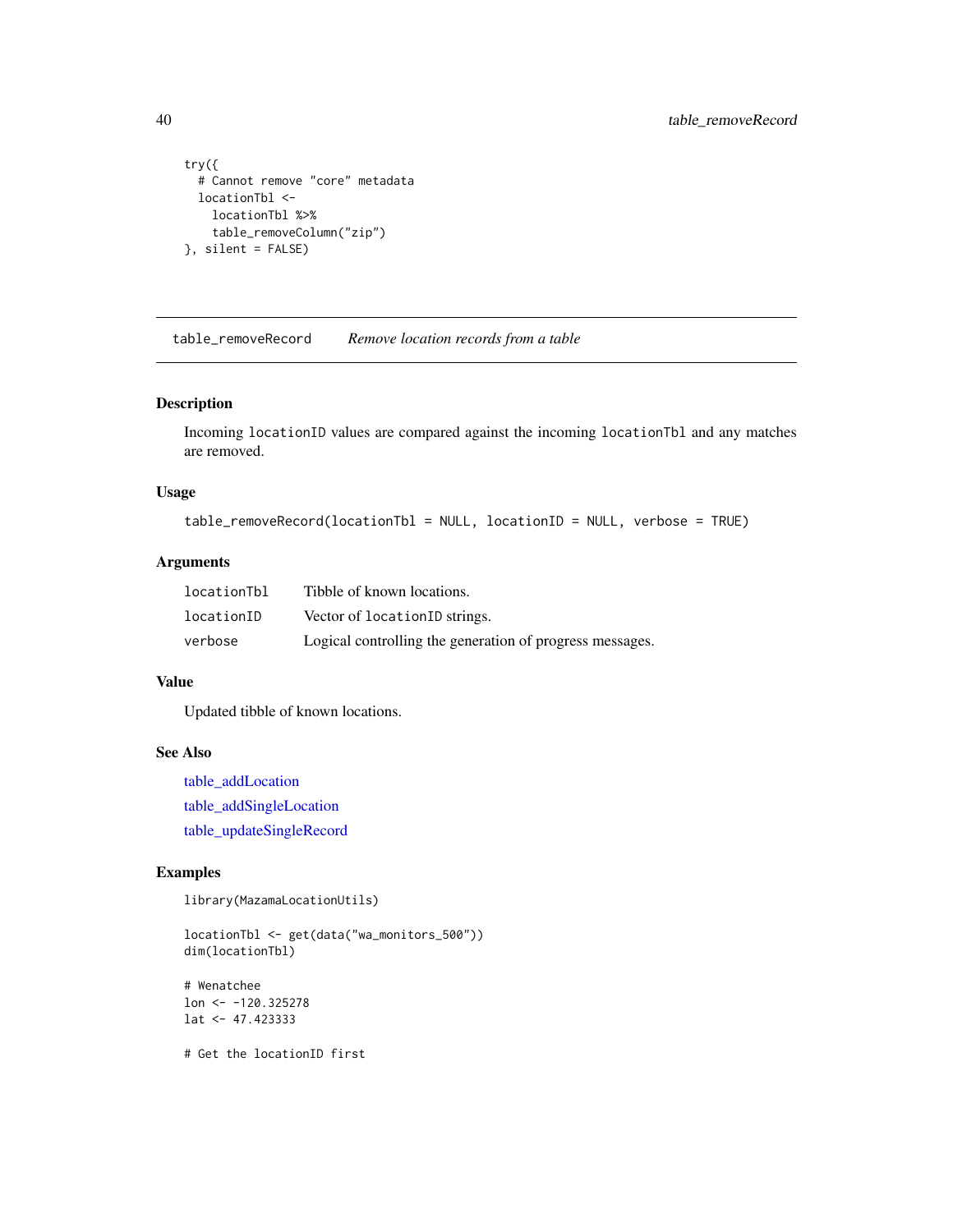### <span id="page-40-0"></span>table\_save 41

```
locationID <- table_getLocationID(locationTbl, lon, lat, distanceThreshold = 500)
# Remove it
locationTbl <- table_removeRecord(locationTbl, locationID)
dim(locationTbl)
# Test
table_getLocationID(locationTbl, lon, lat, distanceThreshold = 500)
```
### table\_save *Save a known location table*

### Description

Save a tibble of known locations to the preferred directory.

### Usage

```
table_save(
  locationTbl = NULL,
  collectionName = NULL,
  backup = TRUE,
  outputType = c("rda", "csv")
\mathcal{L}
```
### Arguments

| locationTbl | Tibble of known locations.                                                                              |
|-------------|---------------------------------------------------------------------------------------------------------|
|             | collectionName Character identifier for this table.                                                     |
| backup      | Logical specifying whether to save a backup version of any existing tables shar-<br>ing collectionName. |
| outputType  | Output format. One of "rda" or "csv".                                                                   |

### Details

Backup files are saved with "YYYY-mm-ddTHH:MM:SS"

### Value

File path of saved file.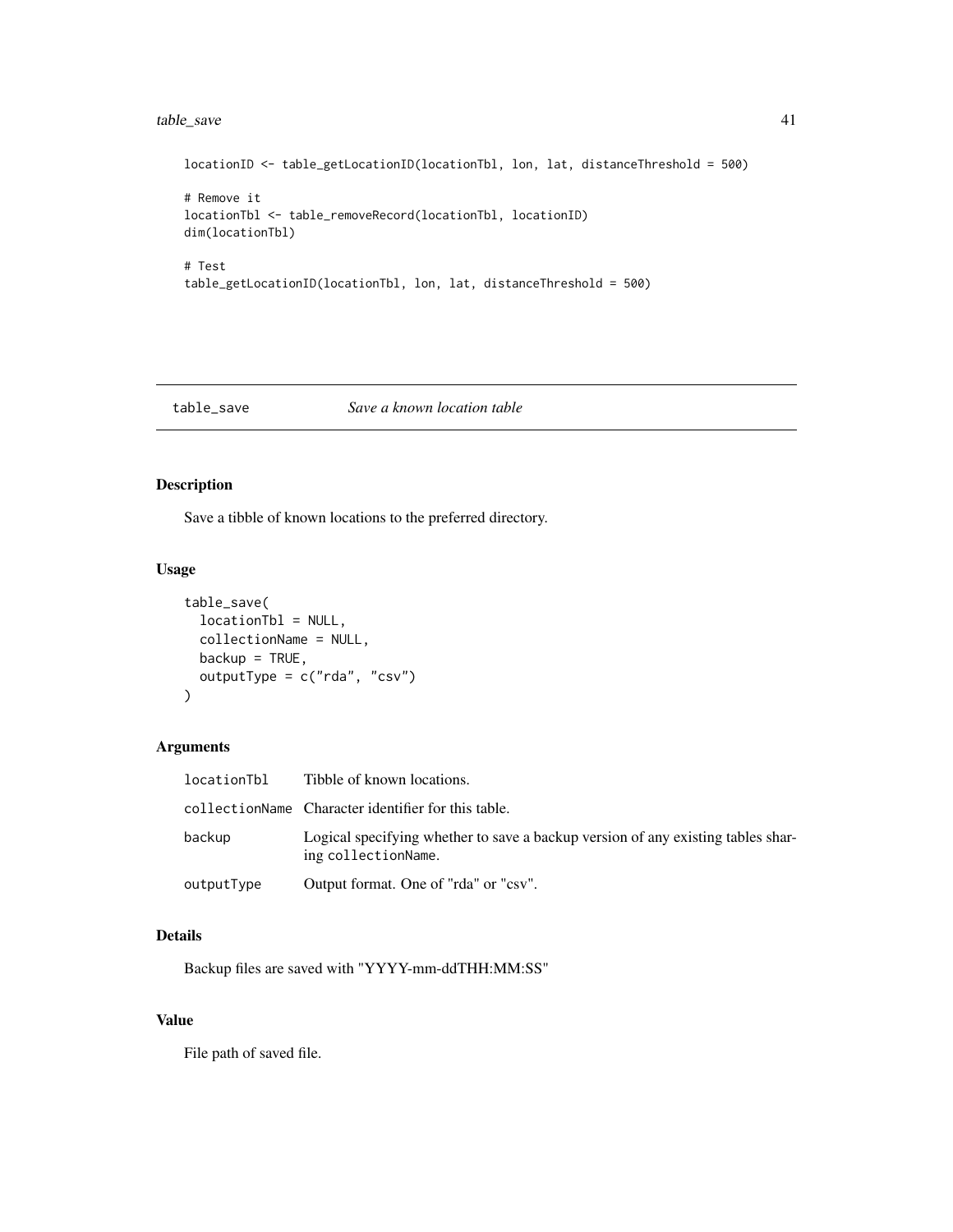### Examples

```
library(MazamaLocationUtils)
# Set the directory for saving location tables
setLocationDataDir(tempdir())
# Load an example table and check the dimensions
locationTbl <- get(data("wa_monitors_500"))
dim(locationTbl)
# Save it as "table_save_example"
table_save(locationTbl, "table_save_example")
# Add a column and save again
locationTbl %>%
  table_addColumn("my_column") %>%
  table_save("table_save_example")
# Check the locationDataDir
list.files(getLocationDataDir(), pattern = "table_save_example")
```
<span id="page-41-1"></span>table\_updateColumn *Update a column of metadata in a table*

### Description

For matching locationID, records the associated locationData is used to replace any existing value in columnName. NA values in locationID will be ignored.

#### Usage

```
table_updateColumn(
  locationTbl = NULL,
  columnName = NULL,
  locationID = NULL,
  locationData = NULL,
  verbose = TRUE
\mathcal{L}
```
### Arguments

| locationTbl  | Tibble of known locations.                               |
|--------------|----------------------------------------------------------|
| columnName   | Name to use for the new column.                          |
| locationID   | Vector of locationID strings.                            |
| locationData | Vector of data to used at matching records.              |
| verbose      | Logical controlling the generation of progress messages. |

<span id="page-41-0"></span>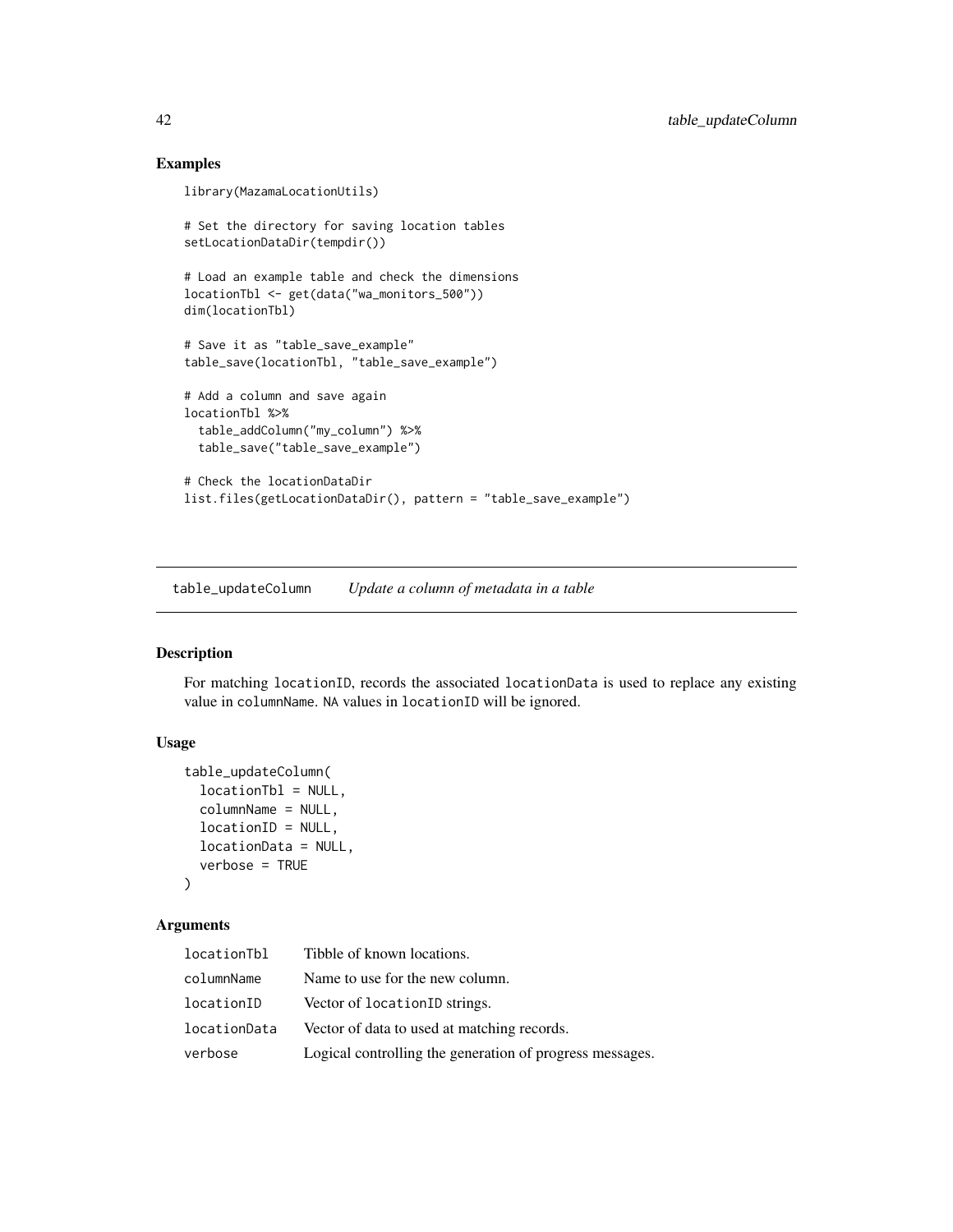### <span id="page-42-0"></span>Value

Updated tibble of known locations.

#### See Also

[table\\_addColumn](#page-17-1) [table\\_removeColumn](#page-38-1)

### Examples

library(MazamaLocationUtils)

```
locationTbl <- get(data("wa_monitors_500"))
wa <- get(data("wa_airfire_meta"))
# We will merge some metadata from wa into locationTbl
# Record indices for wa
wa\_indices \leftarrow seq(5, 65, 5)wa_sub <- wa[wa_indices,]
locationID <-
  table_getLocationID(
    locationTbl,
    wa_sub$longitude,
    wa_sub$latitude,
    distanceThreshold = 500
  \mathcal{L}locationData <- wa_sub$siteName
locationTbl <-
  table_updateColumn(locationTbl, "siteName", locationID, locationData)
# Look at the data we attempted to merge
wa$siteName[wa_indices]
# And two columns from the updated locationTbl
locationTbl_indices <- table_getRecordIndex(locationTbl, locationID)
locationTbl[locationTbl_indices, c("city", "siteName")]
```
### <span id="page-42-1"></span>table\_updateSingleRecord

*Update a single known location record in a table*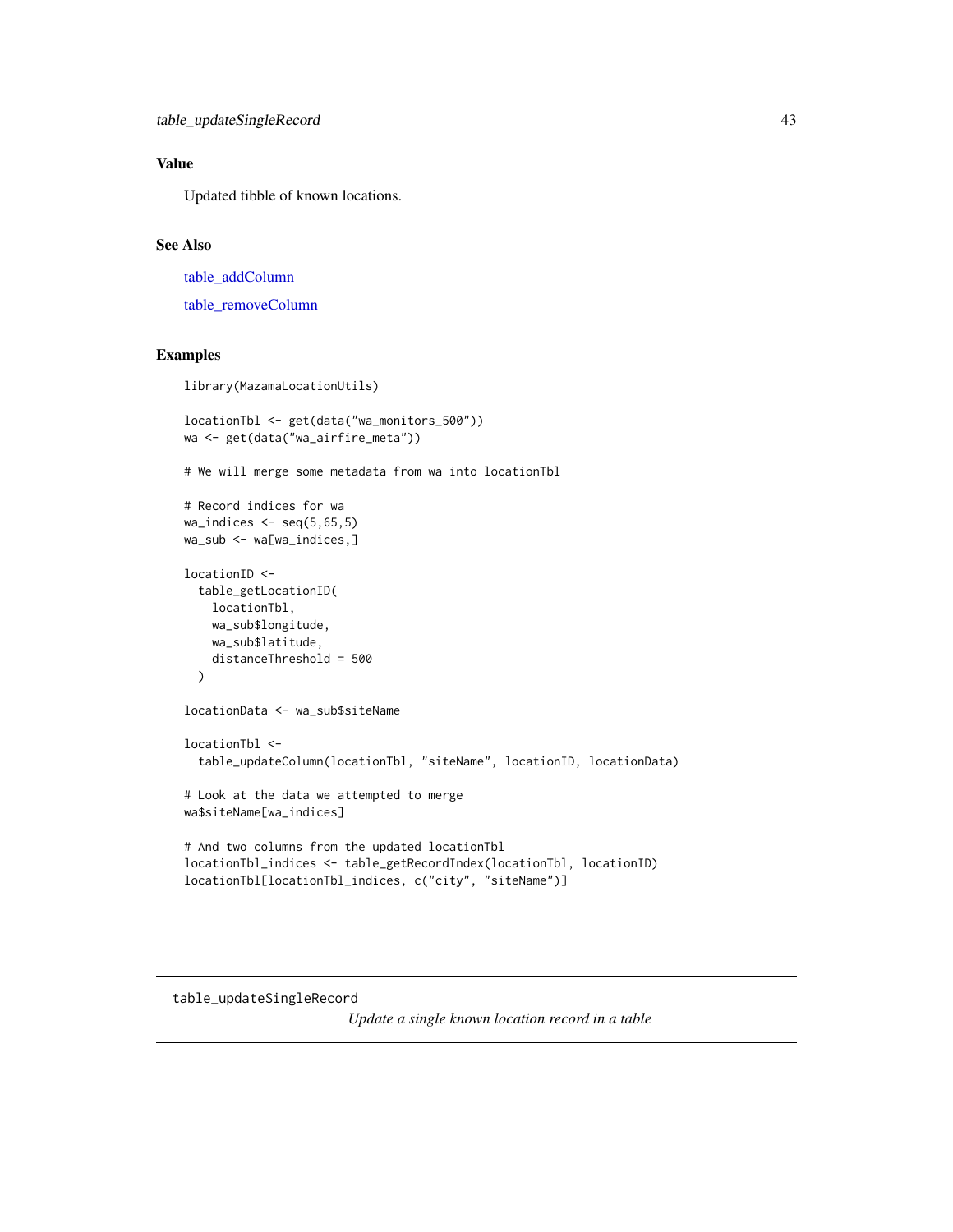Information in the locationList is used to replace existing information found in locationTbl. This function can be used for small tweaks to an existing locationTbl. Wholesale replacement of records should be performed with table\_removeRecord() followed by table\_addLocation().

### Usage

```
table_updateSingleRecord(
  locationTbl = NULL,
 locationList = NULL,
  verbose = TRUE
)
```
#### Arguments

| locationTbl | Tibble of known locations.                                                                                  |
|-------------|-------------------------------------------------------------------------------------------------------------|
|             | location List List containing location ID and one or more named columns whose values are<br>to be replaced. |
| verbose     | Logical controlling the generation of progress messages.                                                    |

#### Value

Updated tibble of known locations.

### See Also

[table\\_addLocation](#page-19-1) [table\\_addSingleLocation](#page-22-1) [table\\_removeRecord](#page-39-1)

### Examples

```
library(MazamaLocationUtils)
```
locationTbl <- get(data("wa\_monitors\_500"))

```
# Wenatchee
wenatcheeRecord <-
 locationTbl %>%
 dplyr::filter(city == "Wenatchee")
```

```
str(wenatcheeRecord)
```
wenatcheeID <- wenatcheeRecord\$locationID

```
locationTbl <- table_updateSingleRecord(
  locationTbl,
  locationList = list(
   locationID = wenatcheeID,
```
<span id="page-43-0"></span>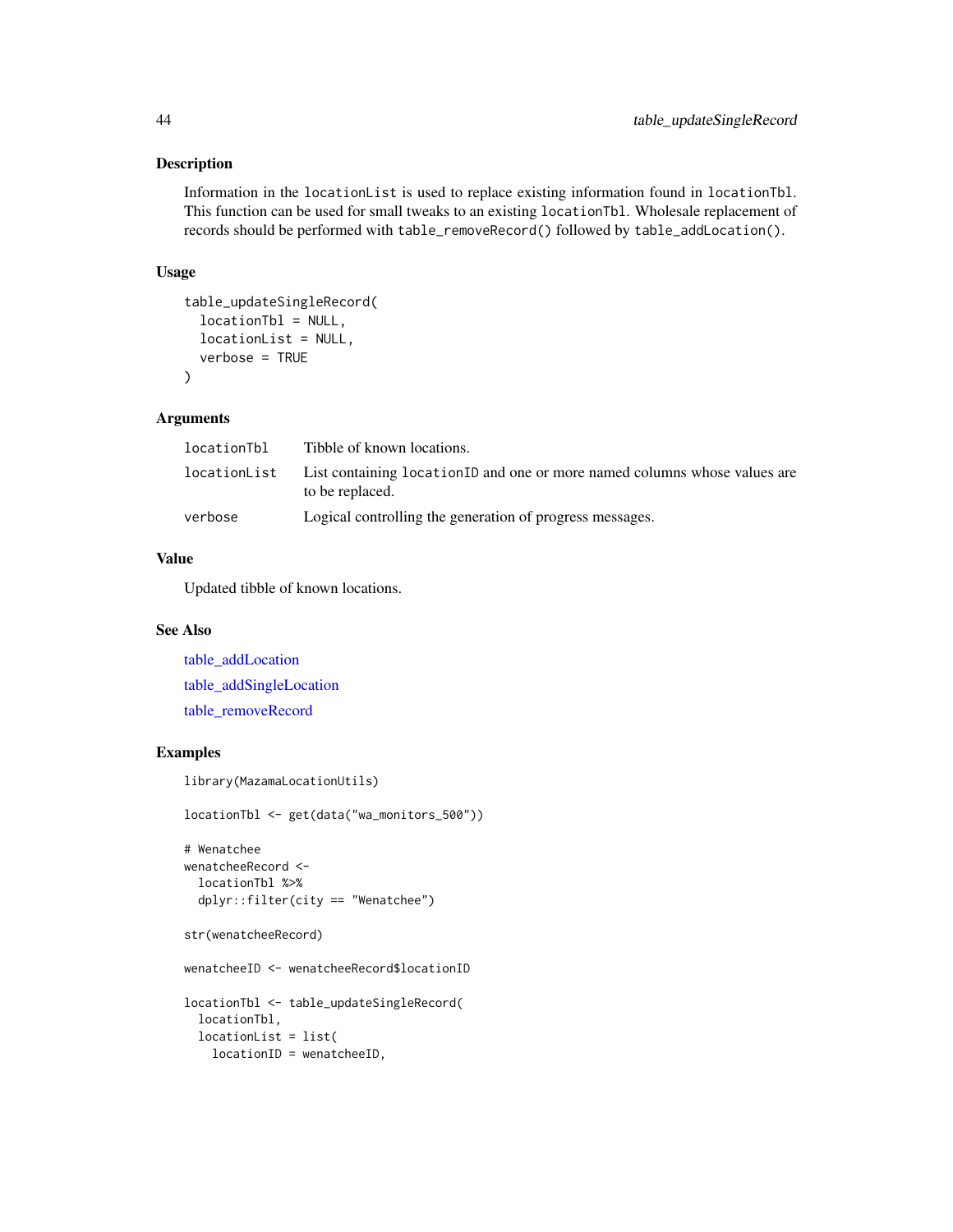### <span id="page-44-0"></span>validateLocationTbl 45

```
locationName = "Wenatchee-Fifth St"
 )
)
# Look at the new record
locationTbl %>%
 dplyr::filter(city == "Wenatchee") %>%
 str()
```
validateLocationTbl *Validate a location table*

#### Description

Ensures that the incoming table has numeric longitude and latitude columns.

#### Usage

```
validateLocationTbl(locationTbl = NULL, locationOnly = TRUE)
```
#### Arguments

| locationTbl  | Tibble of known locations.                                    |
|--------------|---------------------------------------------------------------|
| locationOnly | Logical specifying whether to check for all standard columns. |

#### Value

Invisibly returns TRUE if no error message has been generated.

validateMazamaSpatialUtils

*Validate proper setup of MazamaSpatialUtils*

### Description

The MazamaSpatialUtils package mus be properly installed and initialized before using functions from the MazamaLocationUtils package. This function tests for this.

#### Usage

```
validateMazamaSpatialUtils()
```
#### Value

Invisibly returns TRUE if no error message has been generated.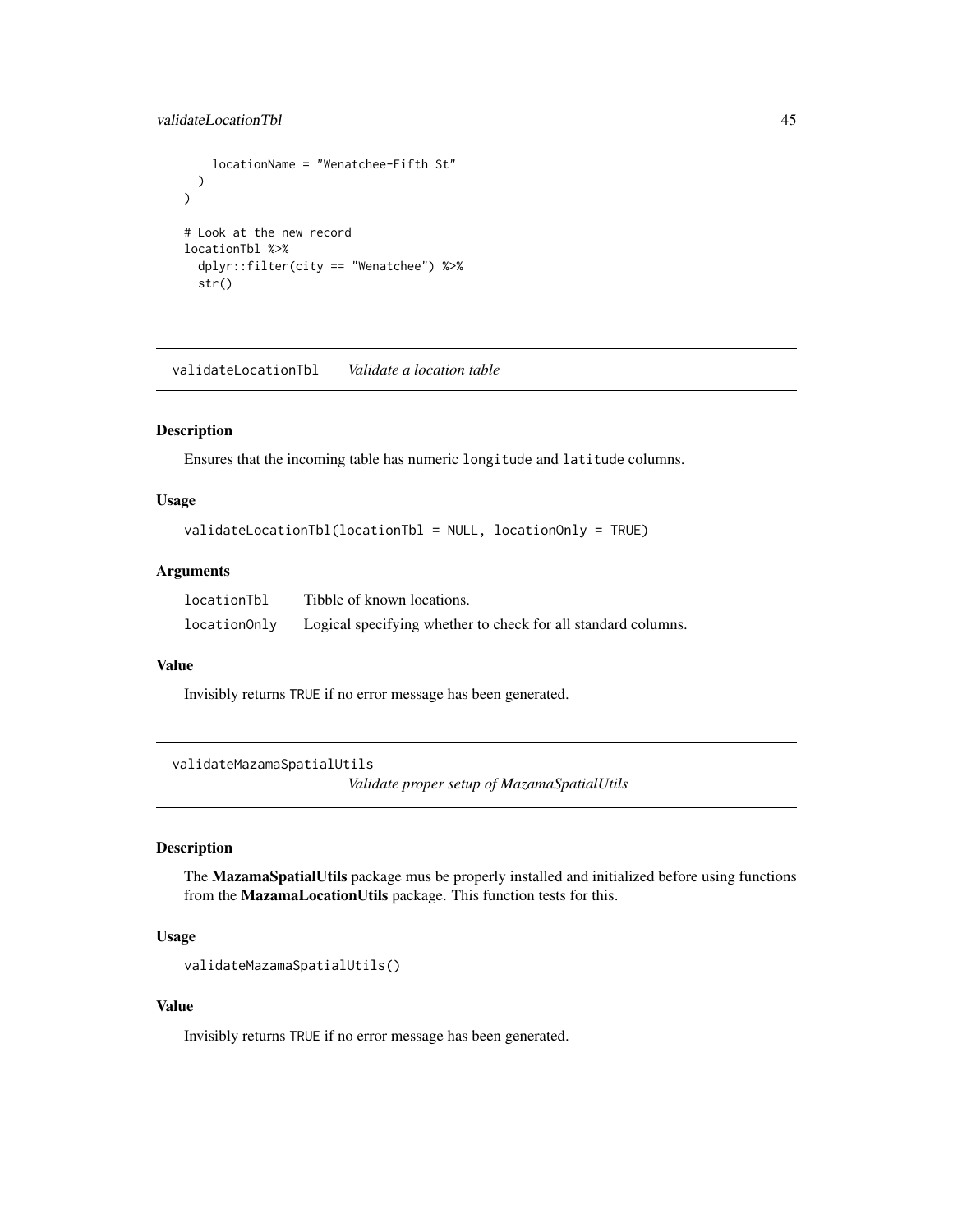The wa\_pwfsl\_meta dataset provides a set of Washington state air quality monitor metadata used by the USFS AirFire group. This dataset was generated on 2021-10-19 by running:

```
library(PWFSLSmoke)
wa_airfire_meta <-
 monitor_loadLatest()
 monitor_subset(stateCodes = "WA") %>%
 monitor_extractMeta()
```
save(wa\_airfire\_meta, file = "data/wa\_airfire\_meta.rda")

#### Usage

wa\_airfire\_meta

#### Format

A tibble with 73 rows and 19 columns of data.

<span id="page-45-1"></span>wa\_monitors\_500 *Wshington monitor locations dataset*

### Description

The wa\_monitor\_500 dataset provides a set of known locations associated with Washington state air quality monitors. This dataset was generated on 2021-10-19 by running:

```
library(PWFSLSmoke)
library(MazamaLocationUtils)
mazama_initialize()
setLocationDataDir("./data")
monitor <- monitor_loadLatest()
lons <- monitor$meta$longitude
lats <- monitor$meta$latitude
table_initialize() %>%
  table_addLocation(
```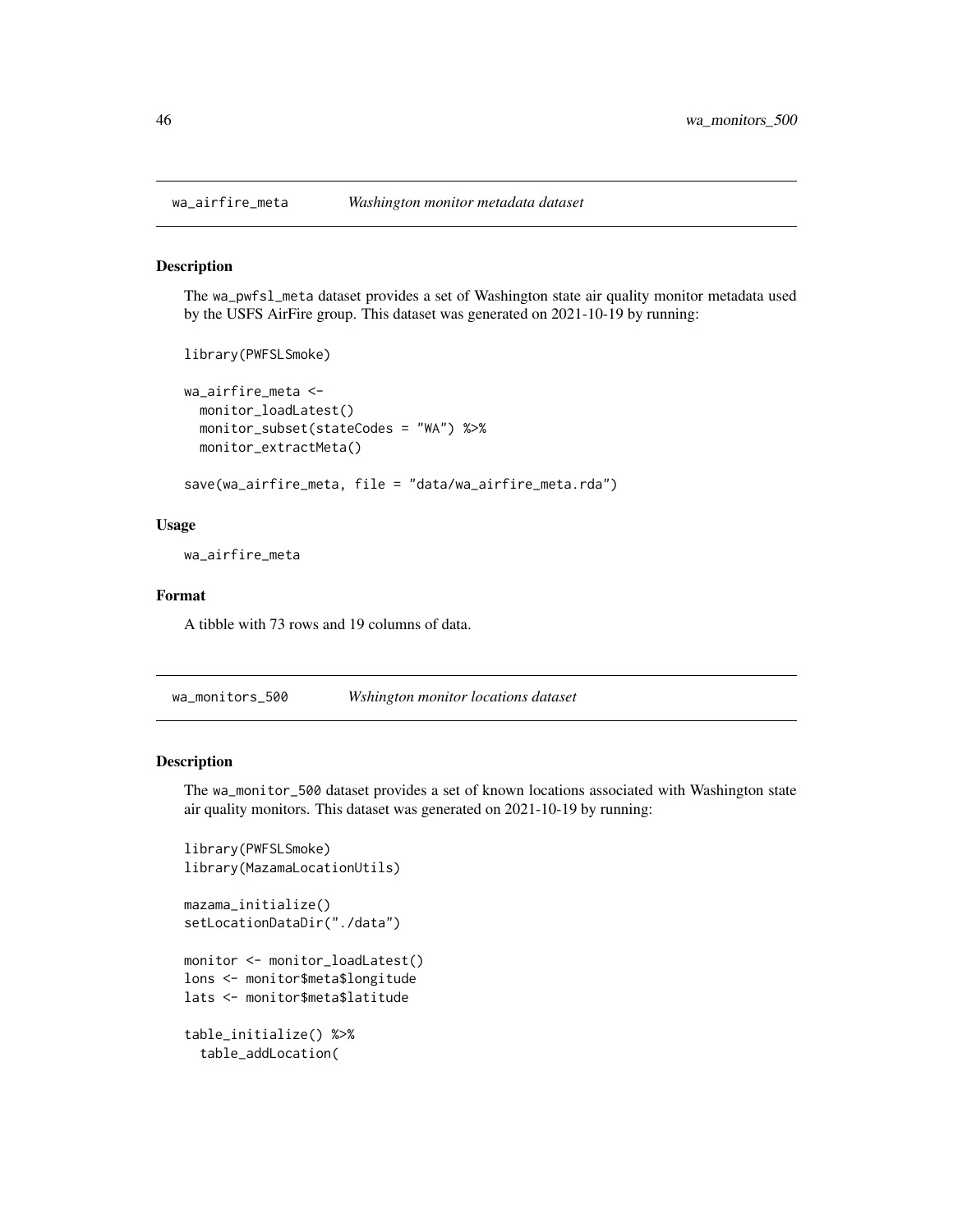### <span id="page-46-0"></span>wa\_monitors\_500 47

```
lons, lats,
 distanceThreshold = 500,
 elevationService = "usgs",
 addressService = "photon"
) %>%
table_save("wa_monitors_500")
```
### Usage

wa\_monitors\_500

## Format

A tibble with 72 rows and 13 columns of data.

## See Also

[id\\_monitors\\_500](#page-3-1) [or\\_monitors\\_500](#page-15-1)